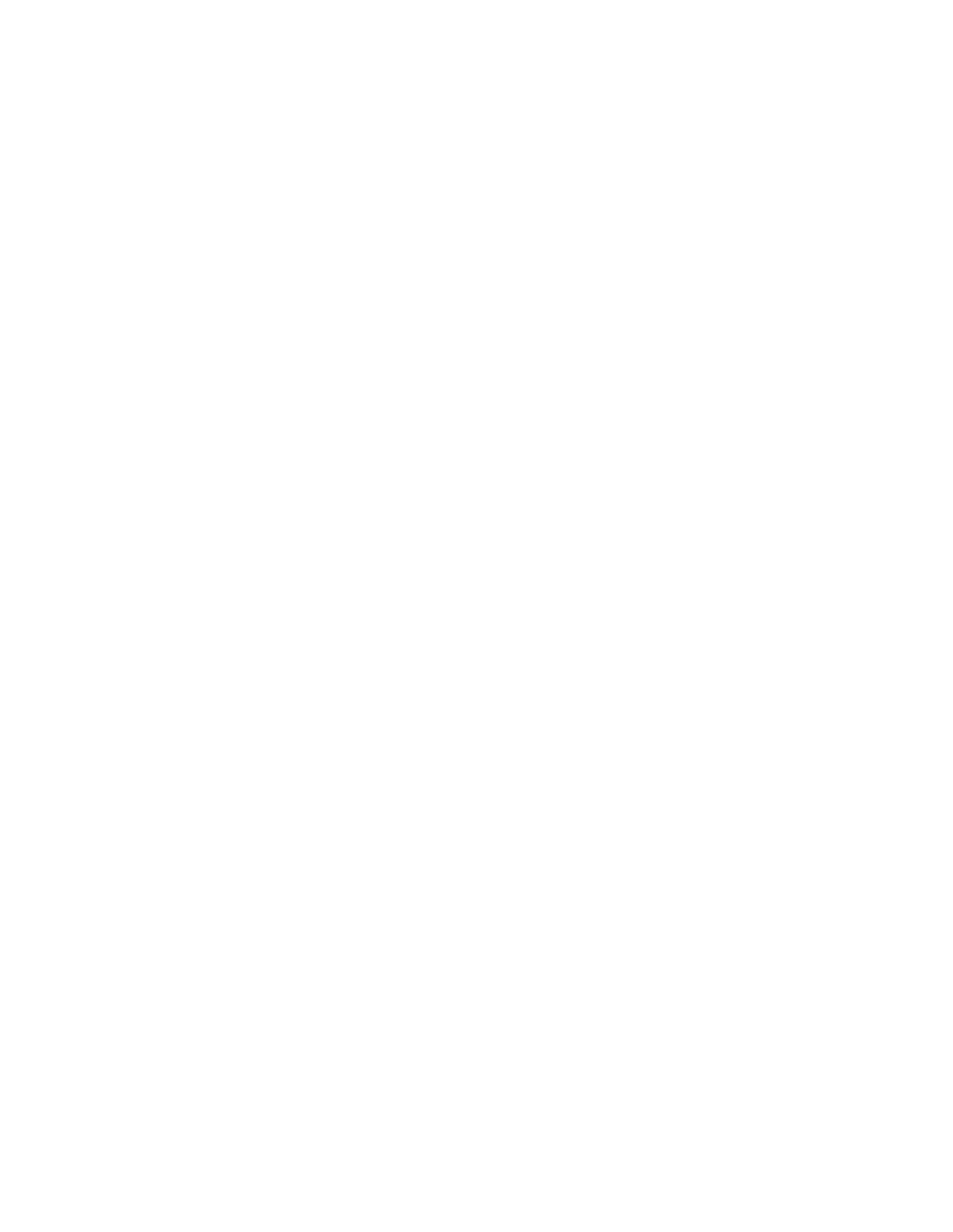# <span id="page-2-0"></span>**China's Opening to the World: What Does It Mean for U.S. Banks?**

*by Valentine V. Craig\** 

China has agreed to open its financial system to full foreign competition in December 2006 in accordance with its commitments to the World Trade Organization (WTO). In regard to banking, it has committed to remove all geographic, client, and nonprudential restrictions on foreign banks. What does this financial opening mean for foreign banks? This article examines in detail the opportunities and risks of entry into the Chinese market for U.S. banks.

China, with 1.3 billion people, is a huge market, and it has been growing rapidly since the early 1980s with no end in sight. This growth has produced abundant opportunities in China for financial services providers. The article begins with a review of recent statistics on Chinese growth and prosperity. It then appraises the competitive landscape for U. S. banks in China, examining the Chinese capital markets, the official Chinese banks, the informal Chinese banks, and foreign banks currently operating in China. The article then looks at the specific opportunities opening up in China in retail, commercial and investment banking.

Doing business in China is not without risk. There are economic, political and demographic trouble spots in the economy that could affect businesses operating in China. The article examines these risks. It discusses fears of an overheating market, possible protectionism by those countries to which it exports its goods, rising economic inequality in the country, and China's rapidly aging population. It then proceeds to look at the risks arising from an uncertain regulatory environment and a large unwieldy government bureaucracy. Corporate governance is generally not good, and the article reviews problems with corruption and lack of transparency in Chinese businesses, focusing particularly on Chinese banks. It then appraises the systems for ensuring a safe return of capital, concentrating on the adequacy of China's bankruptcy laws, the enforcement of contracts and legal judgments, the adequacy of its credit infrastructure, the availability of crucial personnel, and the government's commitment to open competition.

The article ends with a summary of the analysis and concluding remarks.

<sup>\*</sup> Valentine V. Craig is a Chartered Financial Analyst in the Division of Insurance and Research of the FDIC. The author would like to thank Alicia Amiel in the FDIC library for her assistance in the writing of this article.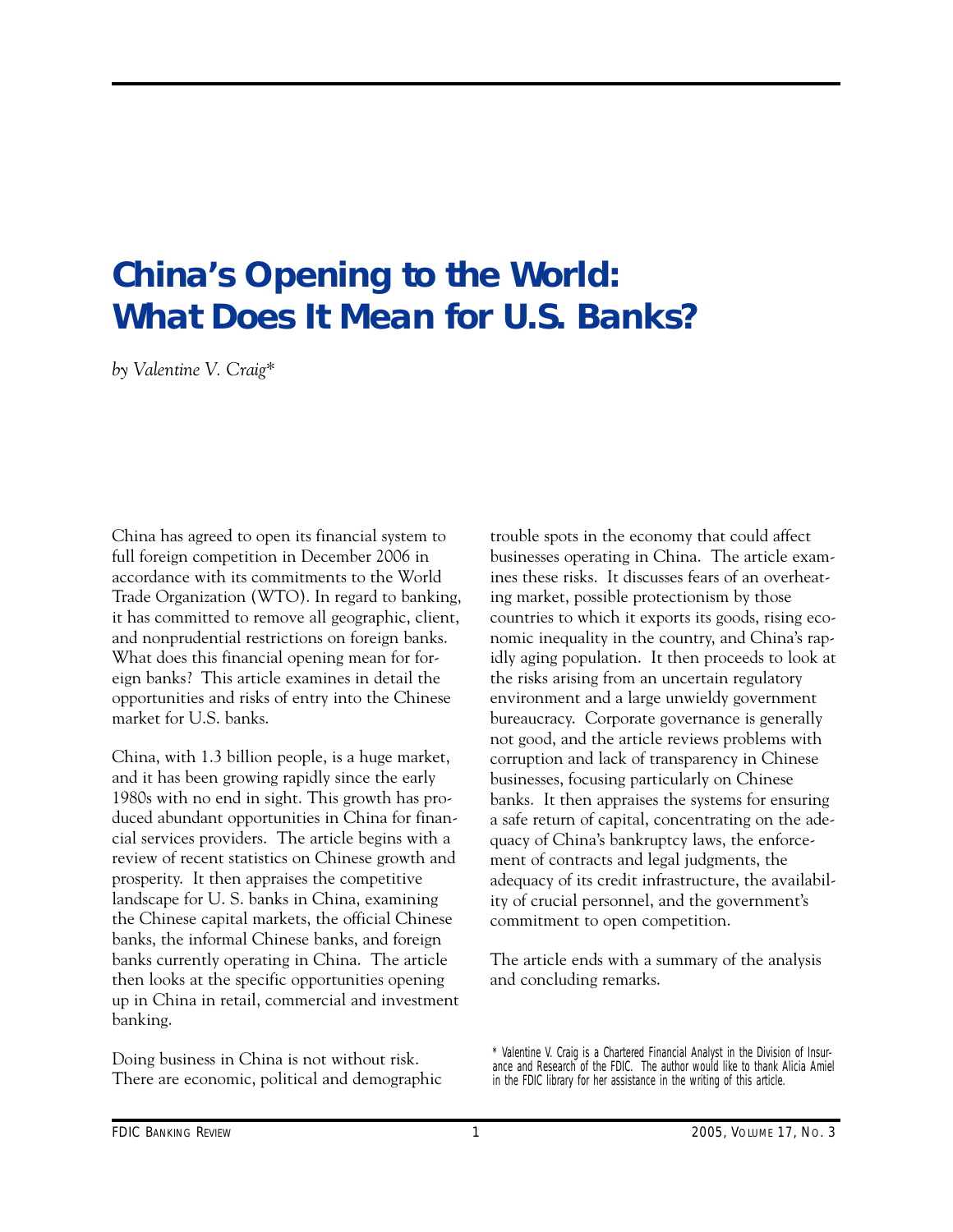# **An Overview of China's Economy and Financial System**

China's economy has grown tremendously over the past 20 years, as recent economic statistics make clear. This has created a demand for capital by private businesses in China, which the official domestic providers of capital—the Chinese capital markets and Chinese banks—beset with problems and focused on state-owned businesses, have not been able to satisfy. However, the government has been working to make the markets and banks more efficient and competitive and to combat fraud within them, and has made some progress. Additionally, many of the illegal "gray market" banks are currently a competitive force, and foreign banks have doubled their asset size in China over the past several years.

# *Recent Economic Statistics*

Since the beginning of China's open door policy in 1978, it is estimated that per capita income has increased seven times; 400 million people have risen from extreme poverty; and a middle class of approximately 100 million people has developed. *The Economist* credits China with "probably the most dramatic burst of wealth creation in human history."<sup>1</sup> Recent economic statistics reveal just how tremendous China's economic growth has been.2

China's gross domestic product (GDP) reportedly grew 9.5 percent in 2004, following 9.3 percent (revised) growth in 2003.3 The growth in these two years followed average annual growth in the 1980s of 9.3 percent, and between 1991 and 2003 of 9.7 percent. Industrial capacity grew strongly in 2004, with industrial businesses' value-added increasing 11.4 percent over the previous year. The sale of consumer goods increased 13.3 percent. Exports were up 35.4 percent and imports up 36 percent, with the nation reporting a trade surplus of U.S. \$32 billion for 2004. Furthermore, the WTO reports that China replaced Japan as the world's third-largest exporter in 2004.4

Although many of the Chinese people are poor, their financial situation is improving. Real per capita growth rates of disposable income for both urban and rural households in 2004 were the highest they have been since 1997: 7.7 percent for urban households and 6.8 percent for rural households.<sup>5</sup> And as mentioned, approximately 100 million Chinese are considered middle class and middle income. The urban unemployment rate is a low 4.2 percent—0.1 percent less than in 2003. While inflation has increased (it increased 3.9 percent in 2004, following a 1.2 percent increase in 2003), it is quite moderate given the tremendous growth of the economy. Additionally, the Chinese people are great savers, saving over 40 percent of GDP. Reported savings of households increased over 15 percent in 2004.

# *Capital Markets*

There are two stock exchanges in mainland China—the Shanghai and Shenzhen exchanges. They are generally considered undeveloped and corrupt. However, the government has been working to improve the corporate governance of these exchanges. There is a large government bond market, but the corporate bond market is insignificant.

1 *The Economist* (2004d), 11.

3 National Bureau of Statistics of China (2005). 4World Trade Organization (2005).

5World Bank (2005).

<sup>2</sup> Some analysts believe that growth has not been as great as officially reported because of suspect data. Official Chinese economic statistics, although improving, are generally considered unreliable. The World Bank estimates that China overstated its growth between 1978 and 1995 by 1.2 percent a year; the OECD believes the overstatement was 3.8 percent between 1986 through 1995 (Lardy 2002). Unlike most developed countries, China does not seasonally adjust its statistics, and the lack of seasonal adjustment can distort recent activity. Other analysts question the accuracy of the raw data themselves. *Business Report* (2004) suggests that economic figures should be viewed as "highly manipulated political statements" rather than hard numbers. Even trade statistics are not considered reliable. The *New York Times* (2004) reports that some companies exaggerate exports to claim tax credits, and others underreport imports to avoid customs duties. Despite all these qualifications, however, there is general agreement that China's economy has grown tremendously over the past two decades, although less than officially reported.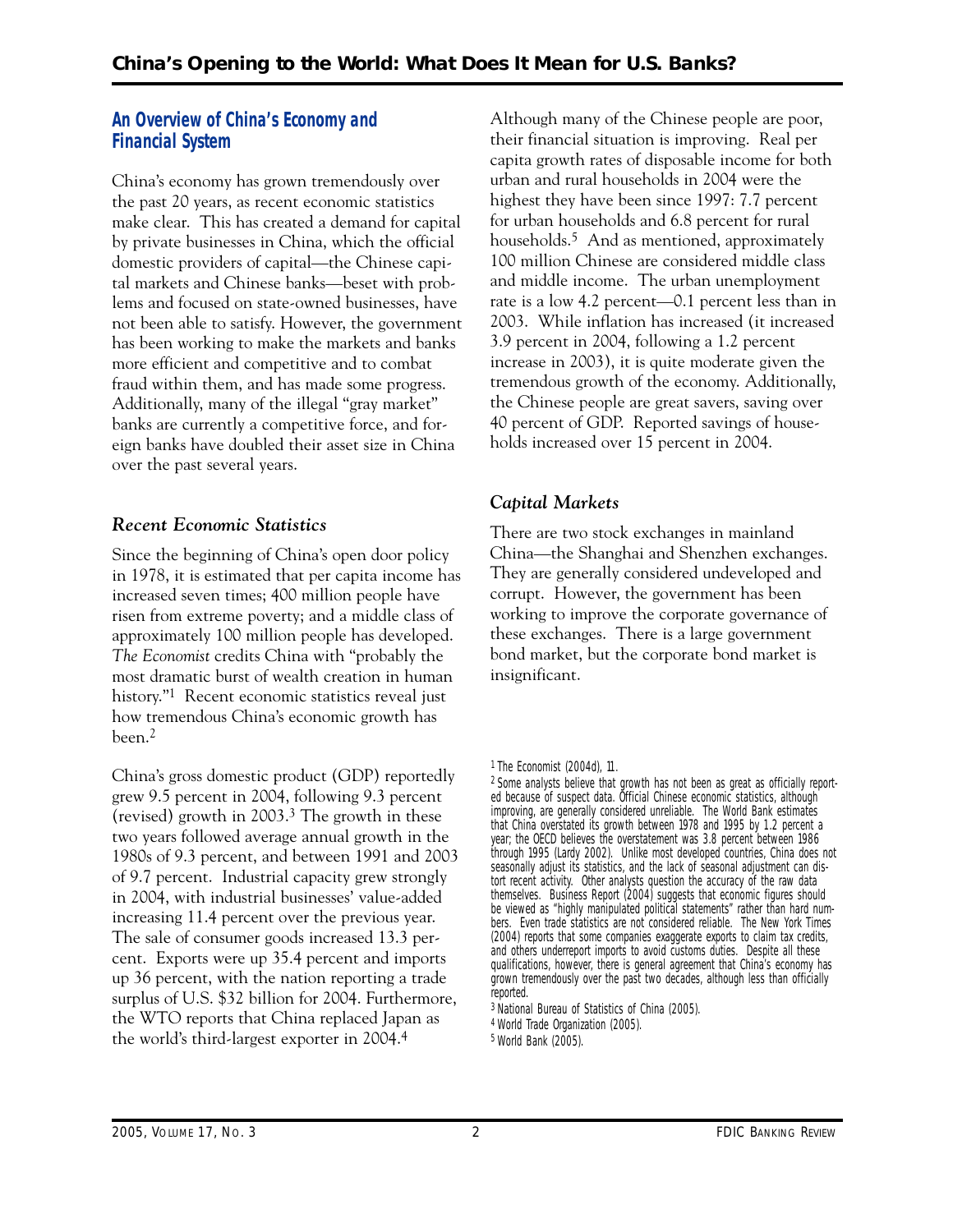**Stock Exchanges.** The two stock exchanges were formed in 1991 and 1992 primarily to fund the government's bailout of failing state-owned enterprises. Currently there are approximately 1,300 predominately state-owned enterprises listed on the two exchanges with a combined total market value of \$400 billion. In most countries, companies with the best prospects typically launch IPOs, but as the Chinese government—rather than independent underwriters—is responsible for deciding which companies to list in China, until very recently, these companies were—with a few exceptions—failing state-owned enterprises.

To maintain control of these state-owned assets, the government issued two general types of securities—state-owned shares or legal-person shares, which are not allowed to trade, and tradable shares. Approximately two-thirds of the shares of listed firms are the former. With so many shares not permitted to trade, the market is very illiquid. Fear of the state-owned shares being dumped on the market has reportedly kept share prices low despite the booming economy and has discouraged the development of derivative and corporate bond markets.

The exchanges offer A-shares and B-shares. Ashares are denominated in renminbi (or yuan), the Chinese currency, and are available for sale only to Chinese nationals; B-shares are foreign currency denominated, and foreigners are allowed to purchase them.

Domestic companies can also list in Hong Kong ("H" shares or "Red Chips"). This exchange and the companies it lists are generally considered better than those on the mainland. However, the Hong Kong exchange has some governance issues, according to shareholder activists.6

Some domestic companies also list overseas. The best-performing state-owned enterprises and private companies, in addition to listing in Hong Kong, list overseas on the New York, NASDAQ, or Singapore exchanges.

The mainland Chinese stock markets have had serious problems with corruption, cronyism and lack of transparency. *Euromoney* describes these markets as "mired in corruption, dominated by moribund companies and manipulated by government and speculators alike."7 Corruption extends beyond the exchanges to include listed companies. The China Securities Regulatory Commission (CSRC), which regulates the securities market, reported in 2004 that 10 percent of its listed companies had doctored their books.

Improvements are being made: the CSRC has recently taken steps to improve the functioning of the two exchanges. It is in the process of ending the differential treatment of its A-shares and Bshares. Additionally, foreigners can now apply to buy the state-owned shares, albeit with significant restrictions, and more private companies are being allowed to list. On May 1, 2005, the government announced a pilot program under which it would begin to sell a small number of stateowned shares in a controlled way to avoid any disturbance in the markets. The expectation is that this will alleviate the depressed value of the listings and make the market more liquid.

The CSRC is also tackling corruption. It is investigating related-party transactions to stop the prevalent practice of shifting assets from listed companies to their unlisted state-owned parents. It plans to examine all related-party transactions where the price of assets bought or sold deviates more than 20 percent from an independent appraisal. Additionally, the CSRC has been monitoring brokerages for malfeasance and in 2004 it seized control of the fifth largest broker for corruption and mismanagement.<sup>8</sup>

**Bond Markets**. The government bond market is large. But although a great number of government bonds are issued,<sup>9</sup> the four largest Chinese banks typically buy 60 to 70 percent of any treasury issue, effectively setting the bond's price. Doubt about the true value of the debt has

<sup>6</sup> Wehrfritz (2005).

<sup>7</sup> Leahy (2004), 92.

<sup>8</sup> *Economist* (2004b), 19.

<sup>&</sup>lt;sup>9</sup> At the end of 2004 there were approximately \$127 billion in treasury bills outstanding, and \$268 billion in one- to ten-year notes and bonds outstanding (*The Standard* [2004]).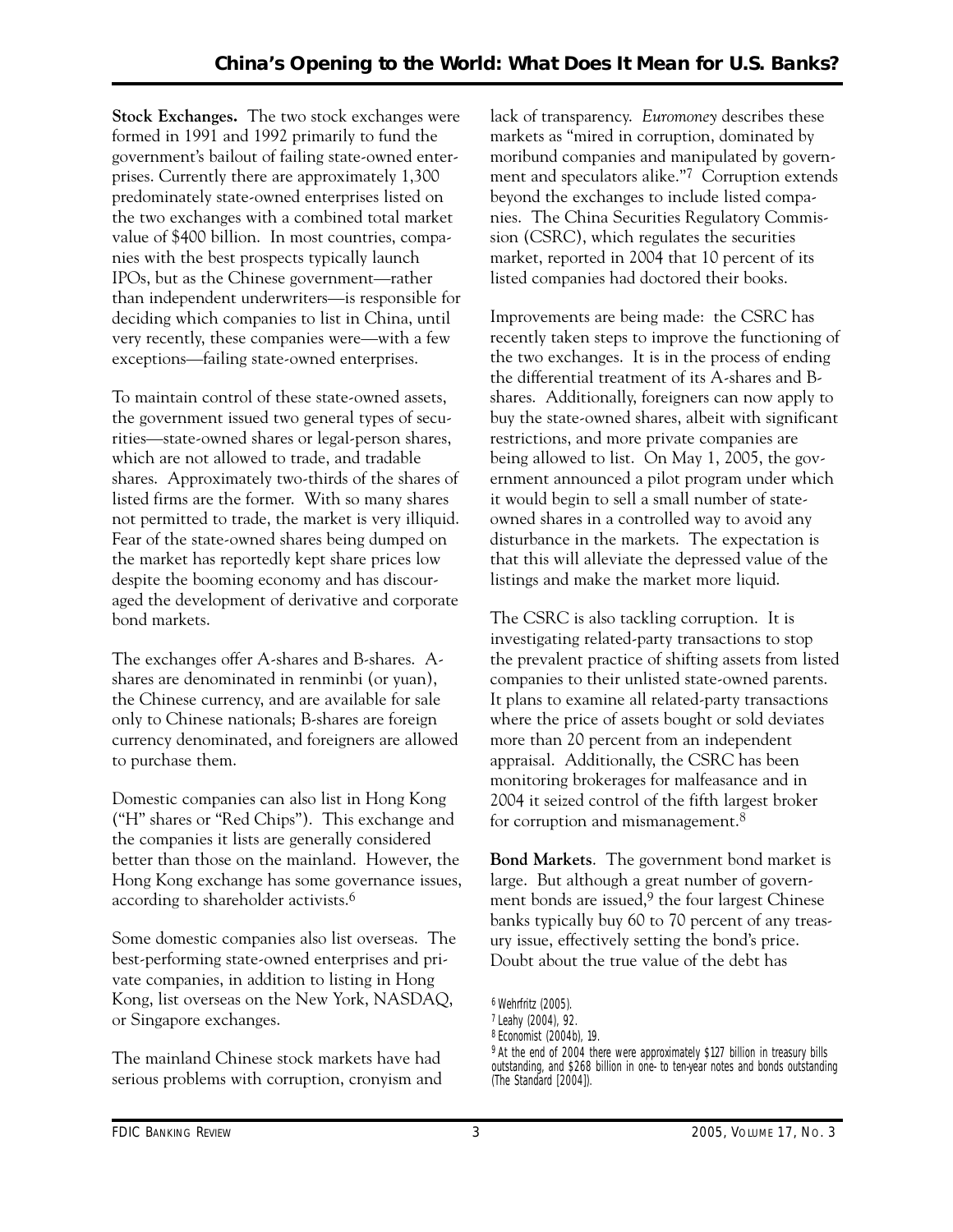encouraged a buy-and-hold market, and this illiquidity deprives companies of favored instruments for hedging short-term risk.

The corporate bond market is tiny.

# *Chinese Banks*

The Chinese banking system is very large because of its preeminent role in financial intermediation, the large economy, the high level of household savings, and restrictions on overseas investments.10 It is predominantly state-owned. Given the very weak capital markets in China, the banking system provides an estimated 80 percent to 90-plus percent of all business funding. In early 2005, total bank loans to governmentowned and private businesses represented approximately 160 percent of Chinese GDP, up from 120 percent in 2000.11 Consumer loans, a relatively new development in China, constituted approximately 10 percent of all outstanding bank loans in early 2005. Of these consumer loans, mortgages accounted for approximately 90 percent.12

There are four big state-owned commercial banks, established originally to fund large state-owned enterprises. There are, in addition, 12 joint-stock commercial banks (JSCBs) owned by local governments, domestic investors, or foreign investors; an estimated 35,000 rural credit cooperatives; three policy banks, which focus specifically on economic development; over 100 city commercial banks, which are restricted to doing business in their base city only; and numerous rural commercial banks, urban credit cooperatives, and finance companies.

The big four banks are the Industrial & Commercial Bank of China (ICBC), China Construction Bank (CCB), Bank of China, and Agricultural Bank of China. At the end of 2001, collectively they employed 1.4 million people and had 116,000 branches across China. Although the big four banks represent the largest banking bloc in China, with almost two-thirds of total deposits in September 2003, the JSCBs have been taking

market share from them. In September 2003, the share of deposits held by the big four had declined to 64.9 percent from 68.3 percent in March 2002, whereas the share held by the JSCBs had increased to 14.7 percent from 12 percent over the same period.13

The rural credit cooperatives accounted for approximately 12 percent of deposits in September 2003. These cooperatives are responsible for providing credit to small factories, farms, and households in smaller cities and rural areas. The government-owned policy banks (China Export and Import Bank, China Development Bank, and Agricultural Development Bank of China), the city commercial banks, foreign banks, rural commercial banks, urban credit cooperatives, and finance companies collectively accounted for the remaining (approximately) 8 percent of deposits in September 2003.

The country's central bank, the People's Bank of China, is in charge of monetary policy. One of its powers is to set interest rates on deposits and loans. The China Bank Regulatory Commission (CBRC), established in April 2003, regulates and supervises all banks.

**Problems with the Banks.** The original mission of Chinese banks was to act as a governmentdirected funding source for state-owned enterprises. The banks continue to lend primarily to these dying state-owned businesses, ignoring the growing vibrant private businesses in their midst. The big four state-owned banks in particular were used by the Chinese government as instruments to implement government development policy. They had little or no discretion as to borrowers or loan terms. Borrowers were approved by the government, which set identical loan rates for every borrower regardless of risk. These conditions did not support a market-oriented lending approach:

<sup>10</sup> Prasad (2004). 11 *Business Week* (2005). 12 *The Economist* (2005f).  $13$  Ibid.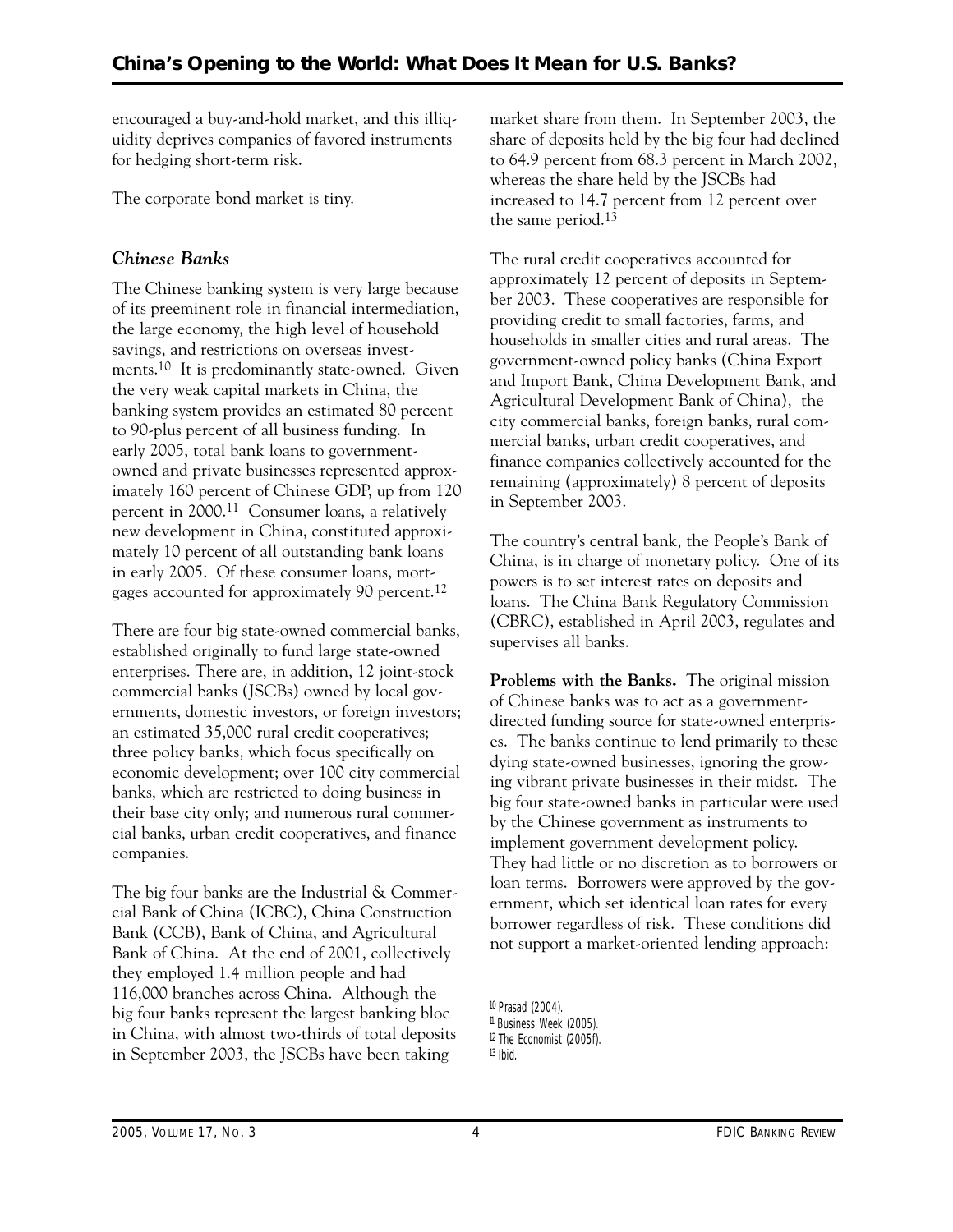credit analysis and risk management, for instance, were unnecessary and not performed.

The political interference, along with corruption and lack of modern management skills, has resulted in high levels of nonperforming loans in Chinese banks. (This is covered in greater detail in the section below entitled "A Look at the Risks.") Standard and Poor's (S&P) estimated in September 2003 that approximately 45 percent of bank loans were bad. In 2005, on the basis of substantial government assistance to the banking industry, it lowered its estimate to approximately 31 percent, or approximately \$700 billion in bad loans.14

Other analysts are less optimistic and believe that the banks made a substantial number of additional bad loans through early 2004, before a government crackdown on lending began. For instance, bank lending increased 56 percent in 2003 over the previous year, with much of this new lending directed to funding state-owned businesses and infrastructure improvements at the government's behest. Banks also started aggressive lending to consumers at this time. Consumer loans now constitute 10 percent of outstanding bank loans. While it is too soon to estimate the full extent of new bad loans made during this time, the state National Audit Office warned in June 2004 that it was beginning to see widespread consumer loan problems. Auto loans are of particular concern. Volkswagen of China reported that 5 percent of auto loans in Beijing are in default. Other reports suggest that approximately 50 percent of car loans are overdue.15

Official government figures for nonperforming loans are lower than the figures from other sources. The government estimates nonperforming loans at the end of 2004 at approximately 13 percent of total loans.

**Recent Banking Reform.** The Chinese government is trying to resolve the banks' financial problems before national treatment is afforded to foreign banks in December 2006. The government's approach is multifaceted: it has given the

banks more discretion in their lending decisions; has tried to help the banks maintain their deposit base against the inroads of "gray-market" banking; has provided massive cash injections to rid the banks of bad loans; is working to improve corporate governance at the banks, including clamping down on corruption within the banks; and is trying to attract foreign investment to the banks, hoping that foreign involvement will spur local banks to acquire Western management practices, expertise, and capital.

Greater discretion in lending decisions was recently granted to introduce banks to the concept of risk-based lending. In January 2004, the CBRC permitted banks to charge risky borrowers up to 70 percent over the benchmark lending rate. Previously they had been allowed to charge a maximum rate of up to 30 percent over the standard rate, and before that they had not been allowed to differentiate at all between borrowers in setting rates.

Additionally, to help the "official" banks maintain their deposit base in the face of the substantially higher rates on deposits being offered by the "gray-market" banks (see below), in October 2004 the central bank raised interest rates on one-year loans and on deposits by 25 basis points.<sup>16</sup>

The government has also been pressing the banks to deal with billions in bad debt before full foreign competition begins. In the late-1990s, the government tried—unsuccessfully—to resolve the banks' bad loan problem. In 1998 the government infused \$32 billion into the banks. In 1999 it purchased \$170 billion in bad loans (at book value), which it then transferred for disposal to asset management companies created for this purpose.

<sup>14</sup> As a means of comparison, at the height of the U.S. savings and loan crisis of the 1980s, nonperforming loans (defined most broadly) of U. S. thrifts never reached 5 percent of total loans of U.S. thrifts.

<sup>15</sup> *The Economist* (2005f), 73.

<sup>16</sup> However, this very small movement in rates is not considered likely to affect the deposit drain from the official banks to gray-market banks.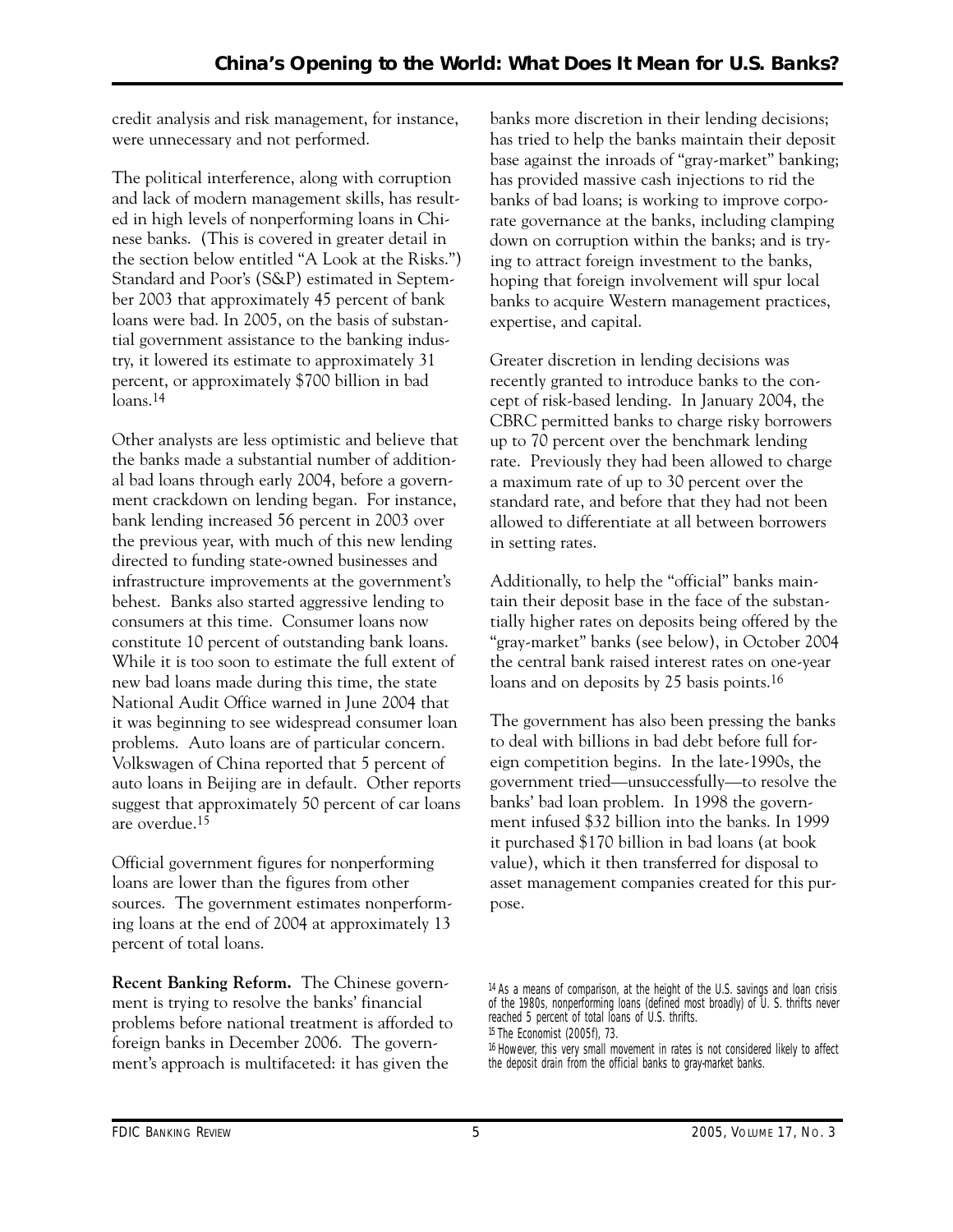The CBRC is also working to improve corporate governance at the banks, with particular emphasis on uncovering and preventing corruption. (Corruption is widespread at the banks, and is discussed in greater detail in a later section). The CBRC issued new regulations in early 2005 requiring banks to monitor senior management and board members through internal monitoring and independent external auditors and to establish internationally accepted risk management controls. To deal with widespread rural bank fraud, the CBRC is planning to restructure and consolidate the 35,000 rural credit cooperatives into a more manageable 2,000 institutions by 2007.17 The CBRC has also begun to publicly report corruption uncovered at the banks.

Finally, the government has been encouraging foreign banks to take minority positions in Chinese banks. To make the big four banks more attractive to foreign investors, the government bailed out two of them in December 2003 and a third bank the following year. Bailed out were the Bank of China, which the government plans to list in Hong Kong, and CCB, which the government plans to list in New York and Hong Kong. The two banks together were estimated to be more than \$65 billion in debt; each received a direct infusion of \$22.5 billion to bring its capital above the minimum set by the Bank for International Settlements and to lower its nonperforming loans. The government then made a \$15 billion capital infusion into ICBC (the nation's biggest bank, with 20,000 branch offices and 400,000 employees),18 intending to list it in 2006. The remaining big-four banks, Agricultural Bank of China, and a dozen or so smaller banks are also expected to list their shares eventually. It is expected that listing will encourage foreign ownership in the banks.

**"Gray-Market" Banks**. The gray-market banks are informal or sometimes well-organized, groups of lenders/investors. These informal banks reportedly provide much of the lending to small private sector businesses that do not have the political connections to borrow from the state-owned banks.19 They may consist of only a few individuals—family or friends of the borrower—with a little money to invest, or they can be large sophisticated lending cooperatives organized by rich entrepreneurs in search of higher yields. Annual interest rates on loans made by gray-market banks range from 8 to 20 percent, providing returns to investors substantially above the 2.25 percent official bank deposit rate. Consequently, the graymarket banks compete with the state-owned banks for deposits.20

Some of these informal banks are quite large and highly efficient, competitive lenders, providing millions of dollars in structured financing to private businesses. Some of them reportedly borrow the money for their lending from the big four banks and then re-lend it to private borrowers at the higher rates.21 Defaults are rare due to the personal nature of the lending. Although illegal (organizing a gray-market bank is a capital offense), they are widespread and are generally tolerated by the government. In fact, they are so widespread that the CBRC has reportedly begun to informally monitor prevailing gray-market lending rates.22 The government has also bailed them out on occasion when they have failed.

# *Foreign Banks*23

At the end of 2004, there were 62 foreign banks with over 200 branches operating in China with restricted licenses.24 Many of these banks had also invested in joint ventures with Chinese banks. In April 2005, foreign banks accounted

20 Real interest rates on deposits at the official banks are negative because of low interest rates (raised from 2 percent to 2.25 percent in October 2004) and inflation of 3.9 percent in 2004. [Bradsher (2004].

<sup>17</sup> *BNA's Banking Report* (2004).

<sup>18</sup> *New York Times* (2005).

<sup>19</sup> Bradsher (2004).

<sup>21</sup> *Business Week* (2004).

<sup>22</sup> Ibid.

<sup>23</sup> In reporting on the activity of individual foreign banks in China, the author relies upon publicly available information—for the most part, news reports or bank press releases. The activities of some very active foreign banks may be overlooked and others overstated depending upon the extent of public coverage of their activities.

 $24$  Foreign banks additionally had established over 200 representative offices in China by mid-2004.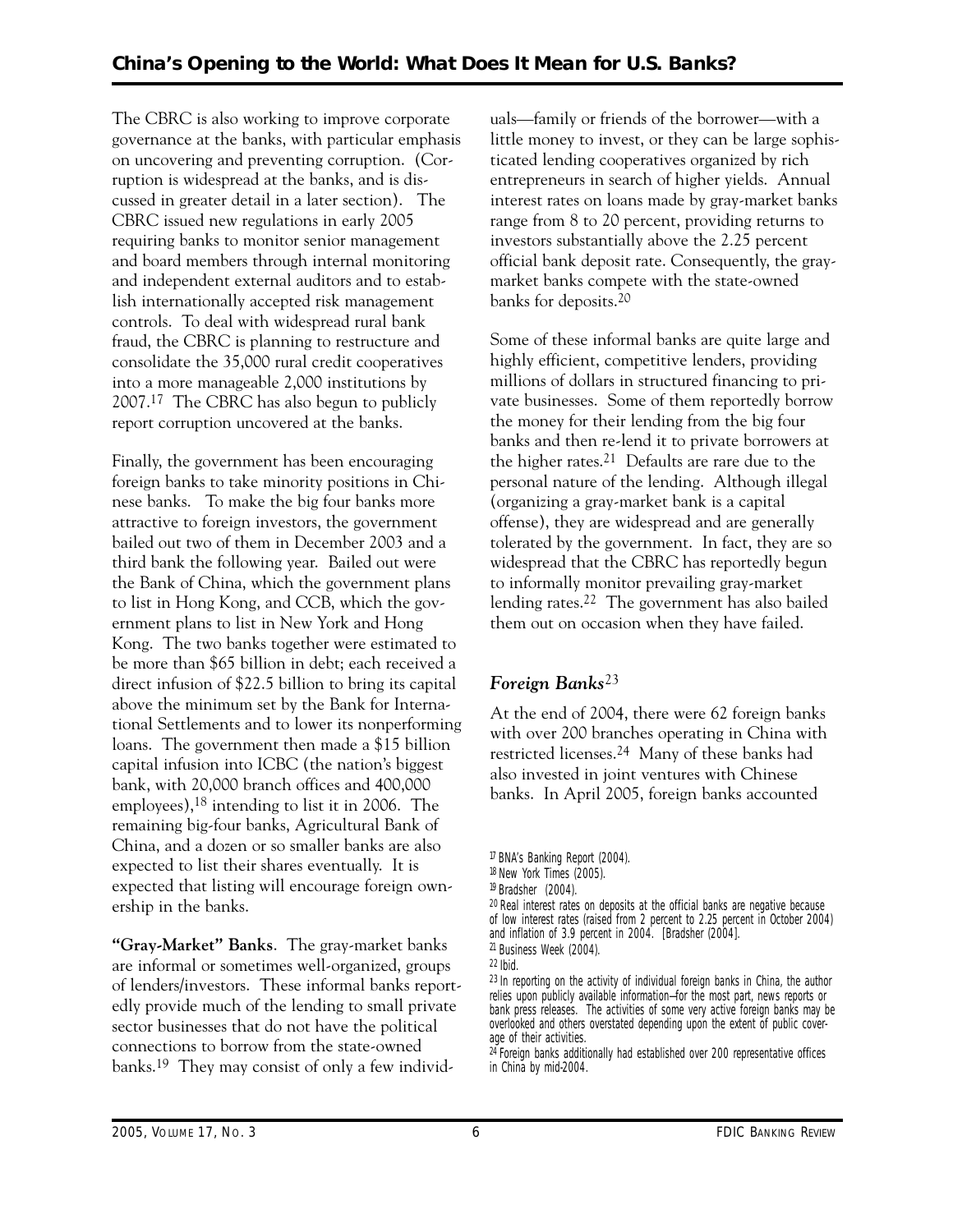for approximately 3 percent of total assets in the banking system, more than twice the 1.3 percent of total assets these banks held in September 2003.25 HSBC Holdings and Standard Chartered, both headquartered in the United Kingdom, and Citibank, a U.S. bank, are considered the major international banks in China, having built a strong renminbi business.26 Netherlandsbased ING Bank also has a large presence, and Bank of America in June 2005 made the largest investment to date in a Chinese bank, purchasing 9 percent of CCB for \$3 billion dollars.

**Branches of Foreign Banks**. Foreign banks in China currently operate under licenses that restrict them to specific clients and to certain geographical areas. They are permitted to provide financial services in nonlocal currencies to foreign firms in 18 cities, including Beijing. The CBRC reported that at the end of 2004, foreign banks had 18 percent market share of loans made in foreign currency. Additionally, by the end of 2004, 105 foreign branches had received local currency (called renminbi or yuan) licenses, permitting them to collect deposits and make loans in renminbi in these same 18 cities. Of the 105 foreign branches with renminbi licenses, 61 have been permitted to provide renminbi services to Chinese firms in addition to foreign firms.27 A major exclusion for these foreign branches is that they are not permitted to provide consumer services to Chinese individuals.

In addition to client and geographical restrictions, the government has also used stringent licensing requirements to discourage the growth of foreign bank branches. Until recently, foreign banks were required to wait a year between branch openings in a city, and to maintain high minimum capital levels. In 2004, the government did away with the year's wait and cut the minimum capital requirement for new branches. Foreign bankers claim that the lowered capital requirement still represents a barrier to entry in smaller cities.

**Foreign Joint Ventures**. Despite the many problems of domestic banks, many foreign banks have also purchased minority positions in domestic

 banks. A significant incentive has been a lower banks to avoid existing client, geographic and branching restrictions and to obtain access to the domestic banks' extensive branch systems. The government currently permits up to a total of 24.9 percent foreign stake in any one domestic bank (19.9 percent by any one foreign entity). The government has also provided incentives to encourage foreign minority interest in Chinese tax for foreign businesses than for domestic businesses.

In certain cases the government has also permitted significant concessions to foreign investors in Chinese banks. For example, Newbridge Capital, a U.S. private equity firm, recently bought 18 percent of Shenzhen Development Bank, a joint stock bank, and was permitted to appoint a majority of the board, ceding control of a Chinese bank to a foreign entity for the first time. And American Express was recently able to negotiate an agreement with Industrial & Commercial Bank of China under which the bank assumed all risk for the joint American Express card the two firms issued.

One of the largest foreign investments in a Chinese bank is HSBC Holdings' 19.9 percent share of Bank of Communications (BoCom), China's fifth largest bank, which HSBC purchased for \$1.75 billion. HSBC was able to negotiate government assistance and some protections. The government bailed out BoCom before the acquisition: BoCom's current reported level of nonperforming loans is 3.4 percent. Its agreement also permitted HSBC to appoint two of the eight seats on BoCom's board of directors, which is expected to assure some level of control.28 Additionally, PriceWaterhouseCooper is reorganizing BoCom's risk management and accounting systems and Goldman Sachs is restructuring BoCom in preparation for its public listing.

25 International Monetary Fund (2005). 26 Dolven et al. (2004). 27 *China Daily* (2004). 28 Dolven et al. (2004).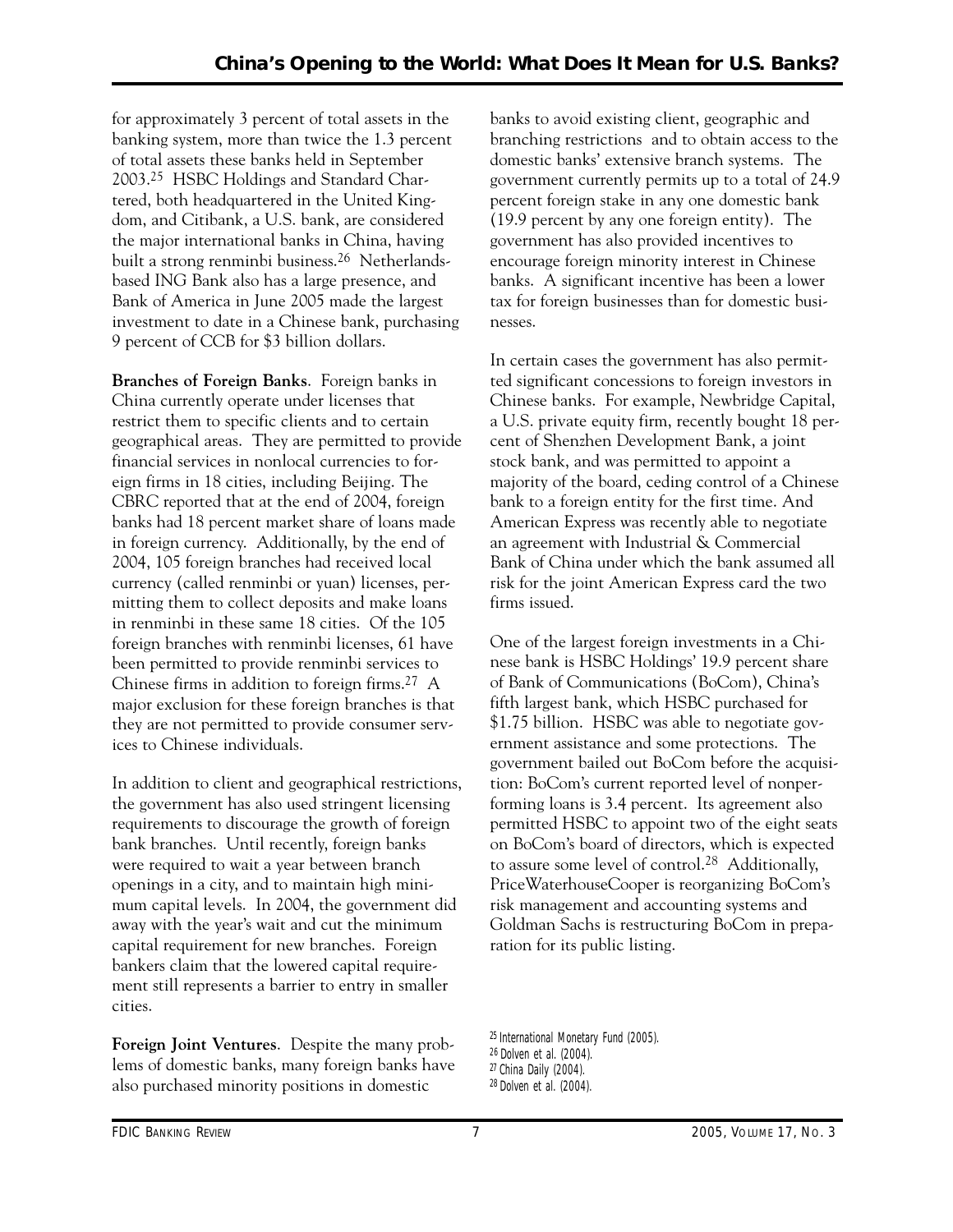# **A Look at Financial Opportunities**

The demand for financial services in China is huge and growing. Foreign bank interest in China speaks to the attractiveness of this market. A rising standard of living has sparked a growing demand by Chinese consumers for financial services, opening up opportunities for banks in wealth management, credit cards, mortgage loans, auto loans and other consumer loans. Economic growth has also produced a growing demand from private businesses for commercial and investment banking services. Emergent opportunities for foreign banks include providing loans to smaller businesses, deposit-taking, risk management services, debt and equity underwriting, mergers and acquisitions, brokerage, asset management, and disposal of bad loans.

# *Opportunities: Retail Banking*

 nese banks to prepare for this financial opening. Although personal financial services account for Some foreign banks view retail banking as a tremendous opportunity due to growing consumer demand and limited domestic competition. Chinese consumers are off-limits to foreign banks until December 2006, which has prompted some foreign banks to take minority positions in Chi-

an insignificant percentage of the earnings for China's banks—3 percent in 2003—this represents a huge increase over the past few years.<sup>29</sup> And, with a new middle class of approximately 100 million consumers, the demand for credit cards, mortgage loans, and automobile loans is expected to increase further. McKinsey, a business consulting group, is projecting a compound annual growth rate for personal financial services in China of 31 percent through 2013.30 McKinsey considers two segments of the population attractive targets: the affluent, the top 2 percent of banking customers who currently account for over half of retail banking profits in China, and the "mass-affluent," the 18 percent of Chinese bank customers who are responsible for most of the remaining profits.31

 unsuccessful. A lack of experience in consumer Existing competition is weak. The personnel and technology of Chinese banks generally do not meet international standards and the local banks typically have not made customer service a priority.32 Additionally, recent forays into consumer lending by Chinese banks have been generally lending, inadequate systems for sharing financial information, falsified financial documents and other fraud by borrowers, and difficulties in foreclosing and gaining title to collateral have produced a number of bad consumer loans. (This is covered in greater detail in a later section on risks.)

As described, many large foreign banks, anxious to get a head start in consumer banking before the opening, have allied themselves with Chinese banks to offer wealth management; credit cards; and mortgage, auto, and other consumer loans. Many foreign banks have found city banks especially attractive investments. Restricted to operating in a single city, city banks often have close customer relationships. Additionally, there are 34 cities in China with more than one million inhabitants, so city banks can provide substantial penetration. The CBRC has also said that it may eventually allow city banks to expand into other areas of China.

**Wealth Management**. Chinese banks are permitted to sell mutual funds and to provide custody services to bank customers, but not to manage funds themselves. However, in February 2005 the CBRC initiated a pilot program under which banks would be permitted to launch funds on their own or with partners. Firewalls between a commercial bank's banking operations and its fund management business are required.33 The central bank is expected to approve bank mutual funds at the end of September 2005.

<sup>29</sup> *BNA's Banking Report* (2004) reports that consumer loans increased from \$17 billion in 1997 to \$200 billion in 2004.

<sup>30</sup> Von Emloh and Wang (2004).

<sup>31</sup> Ibid.

<sup>32</sup> *BNA's Banking Report* (2004).

<sup>33</sup> *China View* (2004).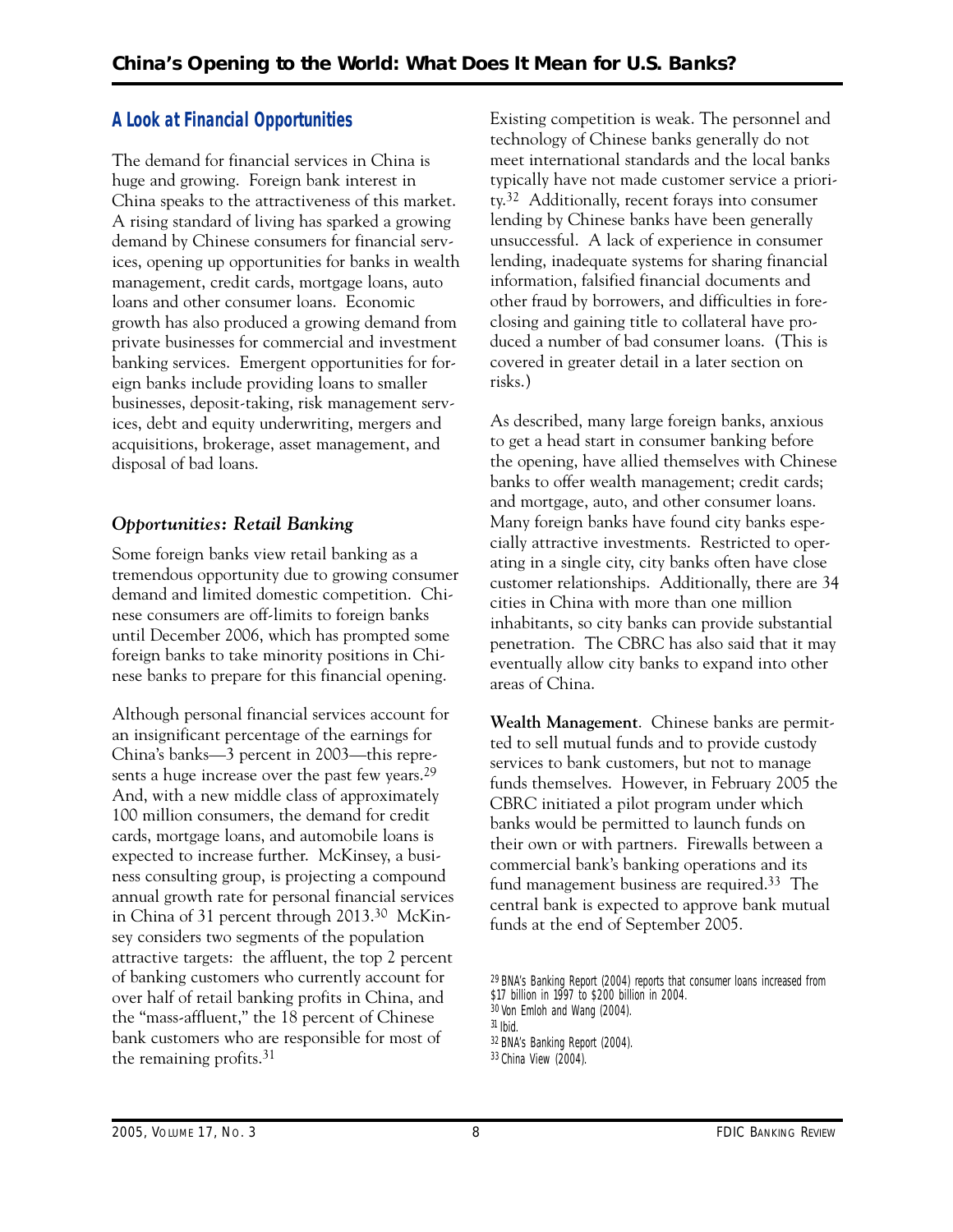Fund sales have been a significant recent area of growth for some Chinese banks. In particular, CCB, the second largest bank in China, has been active in this area. CCB has 136 million active retail accounts and 14,500 branches across China. It reports that through March 2004 it sold 26 different mutual funds to investors with a sales volume of approximately  $$3.74$  billion.<sup>34</sup> As mentioned, Bank of America recently purchased 9 percent of CCB to access its tremendous network and capabilities.

ING Bank of the Netherlands and the International Finance Corp (World Bank) together own 24.9 percent of the Bank of Beijing, the second largest of China's city commercial banks, which has a large and growing consumer savings base. ING plans to offer wealth management services and insurance to these consumers through its venture partner. ING has stakes in five other Chinese banks and is engaged in joint ventures with Chinese firms in fund management and insurance as well.35

**Credit Cards**. At the end of 2004, credit cards accounted for 3 percent of consumer purchases in China. American Express (AMEX) expects that penetration will eventually match Hong Kong's 20 percent rate.36 McKinsey believes foreign banks have a special advantage in credit cards because of a traditional Chinese unwillingness to lend without collateral and domestic banks' lack of marketing and risk assessment skills.

Foreign banks have begun to move into the credit card area through investments in domestic banks. For instance, Citibank purchased 5 percent of Shanghai Pudong Development Bank, the ninth largest commercial bank in China, with 270 branches in major cities.37 The joint venture recently began to offer Chinese consumers international credit cards, denominated in renminbi within the country and in U.S. dollars outside of China. The card carries Citibank's logo. HSBC has partnered with the Bank of Shanghai, of which it owns 8 percent, to offer credit cards. AMEX, with ICBC, recently launched the country's first dual-currency American Express Card.

Beginning in 2005, the government began to allow renminbi-currency credit cards to be used outside of China. They can be used in South Korea, Singapore, and Thailand; transactions related to gambling, interbank transactions, and capital-account items are prohibited.

**Mortgage Loans, Auto Loans, and Other Consumer Loans**. Over five million new homes were built during the past five years in China.38 During the next decade economic growth is expected to provide home ownership opportunities for hundreds of millions of Chinese. KGI, a securities firm, reports that the number of mortgages grew at an annual compound rate of 115 percent between 1998 and 2004.39 As noted above, mortgages account for 90 percent of outstanding consumer loans of \$242 billion.

China is currently the world's third-largest car market (after the United States and Japan), and some analysts expect it to overtake the United States (number one) by 2015. Demand for cars in China increased 56 percent in 2002 and 75 percent in 2003 before falling to a 15 percent growth rate in 2004, as the government tightened bank lending. Approximately 30 percent of autos were financed by loans in 2003; the figure dropped to 10 percent in 2004 in response to the tightened lending.

The demand for consumer goods of all types has increased dramatically in China, and not just in the large cities. More than half of the consumption of many consumer goods has occurred in the nation's smaller cities and rural areas. HSBC has positioned itself to take advantage of this growing demand. Its investment in BoCom, described earlier, provides HSBC—through BoCom's 2700 branches—with access to 139 cities in China and massive consumer lending opportunities.

<sup>34</sup> *Lafferty Limited* (2005).

<sup>35</sup> *The Economist Intelligence Unit Ltd.* (2005d).

<sup>36</sup> *Forbes.com* (2004).

<sup>37</sup> *BBC News* (2003).

<sup>38</sup> Woetzel (2004).

<sup>39</sup> *The Economist* (2005f), 73.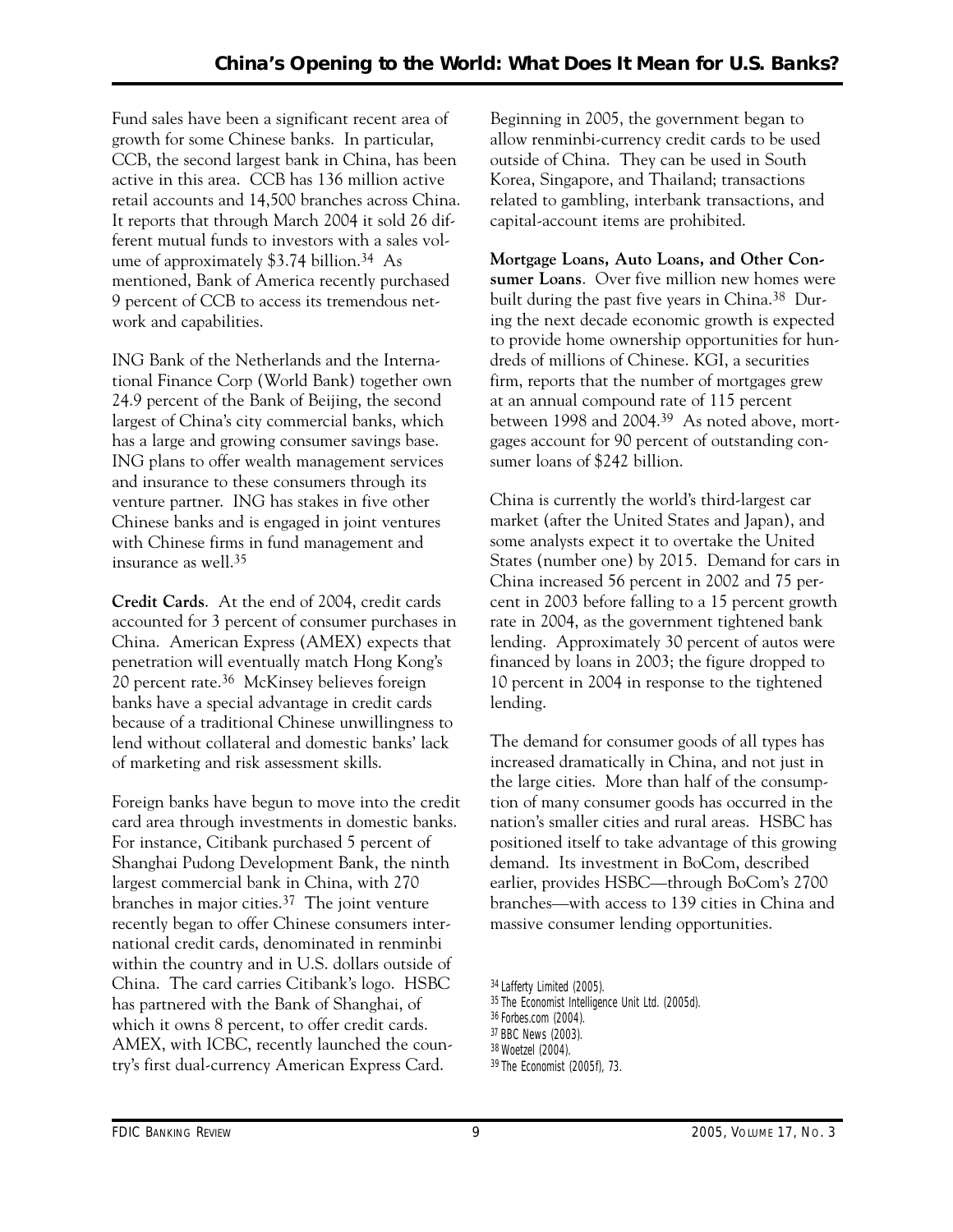# *Opportunities: Commercial and Investment Banking*

Foreign banks are currently providing commercial and investment banking services for foreign businesses operating in China, and have begun to provide limited financial services for Chinese businesses, as permitted.

Foreign businesses in China include multinational businesses, such as Volkswagen, which produces cars for the domestic Chinese market, and other multinationals, such as Wal-Mart and General Electric, that are export-driven. Most foreign businesses operating in China are smaller, exportdriven, mostly Asian-owned businesses; these businesses represent higher-margin lending opportunities than the multinationals. Small and medium-sized Chinese businesses, starved for financing at a reasonable cost by the state-owned banks, also provide commercial and investment banking opportunities.

Smaller private businesses present particularly attractive commercial and investment banking opportunities in China. These growing businesses provide opportunities in risk-based lending and corporate deposit-taking; equity and debt underwriting, trade financing, merger and acquisition assistance, brokerage services, and asset management. There are also opportunities for foreign banks in disposing of the huge amount of bad loans held by Chinese banks and asset management companies.

 **Risk-based Loans and Deposit-taking**. Private businesses in China account for approximately 60 percent of China's GDP and 70 percent of employment. As mentioned earlier, ignored by the state-owned banks, they are often forced to pay interest rates of as much as 8 to 20 percent or more for loans from gray-market lenders, if they are able to get them at all. This market continues to be underserved. McKinsey estimates that total bank revenues from loans to small and mediumsized businesses in China could exceed \$25 billion by 2010; in 2002, they accounted for less than \$10 billion.40 HSBC Holdings, in particular, has

focused on lending to smaller companies in China.41

McKinsey also sees corporate deposit taking as an attractive area of business for foreign banks. McKinsey estimates that deposits are likely to grow at approximately 18 percent annually through 2010, generating more than \$20 billion to banks by 2010.42

**Risk Management Services**. In March 2004, the government introduced rules permitting foreign banks to trade derivatives directly with Chinese businesses. The new legislation allows for assetrelated derivatives in credit, fixed income, foreign exchange, and hedging. ABN AMRO estimates revenue from interest rate derivatives at approximately \$500 million a year and increasing, and plans to expand its derivatives business from foreign-currency hedging to interest rate swaps and to commodity and equity derivatives.43 By the end of 2004, ten banks had received licenses to trade derivatives.

 **ing, and Mergers and Acquisitions**. A recent **Debt and Equity Underwriting, Trade Financ**study by Mercer Oliver Wyman (a global financial services and risk management firm), in conjunction with Morgan Stanley and UBS AG, estimates that earnings from fees for investment banking services in non-Japanese Asia for 2004 were approximately \$5 billion, an increase of 30 percent over 2003. *Bloomberg News* reports that the market for debt underwriting in non-Japanese Asia doubled in the past five years and that Citigroup was market leader in debt underwriting in 2004 in this region.44

With the government planning to launch IPOs of state-owned banks and other state-owned enterprises, equity underwriting is expected to grow substantially. Increasing numbers of private Chi-

<sup>40</sup> Bowers et al. (2003). 11,

<sup>41</sup> Dolven et al. (2004).

<sup>&</sup>lt;sup>42</sup> Bowers et al. (2003), 10,<br><sup>43</sup> Baglole and Ng (2004).

<sup>44</sup> *Bloomberg News* (2004).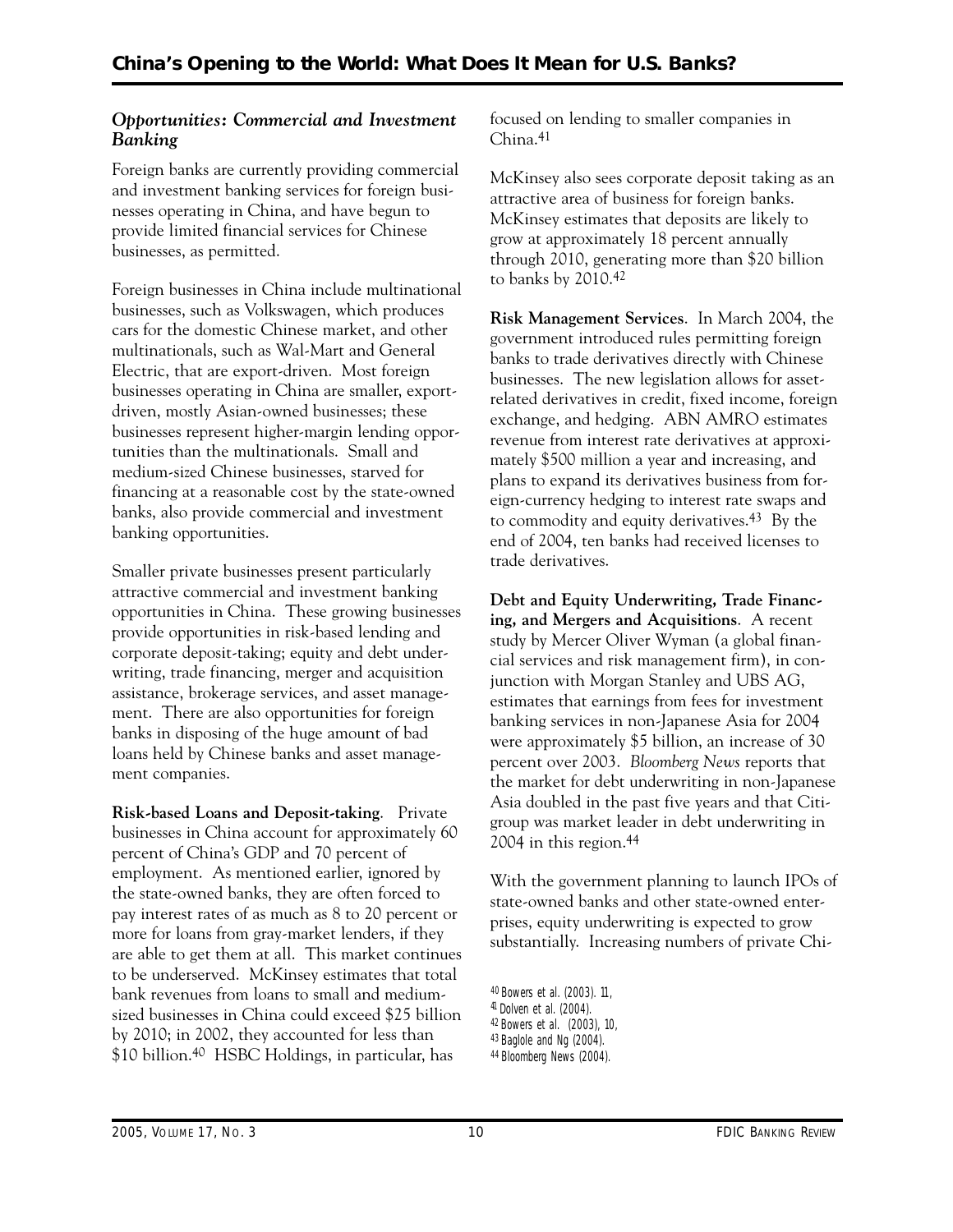nese businesses are also expected to go public and to issue debt. McKinsey projects that revenues from underwriting equity and debt should grow at a compound annual rate of 13 percent to \$2 billion by 2010, with half of this increase coming from medium and small businesses. Citigroup and Credit Suisse First Boston are active in underwriting IPOs. There are also opportunities in debt underwriting of private businesses: Morgan Stanley has been especially active in underwriting high-yield issues.

Businesses also need trade financing. McKinsey projects that bank revenues from trade financing could reach \$5 to \$10 billion by 2010. HSBC Holdings, in particular, has built a very successful trade financing network for its small corporate clients.45 McKinsey also is projecting that merger and acquisition revenues will grow by 30 percent a year, reaching \$400 million in fees by the end of the decade.46

**Brokerage and Asset Management**. Opportunities in providing brokerage services are opening. Half of China's 130 domestic brokerages are classified "at risk" and would find it difficult to provide significant competition to foreign brokers. However, China's WTO commitments in regard to securities operations are less than its commercial banking commitments. Foreign firms will not be permitted to trade A-shares, which have accounted for the vast majority of Chinese securities firms' revenues.47 Foreign investment banks are also limited to owning a 33 percent share of domestic securities firms, a limitation that is not slated to change under the WTO agreement.<sup>48</sup> However, in December 2004 the government approved a joint venture between Goldman Sachs and a local securities firm under which Goldman was granted effective control. The joint venture is permitted to trade shares on domestic markets.

 approved in December 2004. In April 2005, Asset management opportunities in China are discussed in the previous section on wealth management. As in brokerage, foreign ownership restrictions on asset management firms are to continue, with the maximum ownership by a foreign firm restricted to the 49 percent that was

UBS purchased 49 percent of China Dragon Fund Management, a medium-sized Chinese mutual fund.

**Disposal of Bad Loans**. China is the world's second-largest bad-loan market (after Japan).49 S&P estimates that there are approximately \$700 billion in bad loans in China; other analysts suggest a higher figure. As mentioned, the government has been pressuring the state-owned banks to dispose of bad loans in preparation for their IPOs, and it has created four asset management companies to dispose of the loans. Through the end of 2004, the companies had sold only one-third of the \$230 billion in bad loans acquired from the banks since 1999.

Some foreign banks have shown interest in this area. Citigroup purchased over 16 percent of Silver Grant International, a real estate affiliate of China Cinda Asset Management, one of the four asset management companies. Credit Suisse First Boston has also been active in this market, recently purchasing a 2.4 billion yuan (\$290 million) package of distressed loans from China Orient Asset Management Corporation, another of the four asset management companies.

# **A Look at the Risks**

Although the exploding Chinese economy may be the envy of the world, there are potential economic, political and demographic problems. Major areas of concern are that the economy might be overheating, that countries on which China relies to buy its exports may become protectionist, that growing economic inequality could produce internal strife, and that the rapid aging of the population may create economic difficulties.

<sup>45</sup> Dolven et al. (2004). 46 Bowers et al. (2003). 47 Lardy (2002), 72. 48 McGregor and Guerrera (2004). 49 Pesek (2004).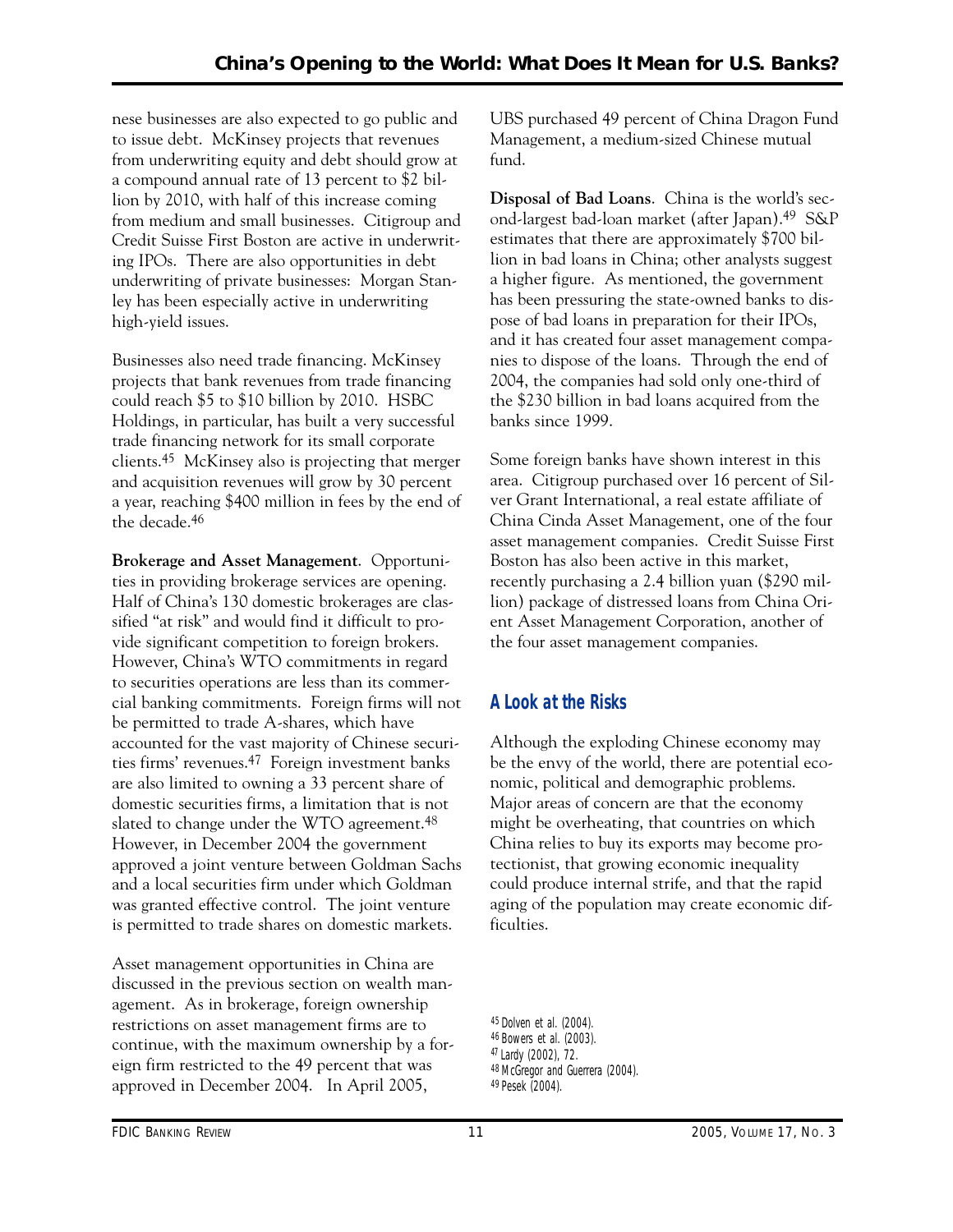bribery. Bankruptcy laws are inadequate; enforce-Other significant problems exist as well. The regulatory environment is uncertain, and a large unwieldy government bureaucracy continues to play a crucial role in many areas of business operation. Local party officials and local government officials are powerful and often corrupt and obstructionist. Within the banks themselves, corruption is widespread. The operations of Chinese businesses, including the banks, lack transparency. The legal system lacks impartiality, and it is generally accepted that judges continue to be influenced by party and government leaders and ment of contracts and legal judgments is unreliable; there is an inadequate credit infrastructure and not enough trained personnel in law, accounting, and risk management; and the government's commitment to an open economic system is not always apparent.

The *Economist Intelligence Unit* awards China a rating of B for macroeconomic risk and B for financial risk. It rates China D for political stability risk, D for labor market risk, D for government effectiveness risk, and D for legal and regulatory risk.50

# *Cause for Concern: An Overheating Economy?*

As described above, China's growth since the early 1980s has been phenomenal. Much of this growth is investment-based: gross fixed investment constituted 45 percent of China's GDP in 2004. This high level of investment has resulted in overbuilding and excess capacity in some sectors. The government has responded by trying to stop this overbuilding so that business profitability remains strong and the banks are not engulfed with new nonperforming loans. Rising inflation is also a concern: if increasing investment-led demand for workers and materials results in inflation, it is feared that the value of savings will be eaten away, interest rates will increase, and the gains in the standard of living that many Chinese have attained in recent years will be pushed back. This could very well create political as well as economic reverberations. Another significant

source of worry is China's very low level of energy efficiency. According to the official Xinhua news agency, China consumes 4.3 times the amount of energy that the United States consumes in producing \$10,000 in GDP.<sup>51</sup> China is a net importer of energy, whose cost has risen significantly. This lack of energy efficiency has both inflationary and competitive implications.<sup>52</sup>

To cool the economy, beginning in the spring of 2004, the government put curbs on new lending and investment activity. Smaller banks were forbidden to undertake new lending, requirements for investments were tightened, and new price controls were instituted. Companies were required to use more of their own capital and less debt; and provincial governments were directed to carefully review all investments in steel, aluminum, cement, and real estate and—if inflation rose—to cap price increases in electricity and transportation.

 23.9 percent annual increase in 2003). But as These cooling efforts apparently had some effect. Whereas the annualized *increase* in the investment in fixed assets in the first quarter of 2004 had been more than 40 percent, the increase for the whole of 2004 was 25.8 percent (following a mentioned, gross fixed investment still constituted 45 percent of GDP in 2004.

Government efforts to slow bank lending were not completely successful either, as local officials proved adept at "sneaking" projects by the central government. Whereas credit growth declined to a 9.3 percent increase in 2004 compared with the previous year's growth rate of 19.2 percent, the CBRC reported that Chinese banks made over \$70 billion in unapproved loans in 2004, up 70 percent over the amount of the previous year.53

52 This inefficient use of energy also contributes to significant environmental pollution.

<sup>50</sup> *The Economist Intelligence Unit* (2005c).

<sup>51</sup> *The Economist Intelligence Unit* (2005b).

<sup>53</sup> *Economist* (2005a).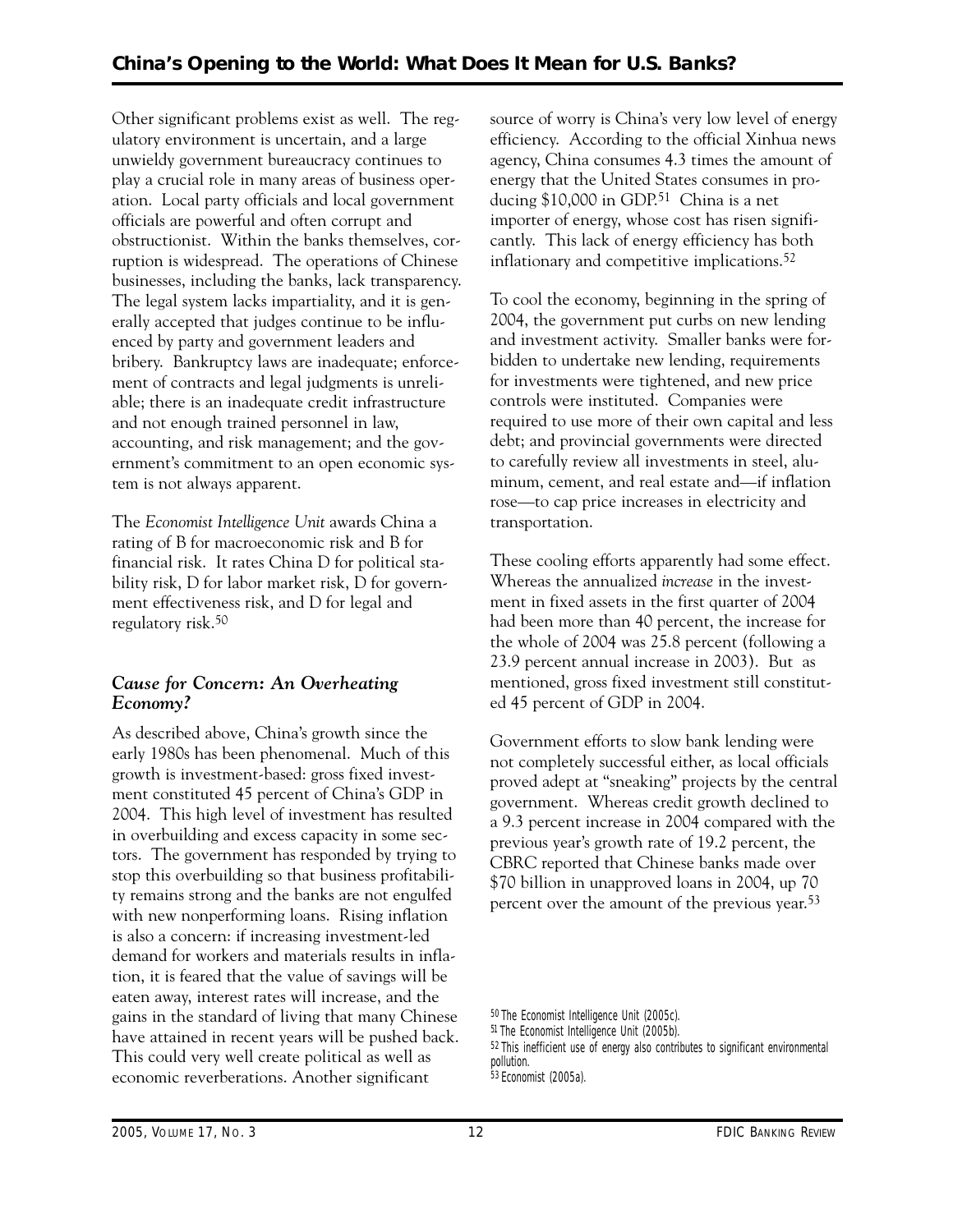The International Monetary Fund (IMF [2005]) cautions that to maintain control over its rapidly growing economy, China still needs to rein in its investment, raise interest rates, and loosen its currency. The IMF continues to be concerned about the quality of investment in China, and suggests that investment needs to be better targeted. Furthermore, although the IMF considers current inflation low given the extraordinary growth in the economy—inflation was 3.9 percent in 2004—it sees some evidence of more widespread "cost-push" pressures, especially in wages and electricity. Other analysts are concerned by the booming real estate market in certain parts of the country.

# *Cause for Concern: Protectionism?*

In 2003, China's exports to the United States exceeded its imports by a ratio of 8 to 1. Its trade surplus with the United States that year was \$124 billion—the largest bilateral trade imbalance in history.54 The next year the trade surplus increased to \$160 billion. However, China's global trade surplus in 2004 was only \$32 billion, for its high level of global imports—\$561 billion in goods—largely offset its global exports of \$593 billion. Until the end of 2004, China's textile exports were limited by an agreed upon cap with other nations. Following the expiration of the cap, China increased its textile exports dramatically—by 29 percent in the first quarter of 2005. China is now the world's largest exporter of clothing, with 28 percent of world market share.55 The magnitude of Chinese exports has caused consternation in the United States, the European Union, and other countries, and raises the specter of protectionism. As an export-dependent nation, China's economy would be seriously derailed by U.S. or E.U. protectionism.

China recently succumbed to pressure from the United States and other countries to raise the value of its currency. The yuan had been pegged at approximately 8.28 to the U.S. dollar for the past decade. The United States accused China of engaging in unfair trade by keeping its currency at an artificially low level against the dollar, making

its exports less expensive. In July 2005, China changed the dollar peg to a peg against an unidentified basket of currencies, and at the same time allowed a 2.1 percent upward revaluation of its currency against the dollar. It also promised additional gradual movements over time. This revaluation is small and unlikely to have much effect on its exports or to satisfy its critics for long. The serious nonperforming-loan problem of Chinese banks, however, makes it extremely difficult for the government to respond to its foreign critics and to revalue its currency in a significant way. It is feared that a significant revaluation could result in increased bankruptcies and a deluge of new nonperforming loans, leading to serious economic turmoil and possibly a financial crisis.

# *Cause for Concern: Growing Economic Inequality*

In China over 800 million people, or approximately 60 percent of the total population, continue to live in rural areas. The World Bank reports that although hundreds of millions of Chinese people have risen from absolute poverty over the past two decades and the illiteracy rate has decreased by more than half (from 37 percent in 1978 to 17 percent in 1999), great poverty still exists in China, especially in rural areas. The bank reports that over 200 million mostly rural Chinese still live on less than \$1.00 a day and lack access to clean water, arable land, and adequate education and health services.56 Credible unemployment estimates for those living in the countryside are hard to come by, but *The Economist* estimates that as many as 150 million rural Chinese are unemployed.57

As mentioned, official 2004 Chinese statistics report that both urban and rural households experienced the highest growth rates in per capita disposable income since 1997. (The real growth rate

<sup>54</sup> Thompson (2004).

<sup>55</sup> *Channelnewsasia.com* (2005).

<sup>56</sup> World Bank (2003).

<sup>57</sup> *The Economist* (2004d).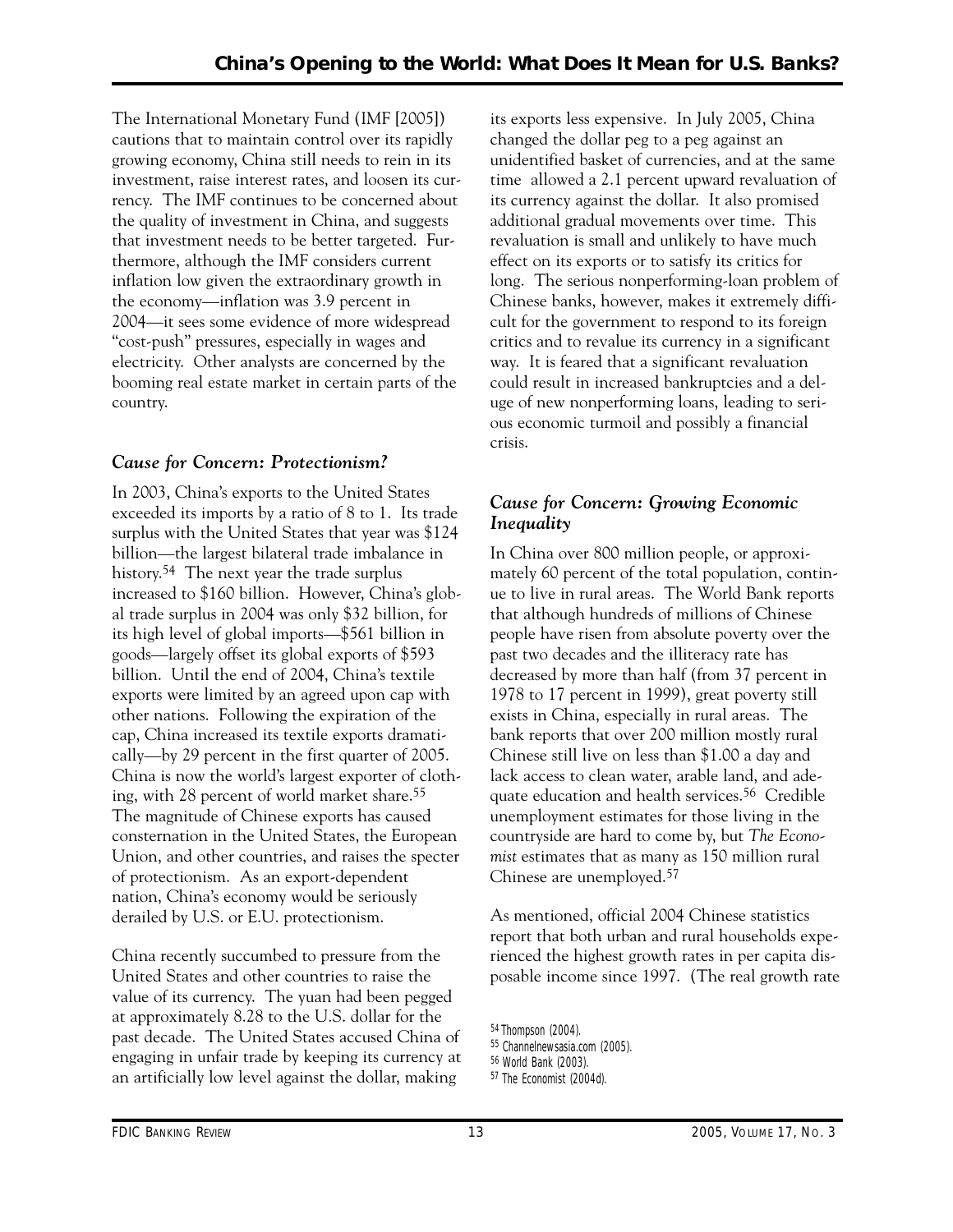for urban households was 7.7 per cent, and for rural households 6.8 percent.) However, this growth was from very different bases in the two cases. According to official statistics, for city dwellers in 2004 the average per capita disposable income was 9,422 yuan (\$1,138 at the official 2004 exchange rate), compared with 2,936 yuan (\$355)—less than one-third the income of urban households—for rural households.<sup>58</sup> Also, much of the growth in income for rural areas in 2004 was attributed to high grain production and high grain prices, both of which are unlikely to be sustainable, and to reductions in taxes and fees reductions that have contributed to a further decline in the availability of decent education and health services for rural poor people.59

In sum, there exists a real divide in China's standard of living between those who live in cities and those who live in rural areas. This inequality produces political and economic friction. The government has been doing a number of things to help the rural poor: it is requiring more provinces to eliminate the farm tax, directing that 70 percent of additional provincial expenditures on health and education go to rural areas, and increasing farm subsidies and government investment in agriculture.60 Even so, economic inequality remains a growing problem.

# *Cause for Concern: An Aging Population*

China's population is probably aging faster than that of any country in history as a result of the nation's one-child policy. Asian Demographics, a demographic research firm, describes China's population trend as "a demographic earthquake."61 It estimates that the growth of the under-40 age bracket may have already peaked in China, and is forecasting a decline of one-third—or 250 million people—in that bracket over the next 20 years. By 2024 three-quarters of Chinese households may be childless.

This rapid aging carries with it not only all the problems that arise when there are fewer people to care for an aging population, but also the corresponding negative effect on domestic consumer demand. Based on this projected population decline, Asian Demographics forecasts annual increases in GDP in China of 4.8 percent over the next ten years and less than 4 percent thereafter, far below the 7-8 percent growth rate that many foreign investors are assuming—or the 7 percent annual growth rate that the government feels necessary to solve its rural unemployment problem. According to the firm, most marketers are not factoring this lower growth into their long-term plans.<sup>62</sup>

# *Bureaucratic Delay and Political Interference*

The Chinese government is more involved in business operations than most foreign banks are accustomed. And, the government bureaucracy in China remains unwieldy and opaque. Despite reforms enacted in response to foreign complaints about the bureaucratic process—reforms such as expedited licensing—long delays caused by bureaucratic overlap remain a problem. Lone Star Funds, a global investment firm, closed its Beijing office recently because of a lack of product (bad loans) due to the long delay in getting the necessary approvals from the overlapping government offices responsible for these transactions.63 Citigroup had to wait for almost a year for approval of its offer to buy 1.096 billion yuan in nonperforming loans—loans that the government was anxious to sell. However, in October 2004 the government announced expedited sales of nonperforming loans—for foreign buyers only.

Businesses contend not only with an overlapping national government bureaucracy, but also with local (at the village, town, city, county and provincial levels) government officials as well as local party officials. Local governments in China have exercised a great deal of power since the imperial days, and local government officials and

<sup>58</sup> National Bureau of Statistics of China (2005).

<sup>59</sup> *Economist Intelligence Unit* (2005a).

<sup>60</sup> *Economic Intelligence Unit* (2005a).

 61 *The Economist* (2005b), 74.

<sup>62</sup> Ibid.

<sup>63</sup> Pesek (2004).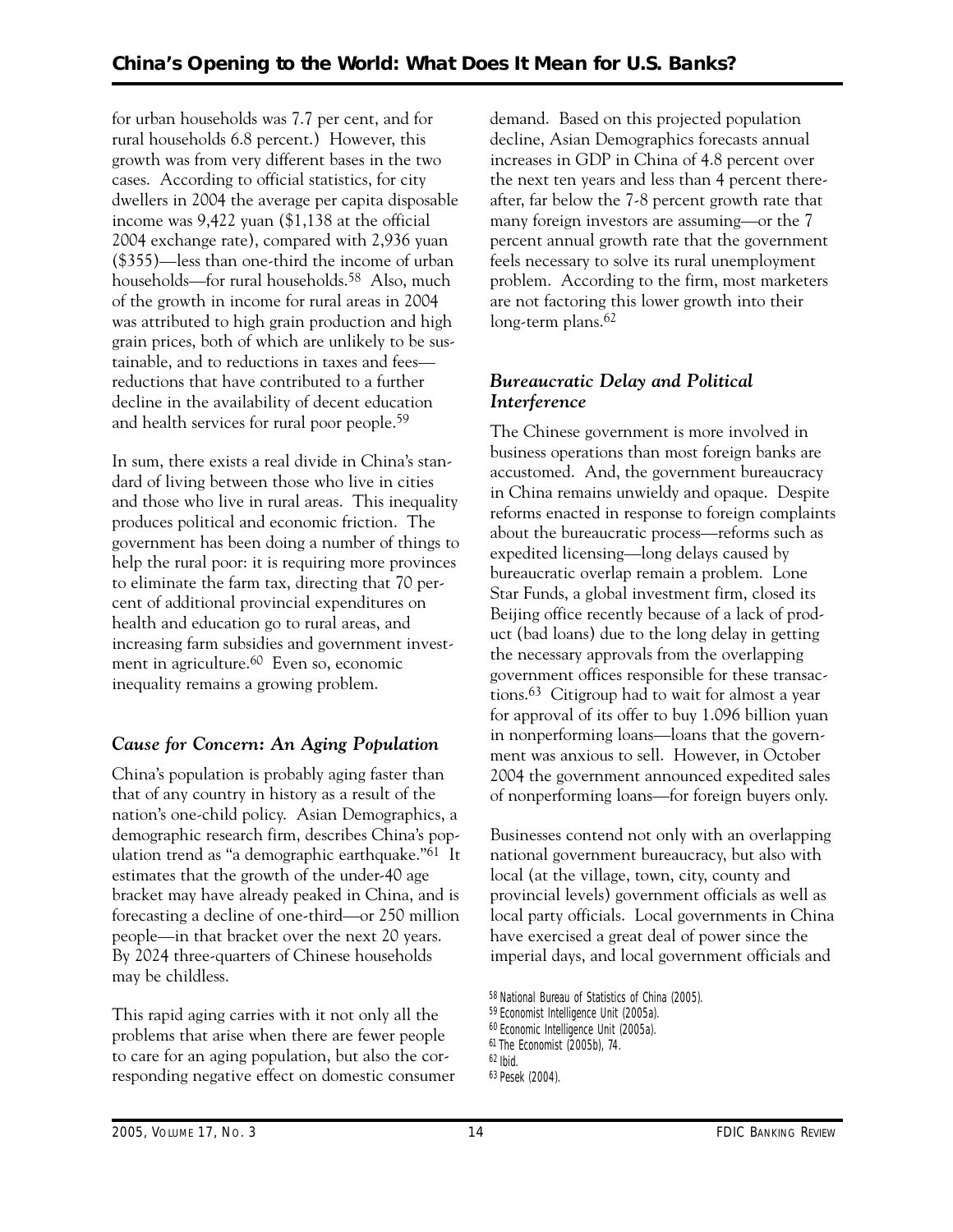local party officials continue to have a great deal of influence on what happens in their villages, towns, cities, and provinces. Their commitment to a market economy is also sometimes questionable. (The commitment of the national government is discussed below.)

Local political interference in banks has been especially widespread. Branch managers have historically had closer relationships with local government officials than with their bank superiors, and were rewarded more on the basis of loyalty to party and local officials than on the basis of market results.64 Until very recently, for all intents and purposes, bank branches were under the rule of local officials, who set bank salaries, guaranteed loans, and even were involved in decisions on where the children of bank employees went to school.65 Local officials guaranteed loans and recommended branch managers, and branches routinely disregarded risk and return to promote public purposes at the direction of party and local government officials. Political interference in lending decisions reportedly has lessened as the government has encouraged banks to adopt international banking practices, but it remains a force.

# *Problems with Corporate Governance*

Corruption continues to be a problem in China, although there have been real improvements here as well. Transparency International, a global corruption-monitoring group, rated China 2.16 in 1995 (a rating beneath 3.0 indicates rampant corruption). In 2005, the ranking improved to 3.4, placing China solidly in the middle in terms of corruption—71st out of 146 countries.<sup>66</sup> Corruption has been especially a problem within the banks, and this must be an important consideration for a foreign bank deciding whether to compete in China through an equity position in a domestic bank and, if so, how to structure any such relationship.

Corruption is considered to be especially prevalent in remote branches and rural institutions: private businesses have complained that in order to borrow from rural banks and credit cooperatives, they are typically forced to bribe lenders with kickbacks of 10 to 15 percent of the loan value.67 The rural credit cooperatives are reportedly riddled with fraud and controlled by local government officials.

Corruption appears to be a problem not just in rural banks or remote branches but also in the big four banks. The central bank recently reported that 40,000 CCB employees and 18,000 Bank of China employees had been disciplined for misappropriating funds and making unauthorized loans.68 Additionally, the chairman of CCB was forced to resign in March 2005 for taking bribes. Significantly, CCB had been considered the cleanest of the big four banks. The CBRC also recently announced that it had charged dozens of government officials and bankers at ICBC with attempting to steal almost \$1 billion from the bank. Earlier, the CBRC reported that the director of a branch of ICBC had disappeared with \$120 million of the bank's money.

*The Washington Post* reports that there is also significant corruption and cronyism in the four asset management companies created by the government to dispose of the banks' bad loans. The management companies are staffed with many of the same bankers who made the bad loans in the first place; and not surprisingly, the corruption and self-dealing have continued. The government audit office recently reported that it had uncovered 38 cases of embezzlement and fraud at the four companies, involving more than \$800 million.69

These government disclosures of corruption can be viewed two ways, however. As mentioned earlier, the CBRC is making a strong effort to improve corporate governance at the banks, and many commentators see these public announcements of fraud as positive signs—as proof that

<sup>64</sup> *The Economist* (2004b).

<sup>65</sup> *The Wall Street Journal* (2004).

<sup>66</sup> *The Economist* (2005c).

<sup>67</sup> *The Economist* (2004a).

<sup>&</sup>lt;sup>68</sup> Although the big four banks employ a total of 1.4 million people, these numbers are still very significant.

<sup>69</sup> *Washington Post* (2005).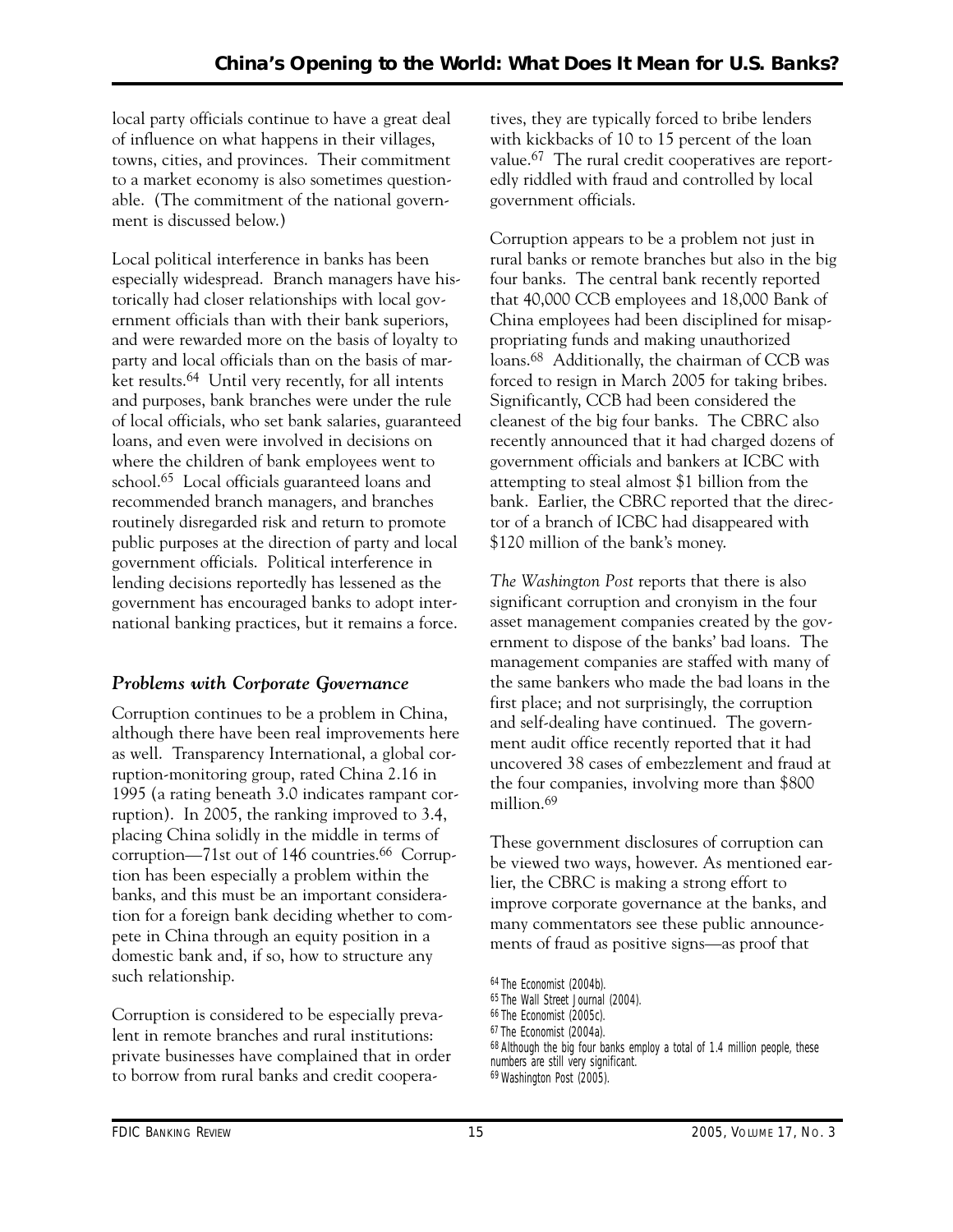auditing and centralized management reforms are detecting fraud and that the government is serious about stopping it.

The level of transparency in businesses, including Chinese banks, is also not good. Of particular concern, the accuracy of bank financial statements is questionable. Although HSBC has taken a minority position in many Chinese banks, its Asia chairman has cautioned that outside investors in Chinese banks need to be extremely careful, for they have found bank financial statements to be unreliable and the banks uncontrollable.70 Some of the problem may be that the banks themselves do not keep track of operating data. McKinsey reports that one state-owned bank had to spend a month reviewing records and interviewing personnel to arrive at an estimate of its losses and recoveries from defaulted loans.71 International accounting standards are only used on the small number of publicly listed businesses.

# *Poor Systems for Ensuring the Return of Capital*

China has poor systems72 to ensure the safe return of capital. Its current laws and foreclosure procedures are ineffective, and creditors have few rights. The judicial system is considered biased and corrupted by local officials and bribery. Enforcement of contracts and of legal judgments is problematic. The credit infrastructure is inadequate, and there are shortages of trained personnel in crucial management areas. The commitment of the government to a market economy is not always clear.

**Inadequacy of Bankruptcy Laws**. China lacks effective bankruptcy laws and foreclosure procedures. The bankruptcy law enacted in 1986 has been described as incomplete, inconsistent, and opaque.73 It required criminal fraud investigations in the case of bankrupt companies, and liquidation was the only way to resolve bankruptcy. The law gave creditors few rights and was ineffective in enforcing contractual obligations. With the government acting as shareholder, arbiter, and creditor, there was also an inherent conflict of

interest.74 The government was responsible for approving bankruptcy petitions and appointing liquidators (often local government officials).

 replace the administrator. The current version of A new bankruptcy law has been pending for a decade and is expected to be enacted sometime in 2005. The current version of the proposed law has many of the elements of U.S. law and is expected to conform to WTO requirements. It would apply uniformly to both state-owned and private enterprises, with some exceptions. A court rather than the government would rule on bankruptcy petitions. Liquidation of the assets of the bankrupt entity would be the responsibility of an administrator selected by the court rather than by the government, and the administrator would be supervised by a committee of creditors who would have the right to approach the court to the proposed law also recognizes that businesses may fail for a variety of reasons other than criminal mismanagement, and it is similar to Chapter 11 proceedings in U.S. law in that it would allow for corporate reorganization under a bankruptcy court's advisement, with the approval of major creditors. Security interests would be honored (that is, collateral would be sold to satisfy the debt).75 The draft law provides an exemption period for some state-owned enterprises.

**Failure to Enforce Contracts**. China has severe problems with the enforcement of contracts and legal judgments. The *China Law and Governance Review* (2004) finds that China's courts lack the "authority and stature" to enforce their decisions, especially when other branches of the government, or government officials, are parties to the case. The *Review* estimates that approximately 30 to 60 percent of legal judgments in China are enforced. Because local protectionism is an important factor in the enforcement of judg-

<sup>70</sup> *The Economist* (2005d).

<sup>71</sup> Desvaux et al. (2004).

 $72$  The term "systems" is used in a broad sense to include all the mechanisms necessary for the smooth functioning of a capitalistic system, i.e, laws, procedures, infrastructure, and personnel. 73 Fisher (2005).

<sup>74</sup> Bayron (2005).

<sup>75</sup> Fisher (2005).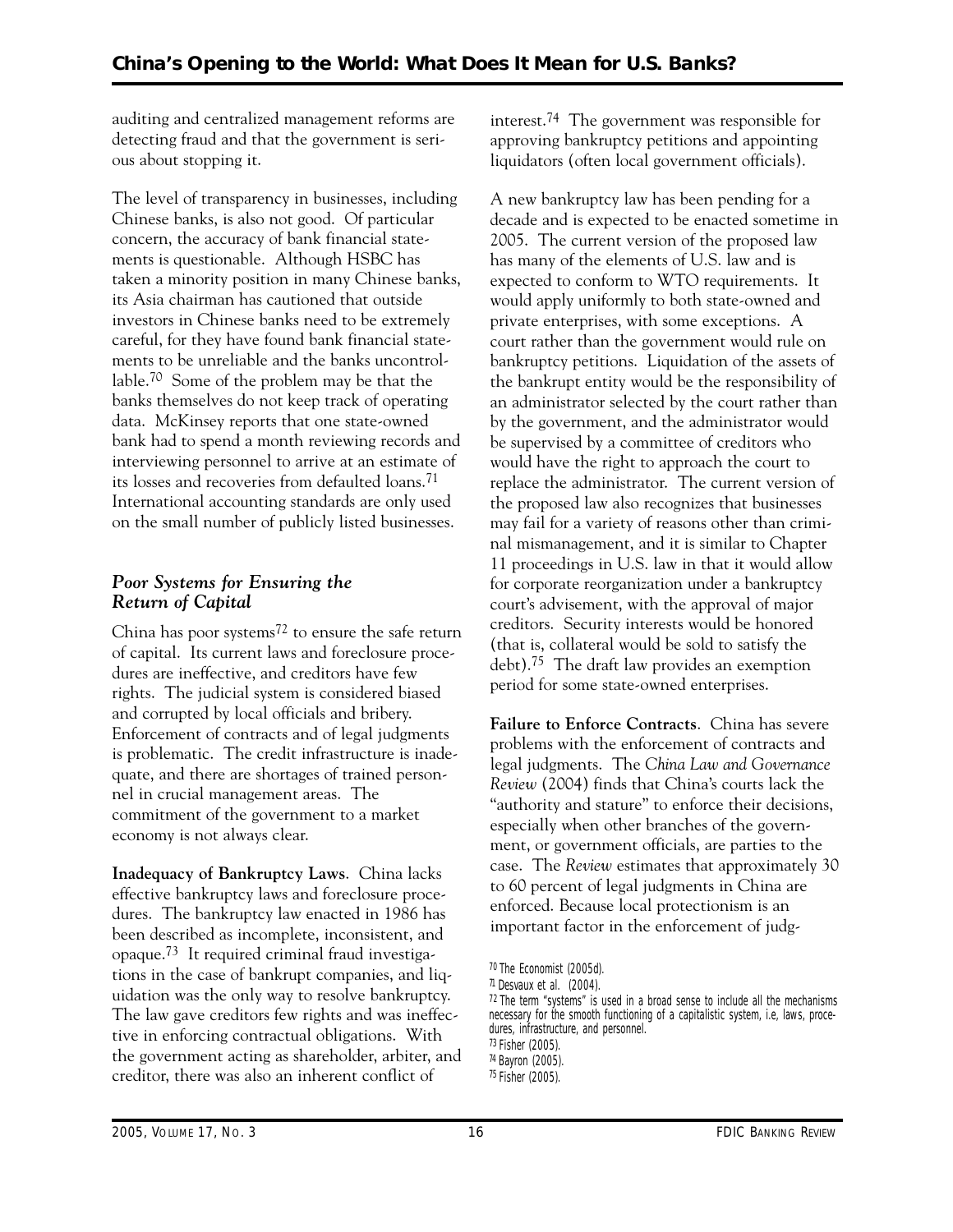ments, this number can drop to 10 percent in areas outside the geographical jurisdiction of the court. The enforcement of legal judgments of all kinds is problematic—whether the issue is compensation for damages, repayment of debt, or enforcement of property rights. Enforcement of a judgment is often a "contest of influence or power."76

 real estate judgments. A third major category of Commercial and economic judgments are especially difficult to enforce. The *China Law and Governance Review* reports that during the first half of 2003, there were twice as many unexecuted civil and economic judgments in Beijing as executed judgments. Most of these unexecuted judgments were for either bank loan defaults or unexecuted judgments was wages: as of 2003, migrant workers in China were owed approximately \$12.5 billion in unpaid wages.

**Inadequacy of a Credit Infrastructure and** 

**Trained Personnel**. An additional systemic problem is the inadequacy of the credit infrastructure and a lack of crucial personnel. As mentioned above, Chinese statistics, including trade statistics, are not considered trustworthy. China also does not have a highly functioning credit culture or highly functioning credit systems. Only the relatively few public businesses use international accounting standards. Systems for uncovering and discouraging fraud are inadequate: external auditing, and internal control systems are undeveloped, and business transparency is not typical. Personal income statements are easily misrepresented, credit-rating services are immature, banks do not have easy access to other banks' data to check on unreported debt or default histories, and the foreclosure process, as described earlier, is in flux.77 Few channels for risk shifting exist because the government has not permitted the securitization of loans.78 The markets are illiquid and lack good risk-hedging instruments. Consequently, as mentioned earlier, Chinese banks have begun to experience serious problems with many of the consumer loans they have made, especially auto loans, in a large part due to the inability of

the banks to substantiate consumer information and to repossess property.

Regarding personnel, despite the abundance of unskilled labor in many parts of China, unskilled labor is in short supply in the south of the country, and skilled labor is even harder to find. In addition, insufficient local personnel are available for top and middle level management. *The Economist* believes that although for most firms production in China remains cost-effective, a growing shortage of executives requires that substantial time be directed away from sales to human resources, with the result that growth may be slowed. Businesses in China complain about not being able to find personnel with "creativity . . . an aptitude for risk-taking and . . . an ability to manage in everything from human resources and accounting to sales, distribution, branding and project-management."79

**Uncertainty about the Government's Commitment to Open Competition**. It is not always clear how committed the government (even the national government) is to free competition. The Chinese media recently reported a statement by the Vice-Chairman of the CBRC—subsequently disavowed—that after 2006 China might continue to limit the expansion of foreign banks to protect local banks from excessive competition. He stated that the government might restrict foreign banks to the poorer western areas of China and that foreigners might be forbidden to invest in more than two local banks. The Vice-Chairman defended his position by emphasizing that foreign banks held only 3 percent of the assets of the banking system but had a 12 percent share of the market in Shanghai, the business capital of China.80 As noted, this statement was later disavowed.

<sup>76</sup> *China Law and Governance Review* (2004).

<sup>77</sup> *The Economist* (2004c).

<sup>78</sup> *The Economist* (2005f).

<sup>79</sup> *The Economist* (2005e), 60.

<sup>80</sup> *Financial Times* (2005).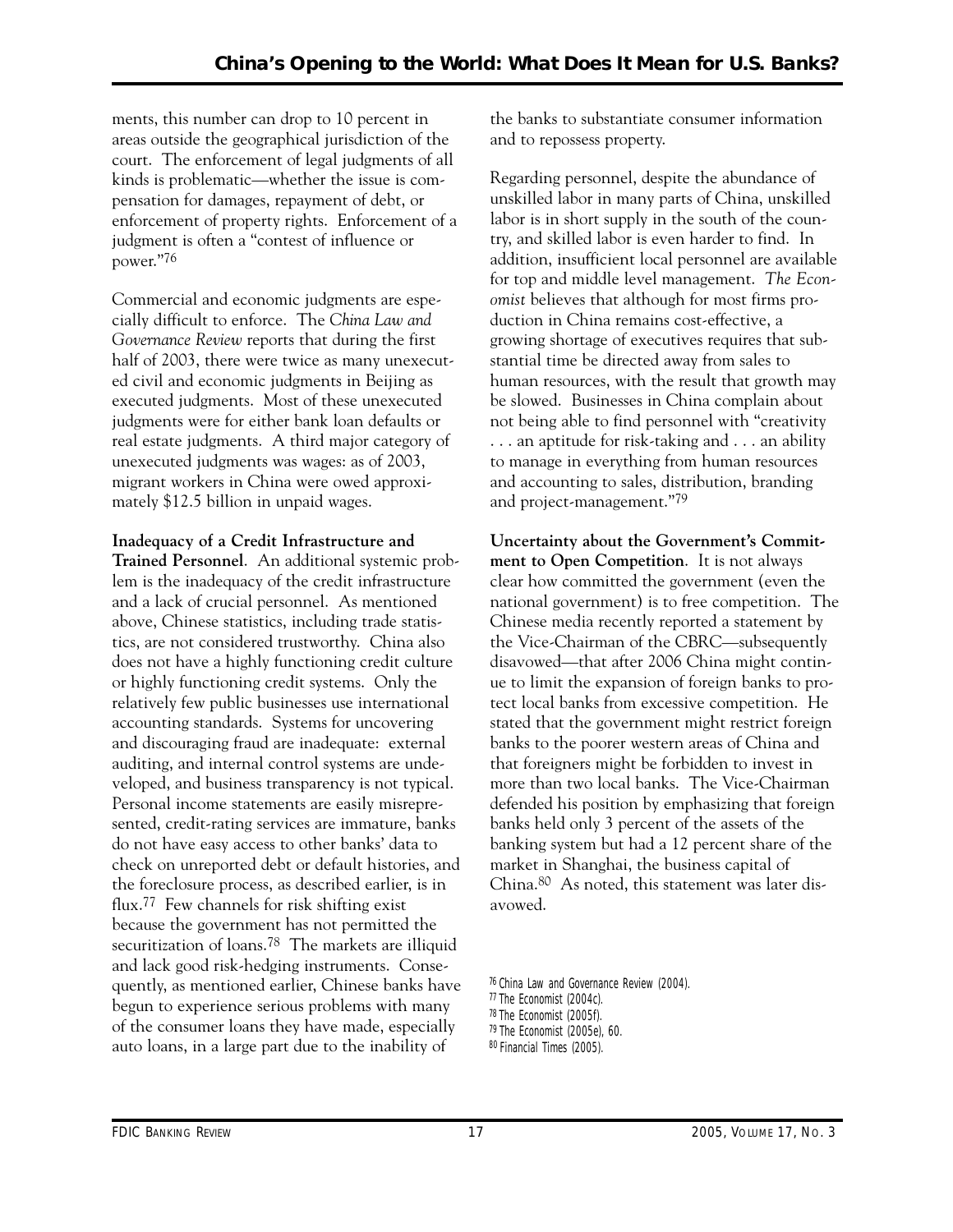# **Concluding Remarks**

China presents great opportunities as well as great risks—a combination that each foreign bank must weigh for itself. The opportunities include a booming market of 1.3 billion people, many of whom are rising to middle-class status; stagnant competition from the local capital markets and banks; and emergent opportunities for banks in retail, commercial, and investment banking.

The risks are also substantial. There are risks of an overheating economy, of rising protectionism in those countries which buy China's products, of growing economic inequality in a non-democratic society, and problems associated with a rapidly aging population. Additionally, there is a slow moving bureaucracy; government interference in business operations at both the national and the local level; and poor corporate governance, including corruption and lack of transparency. The legal system in China, in its current form, cannot be relied on to protect creditor rights. Moreover, the degree of government commitment to an open market is not always clear.

There have been improvements, however, and when (if) the new bankruptcy law is enacted, banks will have more protection. The Chinese banks in particular, with their massive portfolios of bad loans, should benefit and become both more competitive and more attractive as investments. The business of buying and selling nonperforming loans should also benefit. However, enactment of the bankruptcy law alone will not solve the bad loan problem. The law will have to be enforced, and enforcement requires unbiased courts, a government willing to remain neutral, harmonization of this law with other laws, and a cadre of legal and business professionals.

Each foreign bank must decide for itself whether the opportunities of doing business in China outweigh the risks. Banks that have decided to enter this market must also decide whether to enter independently or as a partner with a Chinese bank. Because of a history of government-directed lending, political interference, corruption, and

lack of modern management skills and systems, many Chinese banks are badly functioning institutions that are kept alive by government assistance.

The lack of transparency of Chinese banks also makes them uncertain investments. Skepticism about the health of bank portfolios is widespread, even after massive bailouts. Nicholas Lardy, a renowned China expert at the Institute for International Economics, doubts the value of recent bank bailouts, suspecting that these massive infusions of government capital are too little and too soon—a waste of money until basic market reforms are made within the banks. His estimate of the amount of money needed to bail out the entire banking system is approximately 30 percent of China's GDP over the next several years.81

Potential investors in China must recognize the corporate governance problems, including corruption and the lack of transparency in Chinese businesses, including the banks, and must negotiate significant protections. They need to be very careful in their investments and seek out relationships that either provide them with substantial control or otherwise limit their risk. As we have seen, the Chinese government and Chinese businesses have shown themselves willing to craft special arrangements that provide some protection for foreign investors. However, competitive forces can obviate even standard protections. For example, in the area of debt underwriting, local Chinese firms have resisted strict covenants typical of junk bond issues, and with the strong demand for Chinese debt, there is concern that a race to the bottom could begin with underwriters agreeing to do away with standard investor protections.82 Such actions would be dangerous given the conditions described in this article.

81 *The Economist* (2004b). 82 Leahy (2005).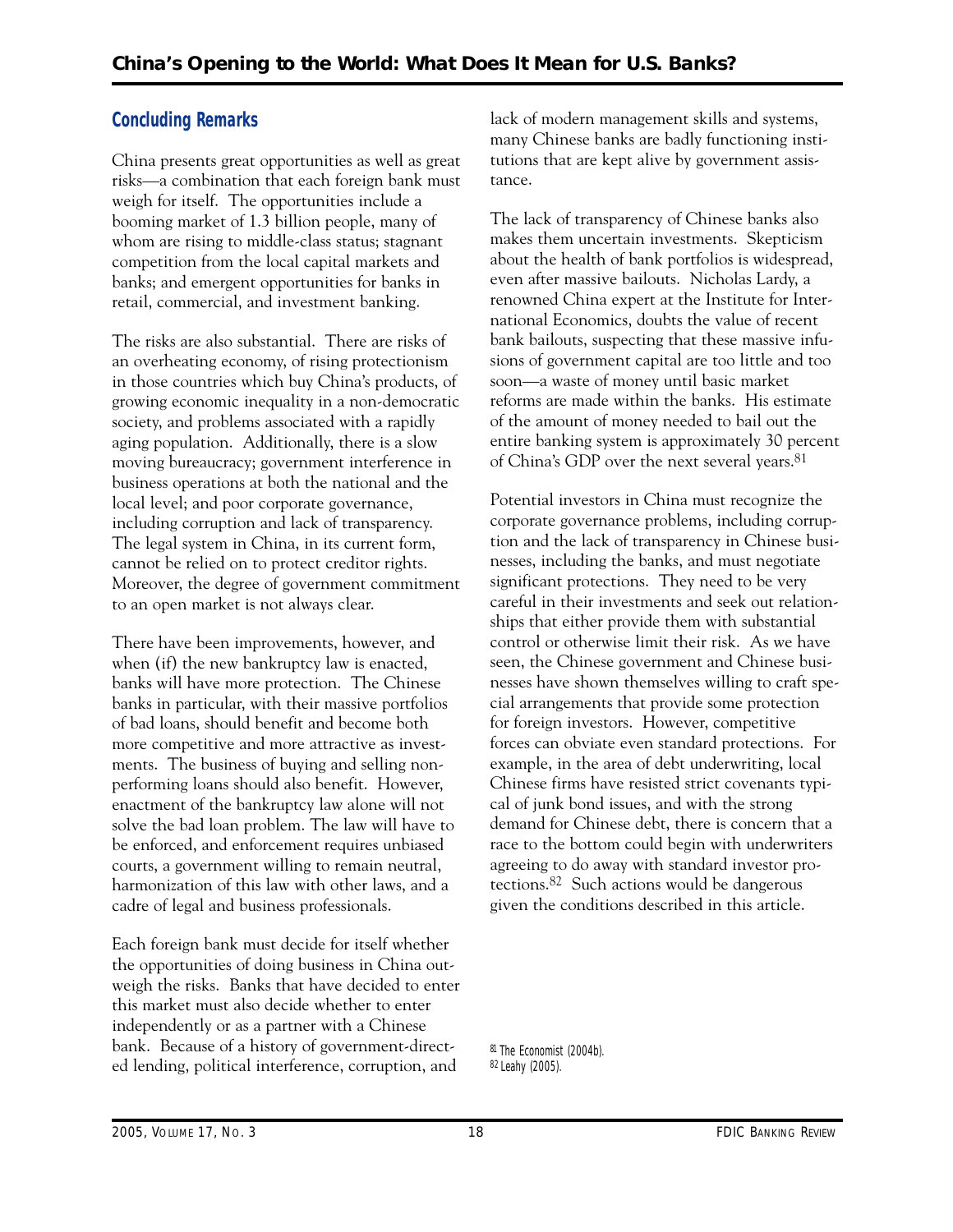# **REFERENCES**

- Baglole, Joel, and Loretta Ng. 2004. China Licenses Banks for Derivatives. *Bloomberg News*. Reprinted in *International Herald Tribune*. October 12. http://www.iht.com/articles/543158.html. [October 21, 2004].
- Bayron, Heda. 2005. China Plans to Enact New Bankruptcy Law. March 2. http://www.voanews.com/english/2005-03-02.cfm?renderforprint=1. [May 12].
- *BBC News*. 2003. Citigroup's Deal for Credit Cards in China. January 3.
- *Bloomberg News*. 2004. Citi Top Debt Underwriter for Asia Outside of Japan. September 8. http://s00iis102/eclips/StoryView.asp?StoryID=6188. [September 8].
- *BNA's Banking Report*. 2004. Banks Step Up Management Upgrades, Reforms to Compete for Chinese Customers. 83, no. 16. http://pubs.bna.com/IP/BNA/bar.nsf/SearchAllView/. [November 12].
- Bowers, Tab, Greg Gibb, and Jeffrey Wong. 2003. Nudging Open China's Retail Banks. *McKinsey Quarterly*, no. 4:9–12.
- Bradsher, Keith. 2004. Informal Lenders in China Pose Risks to Banking System. http://www.nytimes.com/2004/11/09/business/worldbusiness/09yuan.html. [November 9].
- *Business Report*. 2004. As China Tries to Avoid a Hard Landing, It's Difficult to Get Fired Up over GDP Data. October 24. http://www.busrep.co.za/general/print\_article.php?fArticleId=2272253. [October 26].
- *Business Week*. 2004. The Leak in China's Banking System. November 15. http://www.businessweek.com/@@teaOE2YQSMifZQMA/premium. [November 8, 2004].
- ———. 2005. Wanted: A Big Broom for the Banks. May 9.
- *Channelnewsasia.com*. 2005. IMF Urges China to Rein in Booming Economy. http://www.channelnewsasia.com/stories/afp\_asiapacific\_business/view/142502/1. [April 18].
- *China Daily*. 2004. Foreign Banks Given New Entrée. December 1. http://www.chinadaily.com.cn/english/doc/2004-12/01/content\_396444.htm. [December 2].
- *China Law and Governance Review*. 2004. Enforcement of Civil Judgments: Harder than Reaching the Sky. June: no. 2. http://www.chinareview.info/pages/legal.htm. [May 12, 2005.]
- *China View*. 2004. Pledge Reiterated on Fund Management. November 17.
- Desvaux, Georges, Michael Wang, and David Xu. 2004. Spurring Performance in China's State-owned Enterprises. *McKinsey Quarterly* Special Edition: China Today. http://www.mckinseyquarterly.com/article/\_print.aspx?L2. [November 10, 2004].
- Dolven, Ben, Howard Winn, and David Murphy. 2004. HSBC Bets Big on China. *Far Eastern Economic Review* 167, no. 33 (August 19): 42-47.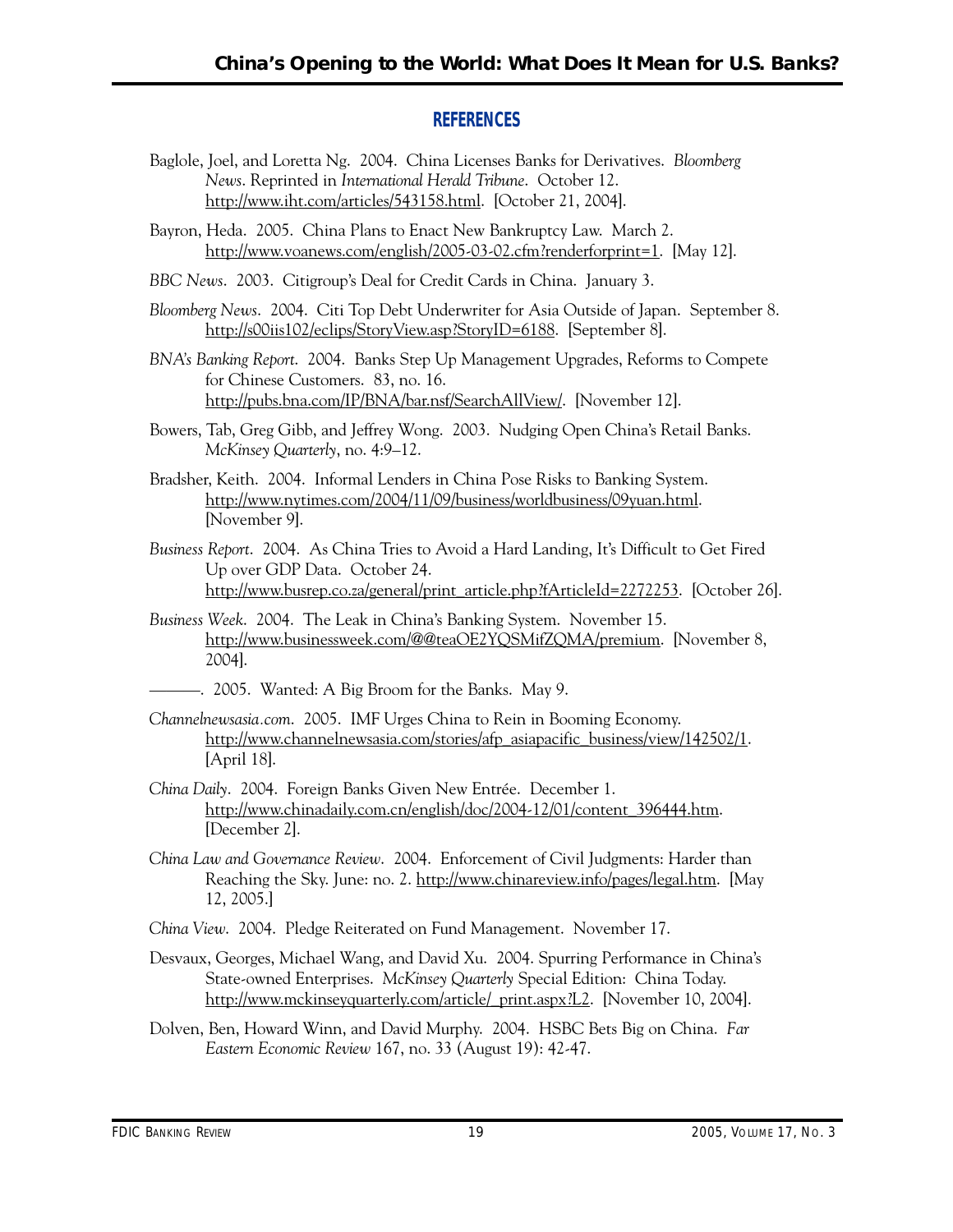*The Economist*. 2004a. Speaking Out. January 3.

- ———. 2004b. Non-Performing. March 20.
- ———. 2004c. Safe as Houses. May 29.
- ———. 2004d. China's Growing Pains. August 21, 11-12.
- ———. 2005a. No Sign of a Landing. January 29.
- ———. 2005b. China's Golden Oldies; Business in China. February 26.
- \_\_\_\_\_\_. 2005c. Survey: The Insidious Charms of Foreign Investment. March 5.
- ———. 2005d. China Corruption Bank—A Bank Scandal in China. March 29.
- ———. 2005e. China's People Problem: Human Resources. April 16.
- ———. 2005f. Consumer Lending in China: Safe as Houses? April 23.
- ———. 2005g. Mainland China's Stockmarkets: Hangover Cure. May 7.
- *The Economist Intelligence Unit*. 2005a. China Economy: A Little Less Gloom on the Farm. February 25. http://proquest.umi.com/pqdweb?index=12&did=816760531. [April 19].
- ———. 2005b. China Economy: Concern over Complacency in Economic Policy. April 7.
- ———. 2005c. China Risk: Alert—Bureaucrats and Judges Still Barriers to Business. April 7.
- \_\_\_\_\_\_. 2005d. China Finance: Investors to Take 24.9% Stake in Bank of Beijing. April 15.
- *Financial Times*. 2005. Beijing May Look to Protect Local Banks from Competition. April 28.
- Fisher, Kevin B. 2005. Bankruptcy Reform: China a Safer Bet. *American Banker*. April 8.
- *Forbes.com*. 2004. Chinese Banks to Offer U.S. Credit Cards. http://www.forbes.com/business/manufacturing/feeds. [December 9].
- International Monetary Fund. 2005. *World Economic Outlook*. April.
- Lafferty Limited. 2005. Country Survey China: Banks Going for Gold in China. May 27. http://integrate.factiva.com/search/article.asp. [April 28, 2005].
- Lardy, Nicholas R. 2002. *Integrating China into the Global Economy*. Brookings Institution Press.
- Leahy, Chris. 2004. China Faces a Stock Market Breakdown. *Euromoney*. December: 92 98.
- ———. 2005. Yet Another Gold Rush. *Euromoney*. March: 114-118.
- McGregor, Richard, and Francesco Guerrera. 2004. Foreign Investment Banks Seek More Chinese Access. *FT.com*. December 6. http://news.ft.com/cms/s/0ebd76ec-472c-11d9-b099-00000e2511c8.html. [December 8].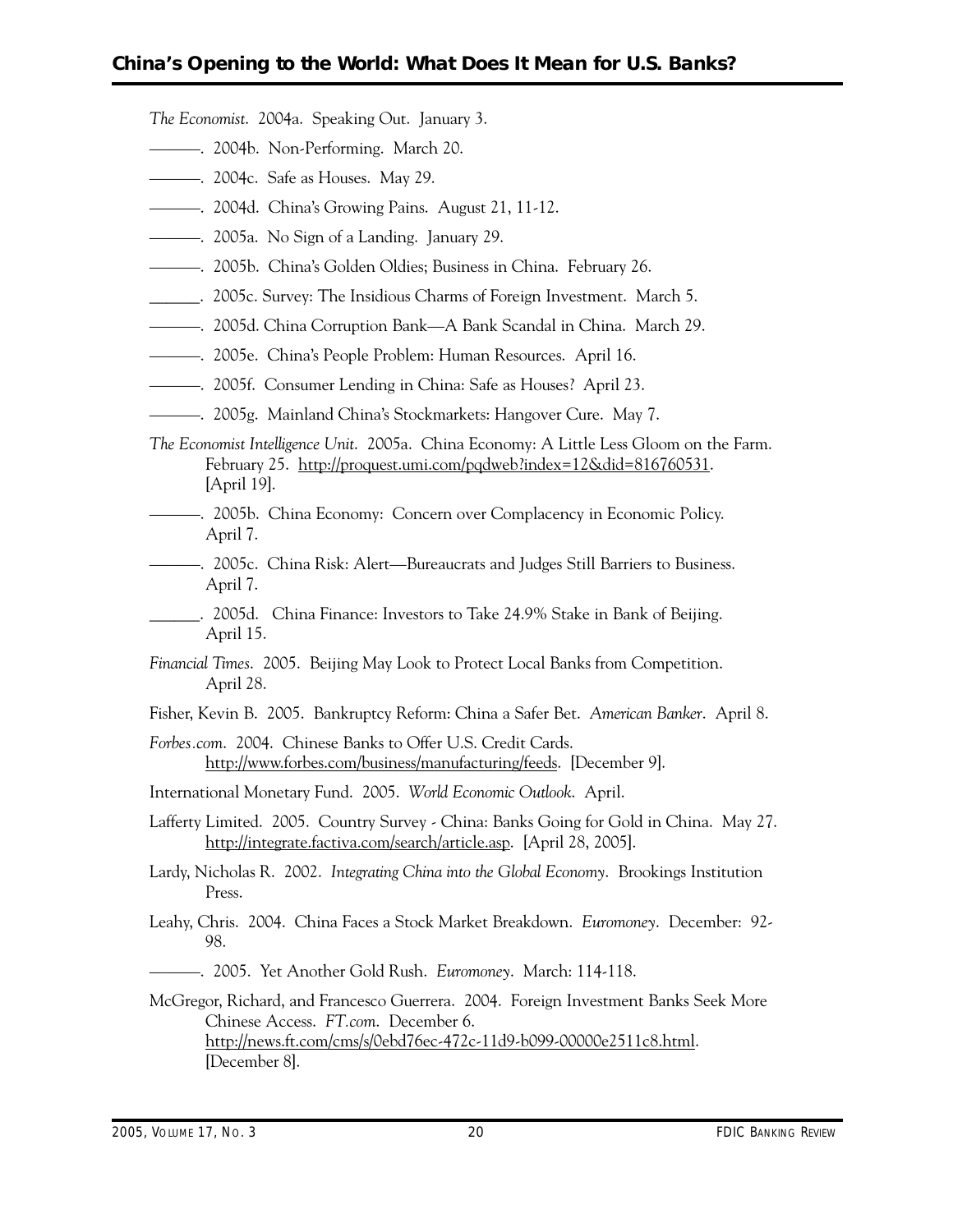- National Bureau of Statistics of China. 2005. Stable and Rapid Development of the National Economy in 2004. http://www.stats.gov.cn/english/newrelease/statisticalreports/ t20050125\_402225589.htm. [April 18].
- *The New York Times*. 2004. China Anxiously Seeks a Soft Economic Landing. http://www.nytimes.com/2004/05/07/business/worldbusiness. [May 7].
- ———. 2005. China Sets Bank IPO in Motion. April 26, C16.
- Pesek, William, Jr. 2004. The Next China Gold Rush—Dodgy Debt. *Bloomberg.com*. November 24. http://www.bloomberg.com/apps/ news?pid=71000001&refer=columnist\_pesek&sid=ajzp. [November 29].
- Prasad, Eswar, ed. 2004. *China's Growth and Integration into the World Economy: Prospects and Challenges*. International Monetary Fund.
- *The Standard*. 2004. China Hedging Restrictions Hamper Treasury Market. http://www.thestandard.com.hk/thestandard/news\_detail\_frame.cfm. [October 28].
- Thompson, Roger. 2004. China Today. *HBS Alumni Bulletin*. September, 24-31.
- Von Emloh, David A., and Yi Wang. 2004 Retail Banking in China. *McKinsey Quarterly*  Special Edition: China Today. http://www.mckinseyquarterly.com/article\_print.aspx?L2=10&L3=51&ar=1484. [April 27, 2005].
- *The Wall Street Journal*. 2004. As Government Eases Restraints, Financial Sector Makes a Shift to Lending for Profit, Not for Party. July 9.
- *The Washington Post*. 2005. China's Unyielding Banking Crisis. June 6.
- Wehrfritz, George. 2005. Safe Haven? The Slippery Slope; Market Watcher David Webb Says Shady China Deals Threaten Hong Kong's Once Sterling Reputation. *Newsweek International Pacific Edition*. http://integrate.factiva.com/search/article.asp. [May 2].
- Woetzel, Jonathan R. 2004. A Guide to Doing Business in China. *McKinsey Quarterly*  Special Edition: What Global Executives Think. http://www.mckinseyquarterly.com/article/\_page.aspx?ar=1464&L2. [August 2].
- The World Bank. 2003. World Bank in China: Economic Achievements and Current Challenges. July. http://www.worldbank.org.cn/English/Overview/overview\_brief.htm. [December 9, 2004].
- ———. 2005. *China Quarterly Update*. February.
- World Trade Organization (WTO). 2005. World Trade 2004, Prospects for 2005. http://www.wto.org/english/news\_e/pres05\_e/pr401\_e.htm. [April 18].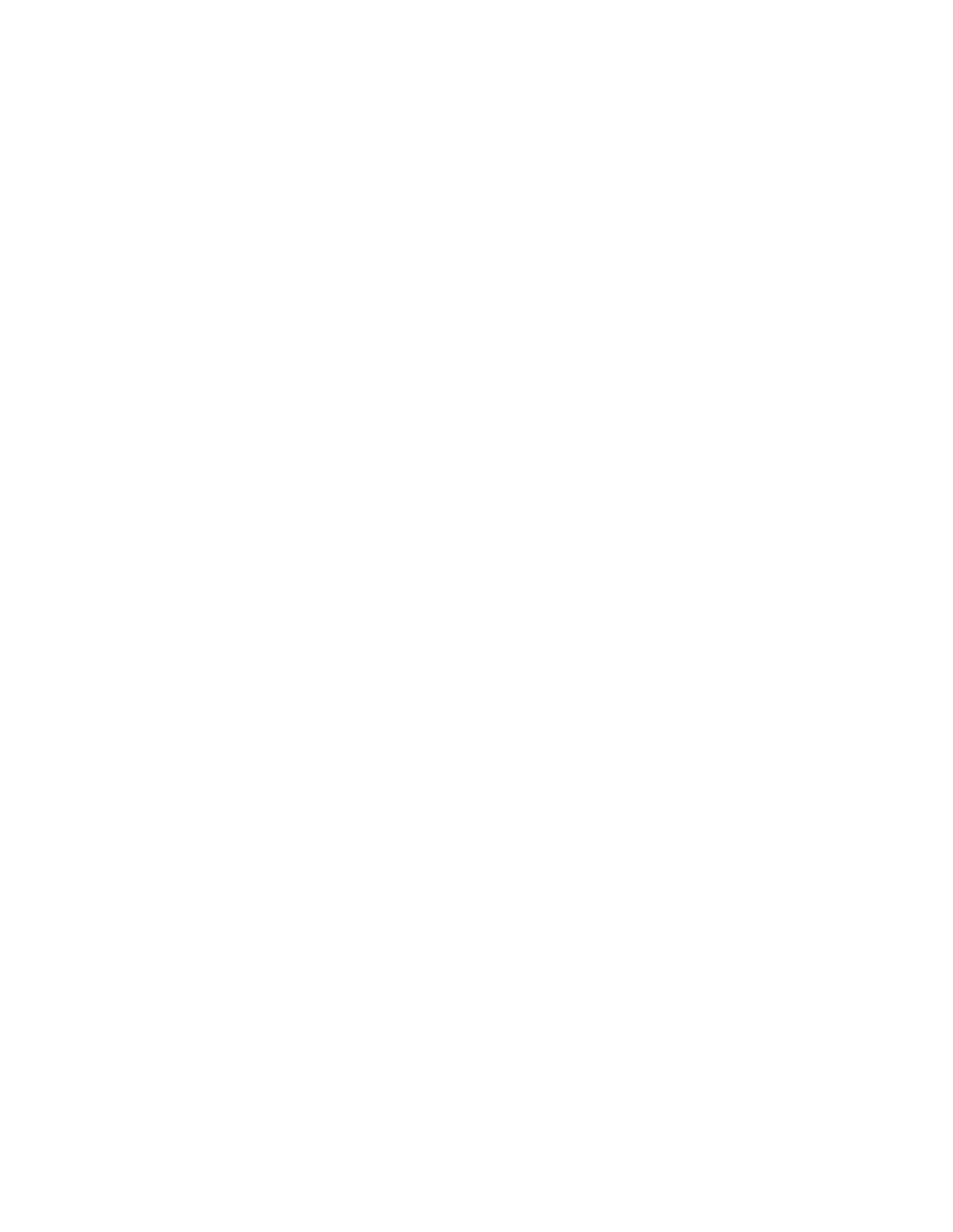# <span id="page-24-0"></span>**Overview of Recent Developments in the Credit Card Industry**

*by Douglas Akers, Jay Golter, Brian Lamm, and Martha Solt\** 

Since the 1980s, Visa U.S.A. (Visa) and Master-Card International (MasterCard), the bank-controlled credit card associations that together account for approximately 70 percent of today's credit card market, have been able to control the use of and access to their networks to the advantage of their bank members. Recently, however, the credit card industry has been changing:<sup>1</sup> some merchants are now large enough to exert their own leverage, legal defeats have impeded the ability of credit card associations to control the market, and some participants have developed new arrangements and alliances that may be a prelude to further changes in the industry. This article surveys recent developments in an industry that is facing new competitive dynamics.

The article begins by describing the formation of the payment card industry and then its structure. The article continues by explaining the functioning of credit card networks: the various kinds of network models, and the significance of interchange fees in the most complex model. Next discussed are recent industry-altering litigation involving Visa and MasterCard, and significant aftereffects of the litigation. The article concludes by noting the main challenges facing the industry today.

# **The Formation of the Credit Card Industry**

Although merchant credit may be as old as civilization, the present-day credit card industry in the United States originated in the nineteenth century. In the early 1800s, merchants and financial intermediaries provided credit for agricultural and durable goods, and by the early 1900s, major U.S. hotels and department stores issued paper identification cards to their most valued customers. When a customer presented such a card to a clerk at the issuing establishment, the customer's creditworthiness and status were instantly established. The cards enabled merchants to cement the loyalty of their top customers, and the cardholders benefited by being able to obtain goods and services using preestablished lines of credit. Generally these cards were useful only at one location or within a limited geographic area—an area where local merchants accepted competitors' cards as proof of a customer's creditworthiness.

<sup>\*</sup> All the authors are in the Division of Insurance and Research at the Federal Deposit Insurance Corporation. Douglas Akers is a research assistant, Jay Golter a financial analyst, Brian Lamm a senior financial analyst, and Martha Solt a senior economist.

<sup>1</sup> The term "credit card industry" as used in this article refers to the four major payment card networks: Visa, MasterCard, American Express, and Discover. In addition, Diners Club is a very small participant.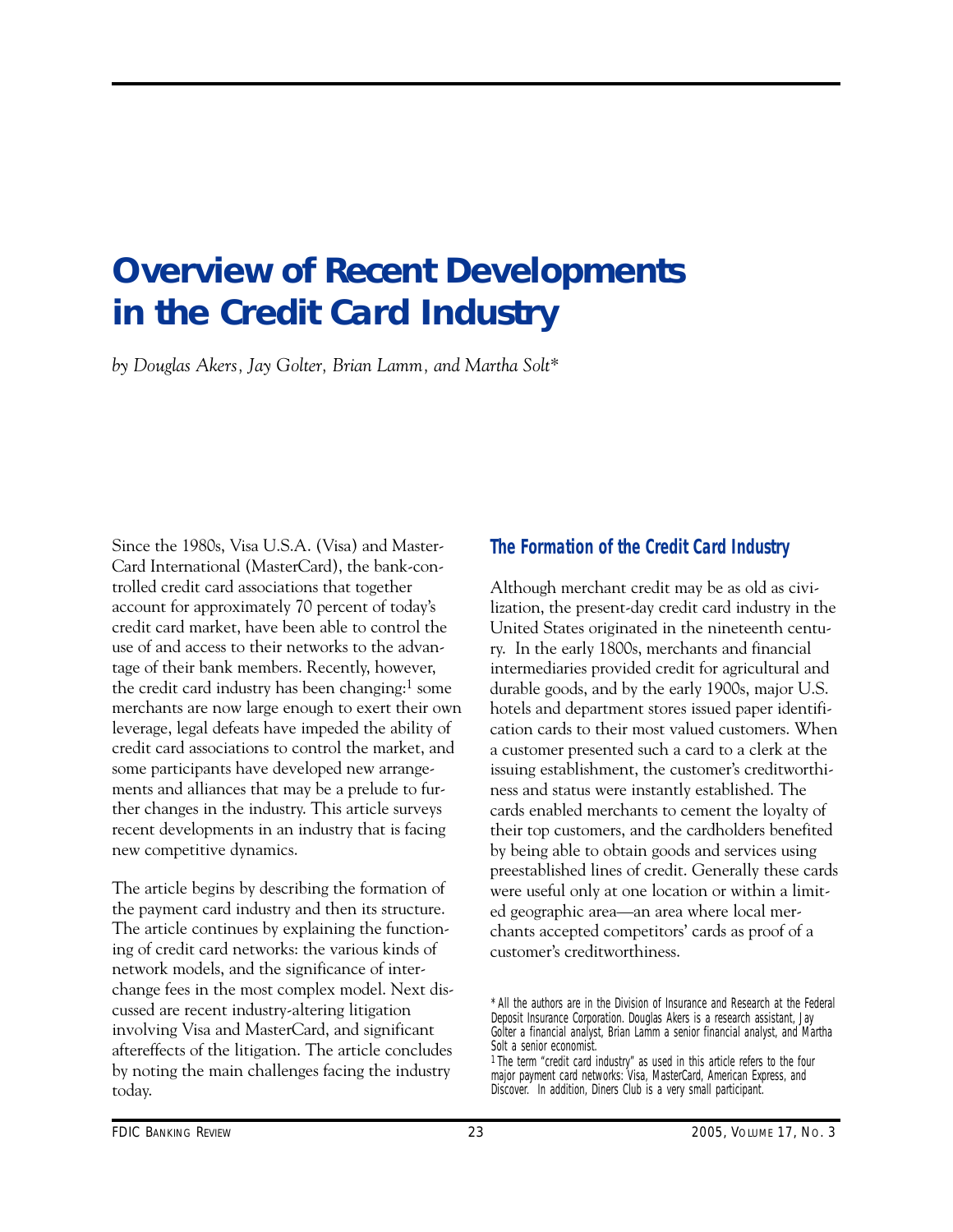tomers who spent more freely. The Diners Club In 1949, Diners Club established the first generalpurpose charge card, $2$  enabling its cardholders to purchase goods and services from many different merchants in what soon became a nationwide network. The Diners Club card was meant for highend customers and was designed to be used for entertainment and travel expenses. Diners Club charged merchants who accepted the card 7 percent of each transaction. Merchants found that accepting Diners Club cards brought more cusprogram proved successful, and in the following decade it spawned many imitators.

In the late 1950s, Bank of America, located on the West Coast, began the first general purpose credit card (as opposed to charge card) program. At that time, banking laws placed severe geographic restrictions on individual banks. Virtually no banks were able to operate across state lines, and additional restrictions existed within many states. Yet for a credit card program to be able to compete with Diners Club, a national presence would be important. To increase the number of consumers carrying the card and to reach retailers outside of Bank of America's area of operation, therefore, other banks were given the opportunity to license Bank of America's credit card. At first Bank of America operated this network internally. As the network grew, the complexity of interchange—the movement of paper sales slips and settlement payments between member banks—became hard to manage. Furthermore, the more active bank licensees wanted more control over the network's policy making and operational implementation. To accommodate these needs, Bank of America spun off its credit card operations into a separate entity that evolved into the Visa network of today.

In 1966, in the wake of Bank of America's success, a competing network of banks issuing a rival card was established. This effort evolved over time into what is now the MasterCard network. In addition, firms that were not constrained by interstate banking restrictions formed card networks on the single-issuer model (the model established by Diners Club, in which many merchants accept payments on a card with a single issuer; see the discussion of

figure 2). For instance, the American Express Company (American Express) introduced its charge card system in 1958, and Sears, Roebuck and Co. (Sears) established the Discover Card credit card in 1986.3

Among the challenges each of these networks faced was bringing together large numbers of cardholders with large numbers of merchants who accepted the cards as payment. Achieving a sufficiently large network was hard, partly because merchants, especially larger retailers, were reluctant to honor credit cards that would compete with their own store-branded credit cards. Some smaller merchants, however, viewed general-purpose credit cards as a way they could compete with larger merchants for customers.4 Merchants of all sizes were averse to having fees imposed on them by the credit card network.

Currently the U.S. credit card industry is a mature market. Today credit cards are widely held by consumers: in 2001 an estimated 76 percent of families had some type of credit card.<sup>5</sup> Recent estimates suggest that among all households with incomes over \$30,000, 92 percent hold at least one card,6 and the average for all households is 6.3 credit cards.7 Credit cards are also widely accepted by merchants, and with the recent addition of fastfood and convenience stores to the credit card networks, credit card payments are now processed at nearly all retail establishments.

 Greenwood Trust through its Allstate Enterprises subsidiary in 1985 and 3Whereas American Express processes all of its credit- and charge-card activity through the American Express Bank, a wholly owned subsidiary it has held for nearly 100 years, Discover processes all of its card-related transactions through Greenwood Trust, a wholly owned subsidiary of Discover's parent company, Morgan Stanley Dean Witter & Co. (In order to process the Discover Card transactions, Sears, Roebuck and Co. purchased converted it to a nonbank bank. Morgan Stanley purchased the bank, along with Dean Witter and Discover, in 1997.) 4 For more information on the history of credit cards, see Evans and Schmalensee (2005) and Mandell (1990). 5 Aizcorbe, Kennickell, and Moore (2003). This is the most recent data on this topic from the Federal Reserve Board. 6 Gould (2004).

7 Day and Mayer (2005).

<sup>2</sup> The holder of a charge card, unlike the holder of a credit card, must pay the monthly statement balance in full.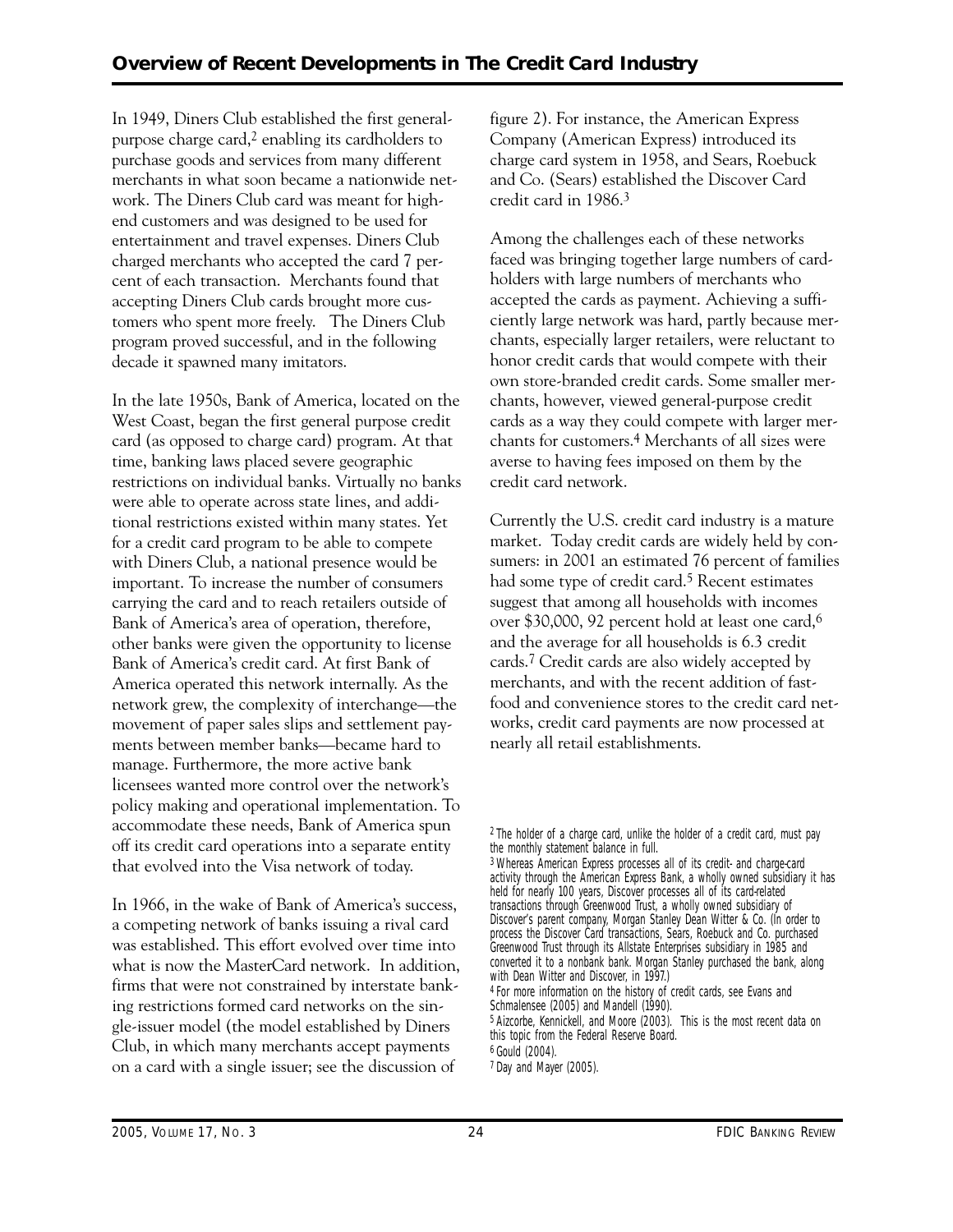# **The Structure of the Credit Card Industry**

As noted above, the general-purpose card market is dominated by Visa and MasterCard, two bankcontrolled card associations. Table 1 shows the U.S. market share of the top four card networks, with Visa and MasterCard together holding about 70 percent of the market share.

## Table 1

| <b>Total U.S. Transaction Volume</b><br>Fiscal Year Ending September 30, 2004 |                                                               |                                     |  |  |  |  |
|-------------------------------------------------------------------------------|---------------------------------------------------------------|-------------------------------------|--|--|--|--|
| <b>Card Network</b>                                                           | <b>Purchases and</b><br><b>Cash Advances</b><br>(\$ billions) | <b>Market Share</b><br>(percentage) |  |  |  |  |
| Visa                                                                          | \$526.87                                                      | 39.8                                |  |  |  |  |
| MasterCard                                                                    | 399.90                                                        | 30.2                                |  |  |  |  |
| <b>American Express</b>                                                       | 304.80                                                        | 23.0                                |  |  |  |  |
| <b>Discover Card</b>                                                          | 93.67                                                         | 70                                  |  |  |  |  |
| <b>Total</b>                                                                  | \$1,325.24                                                    | 100.0                               |  |  |  |  |

The four major card networks have a variety of corporate structures. Visa is a nonstock for-profit membership corporation that as of 2004 was owned by approximately 14,000 financial-institution members from around the world.8 Until 2003 MasterCard was a nonstock not-for-profit membership association, but then it converted to a privateshare corporation known as MasterCard Inc., with the association's principal members becoming its shareholders. MasterCard has more than 23,000 members (including the members of MasterCard's debit network).9 The Board of Directors of Visa is elected by the member banks with voting rights based primarily on transaction volume.10 Control of the Visa and MasterCard card associations is roughly proportional to the transaction volume of member issuing banks. American Express is an independent financial services corporation, and Discover Financial Services (Discover) is now a subsidiary of investment bank Morgan Stanley Dean Witter & Co. (Morgan Stanley).11

The issuance of credit cards is concentrated among five banks (table 2). Further concentration will result from two acquisitions announced in June 2005: Bank of America is acquiring the holding company MBNA Corporation, including its subsidiary MBNA America Bank, NA (MBNA), a monoline credit card bank,<sup>12</sup> and Washington Mutual, Inc. (Washington Mutual) is acquiring Providian Financial Corporation, including its Providian National Bank (Providian), another monoline credit card bank. The implications of these transactions are addressed below.

## Table 2

| <b>Top Bank Credit Card Issuers</b><br>2004 |                             |                                      |                                                       |  |  |  |
|---------------------------------------------|-----------------------------|--------------------------------------|-------------------------------------------------------|--|--|--|
| Rank                                        | <b>Bank Name</b>            | <b>Outstandings</b><br>(\$ millions) | Number of<br><b>Active Accounts</b><br>(in thousands) |  |  |  |
|                                             | JP Morgan Chase             | \$134,700                            | 42.966                                                |  |  |  |
| 2                                           | Citigroup                   | 115,950                              | 47.880                                                |  |  |  |
| 3                                           | <b>MBNA America</b>         | 82.118                               | 21.199                                                |  |  |  |
| 4                                           | <b>Bank of America</b>      | 61.093                               | 18.773                                                |  |  |  |
| 5                                           | Capital One                 | 53.024                               | 24.429                                                |  |  |  |
| 6                                           | <b>HSBC Bank</b>            | 19,670                               | 13,870                                                |  |  |  |
| 7                                           | Providian                   | 18.536                               | 8,726                                                 |  |  |  |
| 8                                           | <b>Wells Fargo</b>          | 13.455                               | 2.789                                                 |  |  |  |
| 9                                           | U.S. Bancorp                | 10.578                               | 4.056                                                 |  |  |  |
| 10                                          | <b>USAA Federal Savings</b> | 7.104                                | 1.956                                                 |  |  |  |
|                                             | <b>Total</b>                | \$516,228                            | 186,644                                               |  |  |  |
|                                             | Source: American Banker     |                                      |                                                       |  |  |  |

In the industry today, debit cards are a fast-growing product line. Debit transactions reached a record \$15.6 billion in 2003 (see table 3). Debit cards are essentially ATM cards that can be used on Visa, MasterCard, or other networks as well as at ATM machines. The amount of a payment made using a debit card is immediately withdrawn from the cardholder's checking account, with the result that, for the card issuer, both the opportunity to earn interest on revolving balances and any inherent credit risk are eliminated.

The ability to use the Visa and MasterCard networks to post debit transactions was developed in the 1970s, but not until the 1990s was there a sig-

<sup>8</sup> Visa U.S.A. Inc. (2005).

<sup>9</sup> MasterCard International (2005).

<sup>10</sup> Evans and Schmalensee (2005).

<sup>11</sup> See Note 3. Whether Discover will remain a subsidiary of Morgan Stanley

is uncertain as of this writing and is discussed more fully below.

 $12$  A monoline bank engages primarily in only one line of business.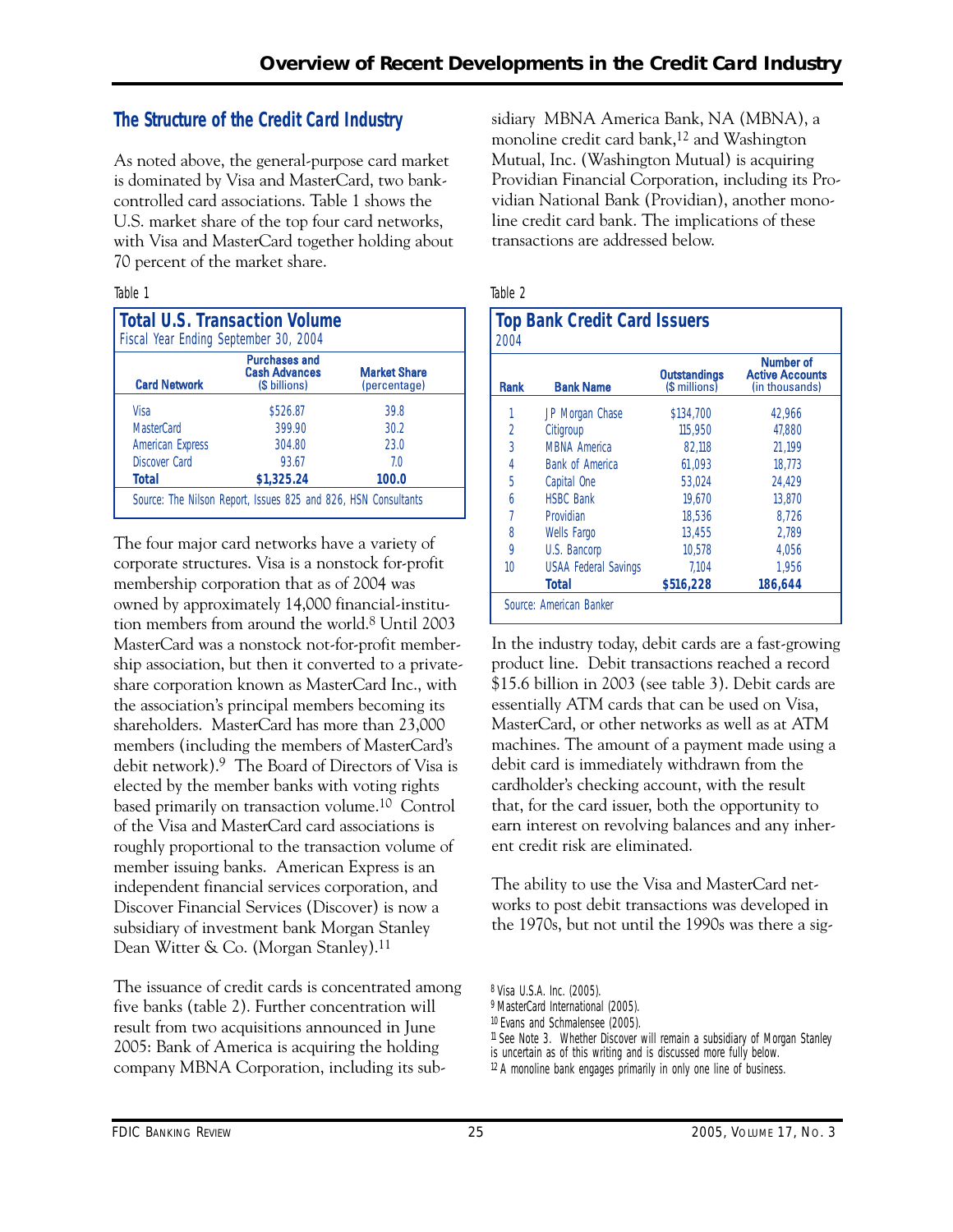### Table 3

| <b>Annual Number of Noncash Payments</b><br>2000 and 2003 |                                          |                                          |                                                                     |  |  |  |
|-----------------------------------------------------------|------------------------------------------|------------------------------------------|---------------------------------------------------------------------|--|--|--|
|                                                           | 2000<br><b>Estimate</b><br>(\$ billions) | 2003<br><b>Estimate</b><br>(\$ billions) | <b>Compound</b><br><b>Annual</b><br><b>Growth Rate</b><br>(percent) |  |  |  |
| Check                                                     | \$41.9                                   | \$36.7                                   | 4.3                                                                 |  |  |  |
| Credit Card                                               | 156                                      | 19 <sub>0</sub>                          | 67                                                                  |  |  |  |
| ACH                                                       | 62                                       | 9.1                                      | 13.4                                                                |  |  |  |
| Offline Debit                                             | 5.3                                      | 10.3                                     | 24.9                                                                |  |  |  |
| Online Debit                                              | 3.0                                      | 5.3                                      | 21.0                                                                |  |  |  |
| <b>Flectronic Benefits Transfer</b>                       | 0.5                                      | 0.8                                      | 15.4                                                                |  |  |  |
| <b>Total Noncash Payments</b>                             | \$72.5                                   | \$81.2                                   | 3.8                                                                 |  |  |  |
| Source: Federal Reserve System                            |                                          |                                          |                                                                     |  |  |  |

nificant volume of transactions in these systems. If a merchant has a personal identification number (PIN) entry keypad at its sales location, the transaction is routed much the way an ATM transaction is. In the absence of a keypad, the merchant can have the customer sign a transaction authorization. These transactions then travel through the payment systems much as a credit card transaction does (except that the cardholder's bank will be informed of the transaction immediately and will be able to hold the customer's funds until settlement is completed). The differing fees charged to merchants for transacting PIN debits and signature debits became the basis for an important lawsuit that is described more fully below.

Control of debit card transaction processing is mostly in the hands of banks. In Germany, however, half of all debit transactions are processed via a merchant-controlled debit card system by piggybacking on the low-cost Automated Clearinghouse network, and the system has no interchange fees. In the United States, Debitman Card Inc. has been working on such an effort for PIN-based debit transactions.13

# **The Functioning of Credit Card Networks: Models and Interchange Fees**

The most complex form of credit card network is the one with the greatest number of participants: the multi-issuer card model. The cards in a multiissuer network represent a complex form of twosided markets whereby merchants are more willing to accept cards that have many cardholders, and cardholders want cards that are accepted at many establishments. The payment network benefits the merchant and the buyer jointly and entails joint costs, and it must price its service so that it gets and keeps—the two sides participating in the network.14 It does this largely by setting interchange fees at levels that will maintain balance in the incentive structures of issuing banks (banks that issue credit cards) and acquiring banks (banks that service merchants and process their credit card transactions).15 Interchange fees are collected by issuing banks when they send payments for purchases to acquiring banks.

# *Network Models*

Figures 1 through 3 illustrate the increasing complexity of a credit card network as more parties participate. Figure 1 illustrates the simplest bilateral model, where information and funds flow between a merchant and a cardholding customer when the merchant extends credit. On a monthly basis, the merchant will present a bill to the cardholder listing all transactions for the month. The cardholder then remits payment.

Figure 2 illustrates the single-issuer model, which has a more complex closed-loop card-association system in which many merchants accept payments on a card with a single issuer. In this system, the merchant sends information about each purchase, including the customer account number, the transaction amount, and verification to the card issuer. With modern telecommunications and data processing technology, these steps are usually completed at the point of sale. The card issuer pays the merchant and sends a monthly statement to the cardholder listing all transactions which occurred during the statement period. The customer then pays the balance due, in whole or in part, based on the credit terms that were extended to the card-

<sup>13</sup> FinanceTech (2004). 14 Evans (2002).

<sup>15</sup> Schmalensee (2001).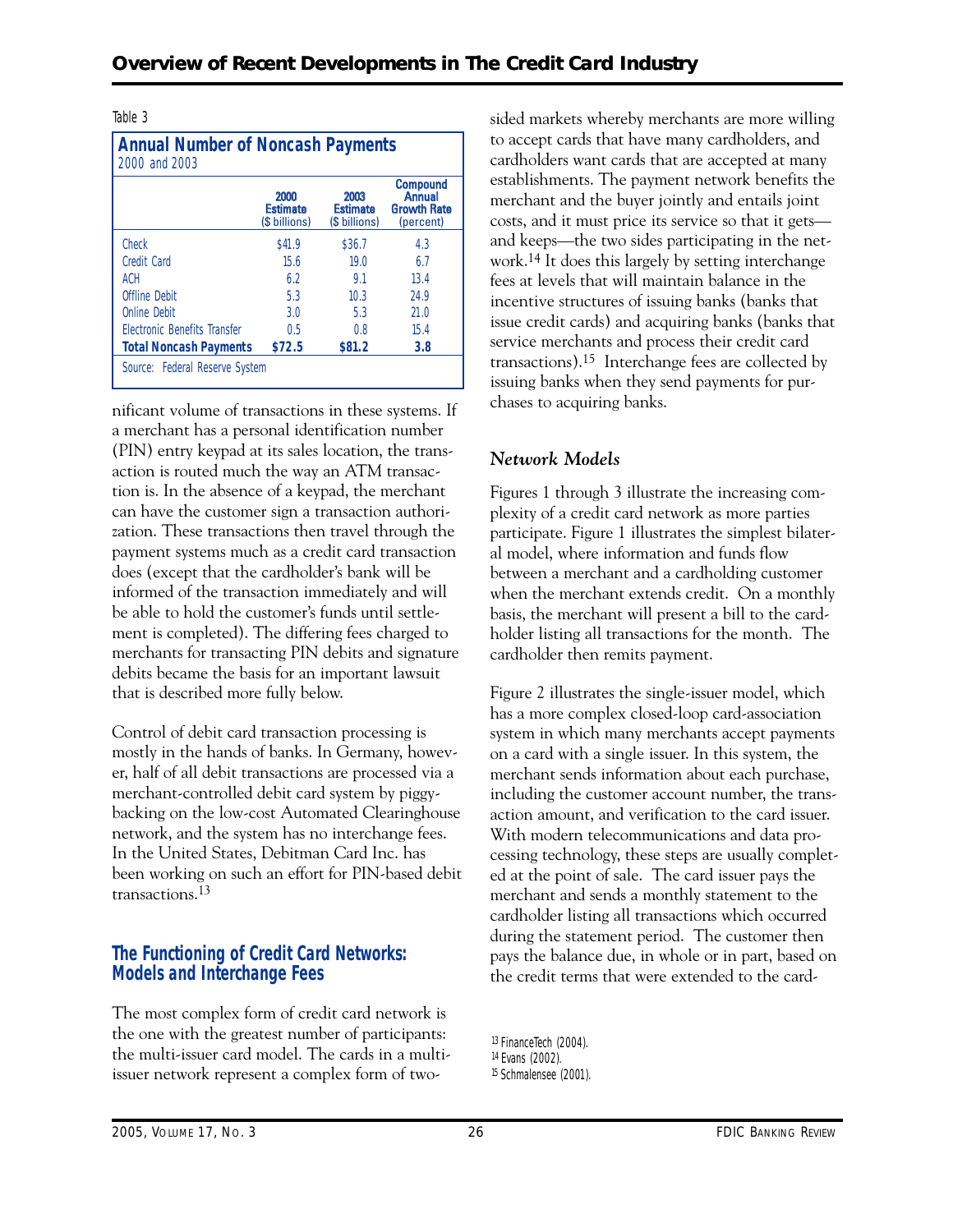

holder by the issuer. This description applies to the original Diners Club model and, until very recently, to the Discover Card and American Express models (which have now converted to the multiple-card-issuer model, see figure 3).

Finally, figure 3 provides a basic illustration of the most complex model, the model with one card association, many cardholders, many merchants, and multiple banks. In this model, the card association (or network) plays an important role by imposing rules for issuing cards, clearing and settling transactions, advertising and promoting the brand, authorizing transactions, assessing fees, and allocating revenues among transaction participants. Further, each participant in the credit card transaction has an incentive for participating in the network.16 Figure 3 shows the typical flow of information and funds for a sample \$100 credit card purchase. The process begins when the cardholder presents the credit card to the merchant to purchase a good or service. The merchant transmits to the acquiring bank the cardholder's account number and the amount of the transaction. The acquiring bank forwards this information to the card association network requesting authorization for the transaction. The card association forwards the authorization request to the issuing bank. The issuing bank responds with its authorization or denial through the network to the acquiring bank and then to the merchant. If approved, the issuing bank also sends to the acquiring bank, via the network, the transaction amount less an interchange fee.17 The interchange fee is established by the card association. The example illustrated in figure 3 shows \$98.00 (\$100.00 purchase price minus 200 basis point interchange fee) flowing from the issuing bank, though the network, to the acquiring bank. The acquiring bank, after subtracting its own service







fee, passes the payment on to the merchant.18 In figure 3, the merchant receives \$97.50 (\$98.00

16 See also figure 4.

<sup>17</sup> Funds flow between the card association and participating banks, not on a transaction-by-transaction basis but on a batch basis, several times per day, with the card association effecting settlement among the participating banks by determining each of their net positions in order to balance the system. <sup>18</sup> The Acquiring Bank sets its own fee which is deducted from the merchant payment. That fee must be high enough to cover the cost of the interchange fee and the Acquiring Bank's own expenses for the transaction. Interchange fees amount to a large portion of the fees charged to merchants by Acquiring Banks, and changes in interchange fees in the past have led to roughly equal changes in fees charged to merchants. See Schmalensee (2001).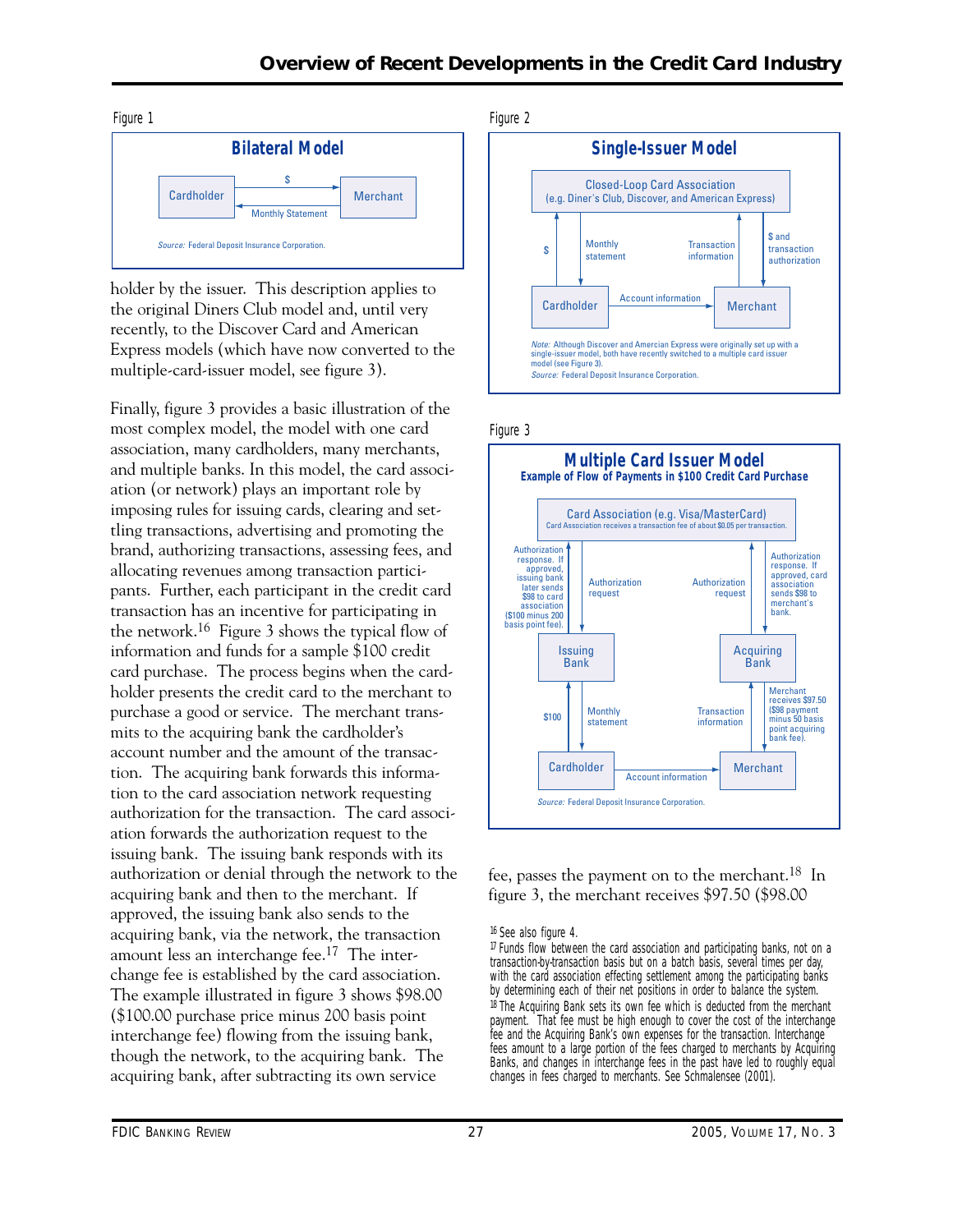# minus a 50 basis point fee).19

Acquiring banks can outsource these functions. One such company that provides outsourcing services is First Data Corporation which handles over 50 percent of all MasterCard and Visa transactions processed at the point of sale.20 The profit margins for servicing merchant processing of credit card payments are thin, $21$  and the competition is based on discount fees, support services, and the handling of chargebacks (which are the reversals of charges). The issuing bank bills the cardholder for the full amount of the purchase and receives payment from the cardholder. The card association receives a small fee, usually around \$0.05, for each transaction.

Figure 4 lists the costs and benefits to each type of participant in the credit card industry. In order to benefit from economies of scale, the card associations must construct rules that balance each party's needs so that large numbers of participants of each type choose to join (and stay in) the network. Over time, the dynamics among the various parties may change, with the result that network policies may need to be reassessed.

# *Interchange Fees*

Interchange fees are set by the card associations and in 2004 were a source of some \$25 billion in revenue to card issuers.22 At the same time, interchange fees are a source of irritation to merchants and can be among the largest and largest-growing costs of doing business for many retailers.23 A standard interchange fee is around 200 basis points, plus \$0.10 per transaction, but many transactions have lower fees and some have higher fees. Large merchants can negotiate directly with the card association for very low interchange fees, but these fees are not publicly circulated.

The pricing structure of interchange fees is complex. The specific interchange fee depends on the card association, the type and size of merchant, the type of card, and the type of transaction. Merchants that sell low-margin items—for example, convenience stores, supermarkets, and warehouse clubs—have lower rates. Hotels and car rental

establishments have higher rates. Newer premium credit cards that offer more rewards have high rates. Credit card transactions have higher rates than signature debit card transactions, whose rates are higher than PIN debit card transactions. Sales transacted over the telephone or Internet have higher interchange rates, ostensibly to compensate for the greater risk of fraud associated with transactions that are not conducted in person.

There is considerable friction among network participants over the issue of interchange fees, and card associations are being challenged on the structure and application of those fees. Merchants increasingly view interchange fees as an unnecessary and growing cost over which they have no control. Furthermore, banks are now issuing credit cards with even higher interchange fees. Merchants are unable to refuse transactions made with these cards. Therefore, merchants perceive issuing banks as earning revenue at their expense, with no added value to merchants. Merchants pass on the costs of interchange fees to their customers, who are largely unaware of this cost.

Among other factors, the interchange fee structure that favors large merchants over smaller ones is inspiring merchants to challenge the interchange system more actively. Early in 2005, merchants formed a trade association for the purpose of changing interchange fees.24 In addition, Visa and MasterCard will be defending the interchange arrangement anew from litigation filed in June 2005 by a group of smaller merchants.25

Despite merchant discontent, card issuers have incentives to maintain or increase interchange fees. Issuers are marketing credit cards with reward or loyalty programs that encourage greater card use and reinforce customer loyalty to the brand. An estimated 12 to 24 percent of cards held by con-

- 19 Chakravorti (2003) presents a fuller description of the participants in the credit card industry and of the costs and benefits to each.
- 20 Kissane and Duca (2005).

22 Aite Group (2005).

23 Wilke and Sidel (2005). 24 Digital Transactions (2005) and American Banker Online (2005).

<sup>21</sup> Wong (2004a).

<sup>25</sup> Kuykendall and Lindemayer (2005).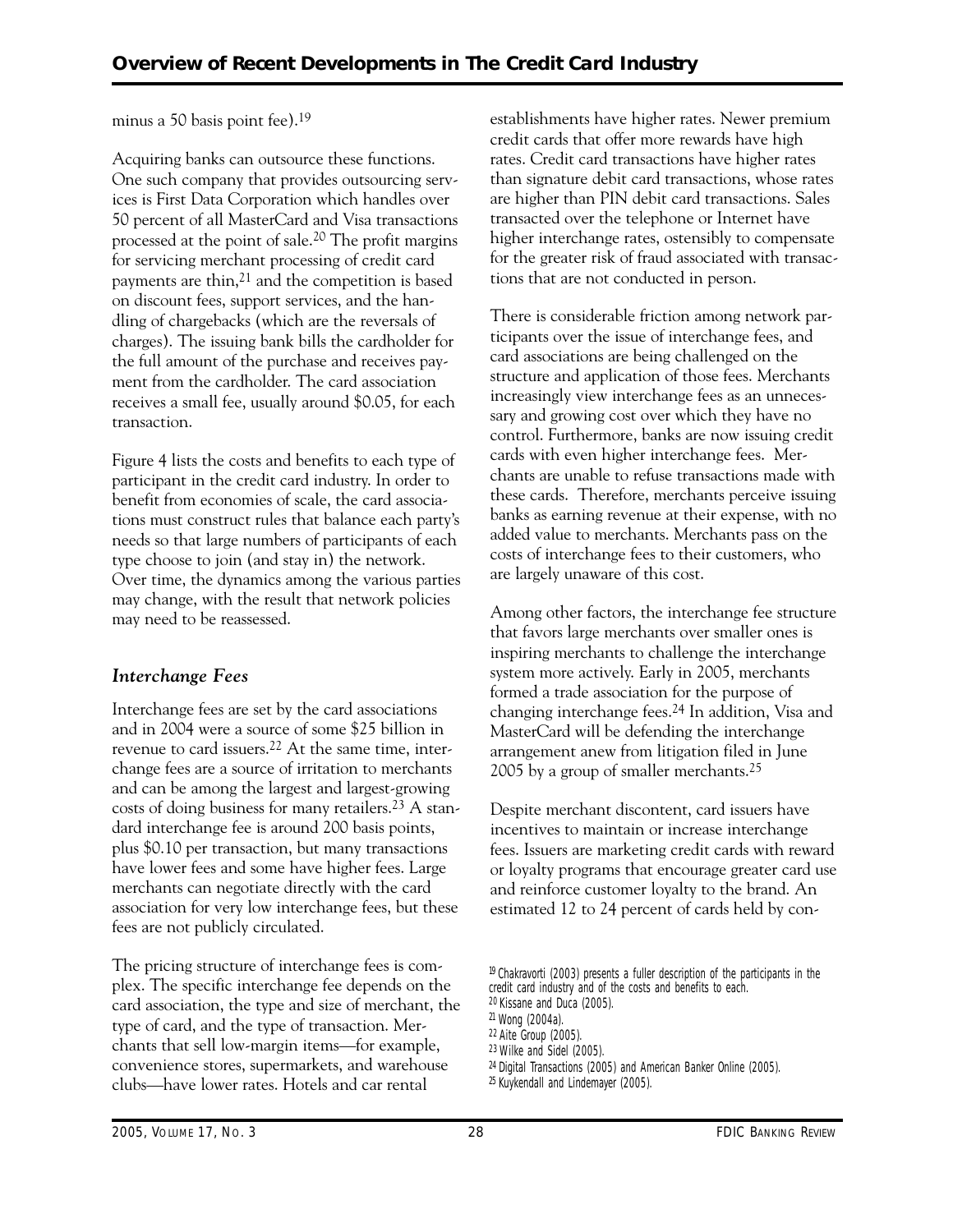| Benefits and Costs for Participants in the<br><b>Credit Card Industry</b> |                                                                                                                                                                                                                                        |                                                                                                                                                                                                                                |                                                                                                                                                                                      |  |  |
|---------------------------------------------------------------------------|----------------------------------------------------------------------------------------------------------------------------------------------------------------------------------------------------------------------------------------|--------------------------------------------------------------------------------------------------------------------------------------------------------------------------------------------------------------------------------|--------------------------------------------------------------------------------------------------------------------------------------------------------------------------------------|--|--|
| <b>Type of</b><br>Participant                                             | <b>Function</b>                                                                                                                                                                                                                        | <b>Benefits</b>                                                                                                                                                                                                                | Costs                                                                                                                                                                                |  |  |
| Cardholder                                                                | • Purchases<br>goods and<br>services                                                                                                                                                                                                   | • Convenience of<br>making<br>purchases<br>without<br>carrying cash<br>• Ability to time<br>payments to<br>match cash<br>flows<br>• Access to<br>credit<br>• Access to float<br>• Use of bonus<br>features                     | • Interest rates<br>and fees<br>• Difficulty<br>managing<br>credit                                                                                                                   |  |  |
| <b>Merchants</b>                                                          | • Sells goods<br>and services                                                                                                                                                                                                          | • Access to large<br>number of<br>consumers<br>• Ability to sell to<br>consumer<br>needing credit<br>without<br>carrying credit<br>risk<br>• Guaranty of<br>payment                                                            | • Need to pay<br>interchange<br>fees on sales to<br>cardholders<br>• Loss of private<br>credit accounts<br>(customer<br>loyalty,<br>marketing<br>information,<br>interest<br>income) |  |  |
| <b>Issuing Bank</b>                                                       | • Collects<br>payments from<br>cardholders<br>● Extends credit<br>to cardholders<br>• Distributes<br>cards<br>● Finances<br>receivables<br>• Authorizes<br>transactions                                                                | • Ability to<br>collect on<br>interest rate<br>spreads<br>• Ability to<br>collect<br>fees from<br>cardholders<br>● Ability to share<br>in interchange<br>fees from<br>merchants<br>• Ability to cross-<br>sell to<br>consumers | • Operational<br>costs<br>$\bullet$ Fraud risk<br>● Credit risk                                                                                                                      |  |  |
| Acquiring<br><b>Bank</b>                                                  | • Issues<br>payments to<br>merchant<br>• Routes<br>information<br>enabling<br>authorization,<br>billing, and<br>payment to<br>merchant                                                                                                 | • Shares in<br>interchange<br>fees from<br>merchants                                                                                                                                                                           | • Operational<br>costs<br>• Some fraud risk                                                                                                                                          |  |  |
| Card<br>Association                                                       | • Promotes the<br>brand<br>● Establishes<br>rules.<br>standards and<br>protocols<br>qoverning<br>participation in<br>network<br>$\bullet$ Sets<br>interchange fee<br>structure<br><b>Source: Federal Deposit Insurance Corporation</b> | • Collects<br>transaction<br>fees<br>• Collects<br>assessment<br>fees                                                                                                                                                          | • Marketing<br>costs<br>• Cost of fraud<br>reduction<br>programs<br>• Operational<br>costs of<br>maintaining<br>network                                                              |  |  |

Figure 4 sumers have rewards associated with them,26 and in 2003 an estimated 60 percent of credit card spending was attributed to cards with rewards.27 Card issuers are funding these increasingly popular reward programs through interchange fees.

> Outside the United States, Visa and Master-Card have come under additional pressures to reduce interchange fees. Regulators in Australia, the European Union, Israel, and the United Kingdom, among others, have reviewed the effects of interchange fees on competition. Overseas, Visa and Master-Card have been pressured to reduce these fees.28

# **Significant Litigation against Visa and MasterCard and Its Aftereffects**

As indicated above, when Visa and Master-Card were building their dominant credit card networks, they imposed exclusionary rules and restrictions on other parties to credit card transactions. In two cases, whose outcomes are described in this section, merchants and the U.S. Department of Justice (DOJ) successfully challenged some of these practices. The decisions in the two cases<sup>29</sup> weakened some barriers to competition and reduced the control exercised by the card associations, thus influencing the future of the credit card industry. In fact, the aftereffects of the decisions have already begun appearing.

26 The lower estimate is from Swartz et al. (2004), and the higher estimate is from Wong (2004b).

27 Wong (2004b).

28 These efforts are criticized by Swartz et al. (2004) for not considering the benefits to all parties of payment card usage, and by Schmalensee (2001) for not considering the proper role of interchange fees.

 second case is commonly known as the 'Honor-All-Cards' case. 29 They are: *United States v. VISA U.S.A., Inc.,* 163 F.Supp.2d 322 (S.D.N.Y., 2001) (original decision), with final decision in *United States v. VISA U.S.A., Inc.,* 344 F.3d 229 (2d Cir. 2003) and *In re VISA Check/Mastermoney Antitrust Litigation,* 287 F.Supp.2d 503 (E.D.N.Y. 2003) (original decision), with final decision in *Wal-Mart Stores, Inc. v. VISA U.S.A., Inc.,* 396 F.3d 96 (2d Cir. 2005). The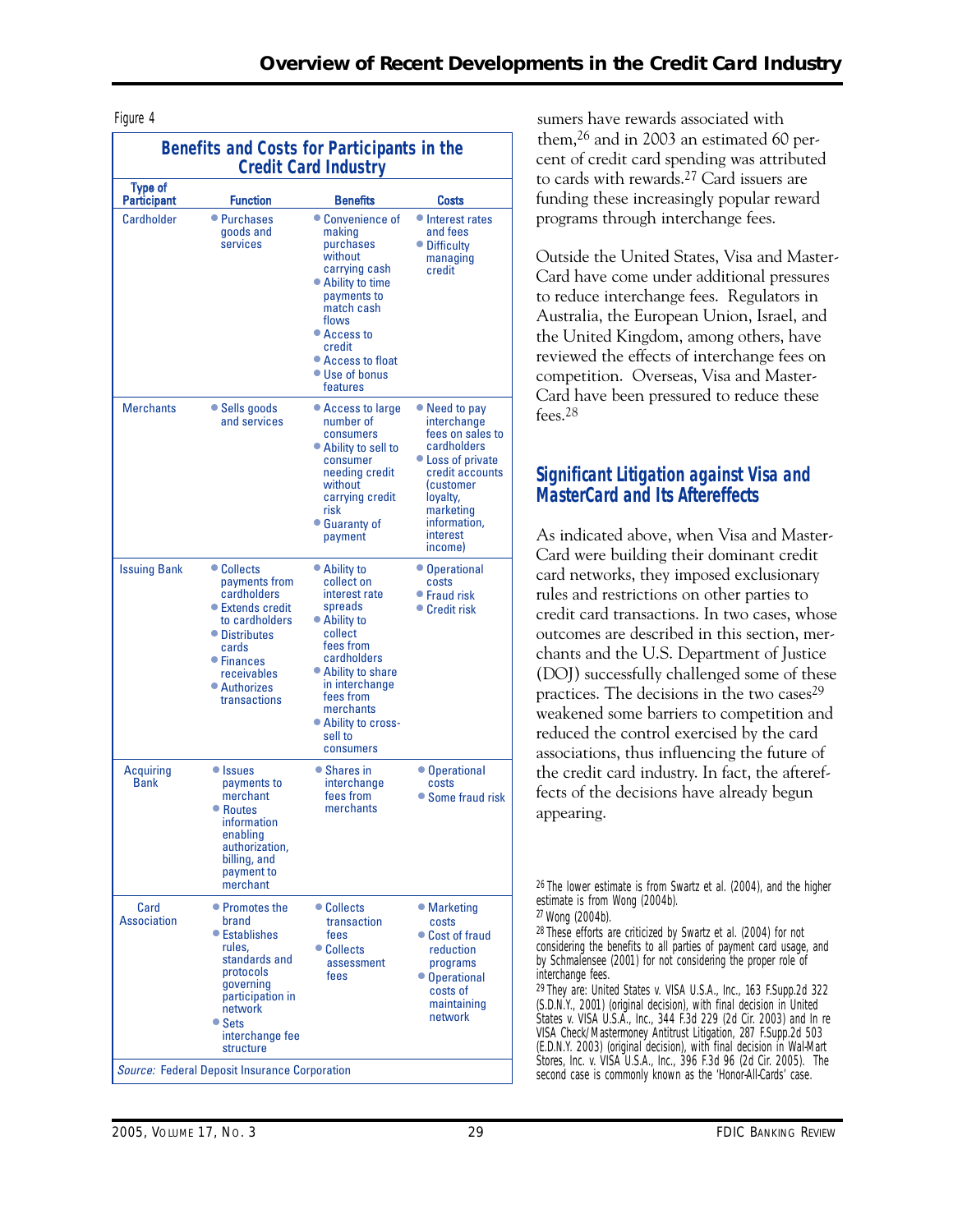# *Successful Legal Challenges*

One case dealt with restrictions on banks' ability to issue cards that competed with Visa and Master-Card. The other related to a requirement forcing merchants to accept all types of MasterCard and Visa payment cards regardless of the fees associated with those transactions.

The decision in the first case prohibited Visa and MasterCard from banning member banks from issuing cards on rival networks. This litigation ended in October 2004, when the U.S. Supreme Court refused to hear an appeal of the case. The case began in October 1998 when the DOJ claimed that Visa and MasterCard, by not allowing their member banks to issue credit cards on other networks (including American Express and Discover Card), were limiting competition in the credit card market and therefore violating the Sherman Antitrust Act.30

The second case illustrated merchants' unwillingness to accept conditions and costs unilaterally imposed on them by the card associations. Some of the largest U.S. merchants—including Wal-Mart Stores Inc. (Wal-Mart), Sears,, and Safeway Inc. joined forces to battle rules imposed on them by MasterCard and Visa. These rules required the merchants to accept for payment any card that had the Visa or MasterCard logo. Merchants challenged the "Honor All Cards" rule because certain types of cards—namely, signature debit cards—had significantly higher processing fees than PIN debit cards, and merchants had no role in establishing these fees. Merchants argued that fees should be established in some proportion to the risks that the transaction poses to the network. As part of a 2003 settlement, Visa and MasterCard agreed to: pay retailers collectively \$3 billion over ten years, temporarily reduce debit card fees, permanently change the "Honor All Cards" policy as it relates to debit cards, and establish lower transaction fees.31 The settlement did not address requirements for merchants to accept premium credit cards.32

The primary significance of these cases is that merchants have become a much stronger bargaining

partner in negotiations over the responsibilities and fees associated with credit card transactions. Merchants are no longer likely to tolerate quietly what they view as uncompetitive practices or unreasonable fees imposed on them by the card associations. One can assume, therefore, that the long and costly battle with Visa and MasterCard has not ended. Because sizeable segments of the merchants' customer base will want to use credit cards for payment, retailers will continue to have difficulty refusing to accept them, but by pursuing alliances with Visa and MasterCard's competitors and by encouraging their customers to use cards with lower merchant fees, merchants may find it easier to win cost concessions.

# *The Aftereffects: Recent Business Alliances and Developments*

Already, merchants' freedom to refuse certain higher-fee cards and banks' freedom to issue any type of credit card have generated new alliances in the reinvigorated credit card industry. Some important deals have since taken place in the wake of the resolution of these cases. It remains to be seen how successful these new partnerships will be.

American Express cards, marketed mostly to wealthy customers on the basis of the cards' superior rewards program, are now offered by banks that were previously prohibited from offering those cards. In January 2004, MBNA became the first major issuer of Visa and MasterCard in the United States to offer American Express as an option to its

<sup>30</sup> After the final disposition of this case, both American Express and Discover filed lawsuits against Visa and MasterCard for unspecified damages. 31 On April 30, 2003, MasterCard settled the dispute. Terms of the settlement included agreements to (1) pay retailers about \$1 billion over ten years, (2) reduce the debit card fees it charges retailers, (3) change its "Honor All Cards" policy beginning in January 2004 by giving retailers the choice of accepting either online or offline debit cards, and (4) establish a separate interchange rate for its debit transactions (previously it had blended credit and debit transactions into a single interchange rate), reducing the interchange rate for its debit transactions by at least one-third. Visa's settlement agreement contained similar terms, some of which were that Visa would (1) pay retailers \$2 billion over ten years starting in 2004; (2) modify its "Honor All Cards" rule so that beginning in 2004 merchants may accept Visa check card only, Visa credit card only, or both; and (3) lower its fees for certain types of merchants.

<sup>&</sup>lt;sup>32</sup> Premium cards are a type of credit card typically targeted to more affluent customers that have more rewards and higher interchange fees.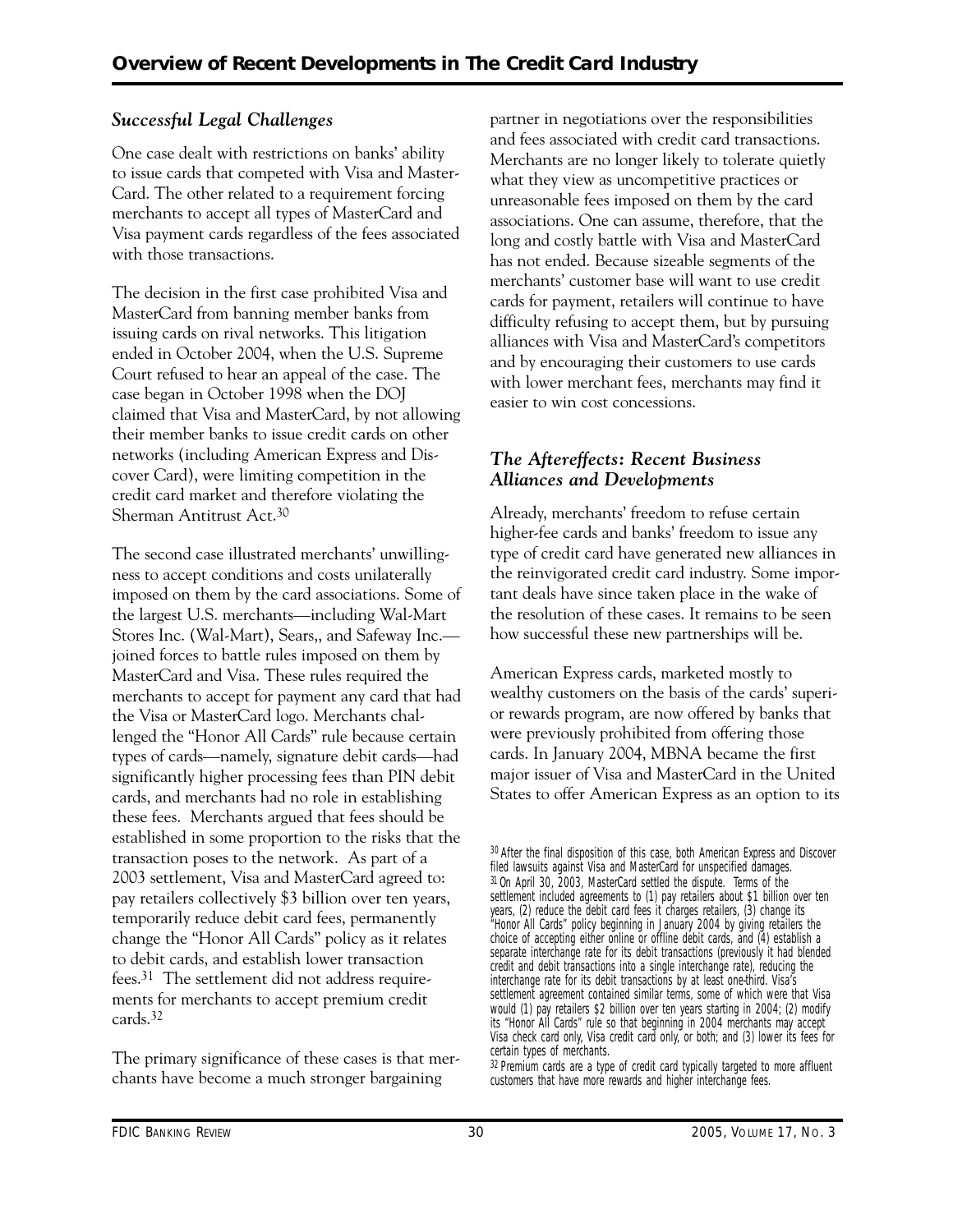customers;33 Citigroup Inc. followed suit in December 2004,34 and USAA Federal Savings Bank in May 2005.35 In addition, a dual-branded American Express and Visa card (a charge card for American Express, a credit card for Visa) that provides a consolidated rewards program is anticipated to be offered by UBS in late 2005.36

Another dual-branded card was announced by MasterCard and the much smaller Diners Club. Diners Club will reissue its cards to include the MasterCard number and to carry both the Diners Club and MasterCard brand marks, with the cards processed as MasterCard transactions in North America but continuing to receive the much superior Diners Club rewards. This deal creates more transactions on the MasterCard system enabling greater economies of scale. It also may bring additional cardholders and merchants into the Master-Card system.37 Diners Club and its cardholders benefit because the card now will be accepted at almost three times as many merchants.38

Discover also announced some potentially important deals. In January 2005, Discover announced plans with Wal-Mart and GE Consumer Finance (a unit of General Electric Company) to launch a new credit card on the Discover network.39 Wal-Mart will benefit from this arrangement because the arrangement is structured in a way that enables the merchant to avoid paying interchange fees on any transactions made on that card on the merchant's own premises. GE Consumer Finance, the issuer for many large retailers' private credit cards, will issue the card—the first time that an entity other than Discover has issued one of Discover's cards. Should the Wal-Mart–Discover Card product prove successful, Discover may be able to persuade other stores to create similar products, thereby extending the size of its cardholder base. However, this arrangement will not provide Discover with much revenue on card transactions.

Earlier, in November 2004, Discover acquired the Pulse EFT Association for \$311 million. Pulse is the third-largest PIN debit network in the country and had been owned by the more than 4,000 financial institutions that were its members, with

90 million debit cardholders.40 Discover's acquisition of Pulse provided Discover not only with a debit product but also possibly with a greater opportunity to market its credit card product to Pulse's member financial institutions or directly to their customers.

 increased. During a four-month period in 2005, Consolidation among credit card issuers has the three largest monoline credit card banks— MBNA,41 Capital One Financial Corporation (Capital One),<sup>42</sup> and Providian<sup>43</sup> (the third, fifth, and seventh largest credit card issuers, respectively)—all announced transactions that signaled significant changes in the structure of credit card issuers. MBNA is being acquired by Bank of America, and Providian is being acquired by Washington Mutual. In a mirror image of these transactions, Capital One is purchasing Hibernia Corporation, the holding company for a regional bank.

These transactions will affect the structure of the credit card issuer market. Bank of America now will become the largest issuer. Upon completion of each of these deals, the largest ten issuers will control 90 percent of the market. Greater concentration among card issuers also means that a smaller number of banks will control the card associations.

33 American Express (2004a). 34 American Express (2004b). 35 American Express (2005b). 36 American Express (2005a). 37 Diners Club (2004) and MasterCard Inc. (2004). 38 Lieber (2005). 39 Wal-Mart (2005). 40 Discover Financial (2004). 41 Bank of America (2005). 42 Capital One (2005). 43 Washington Mutual (2005).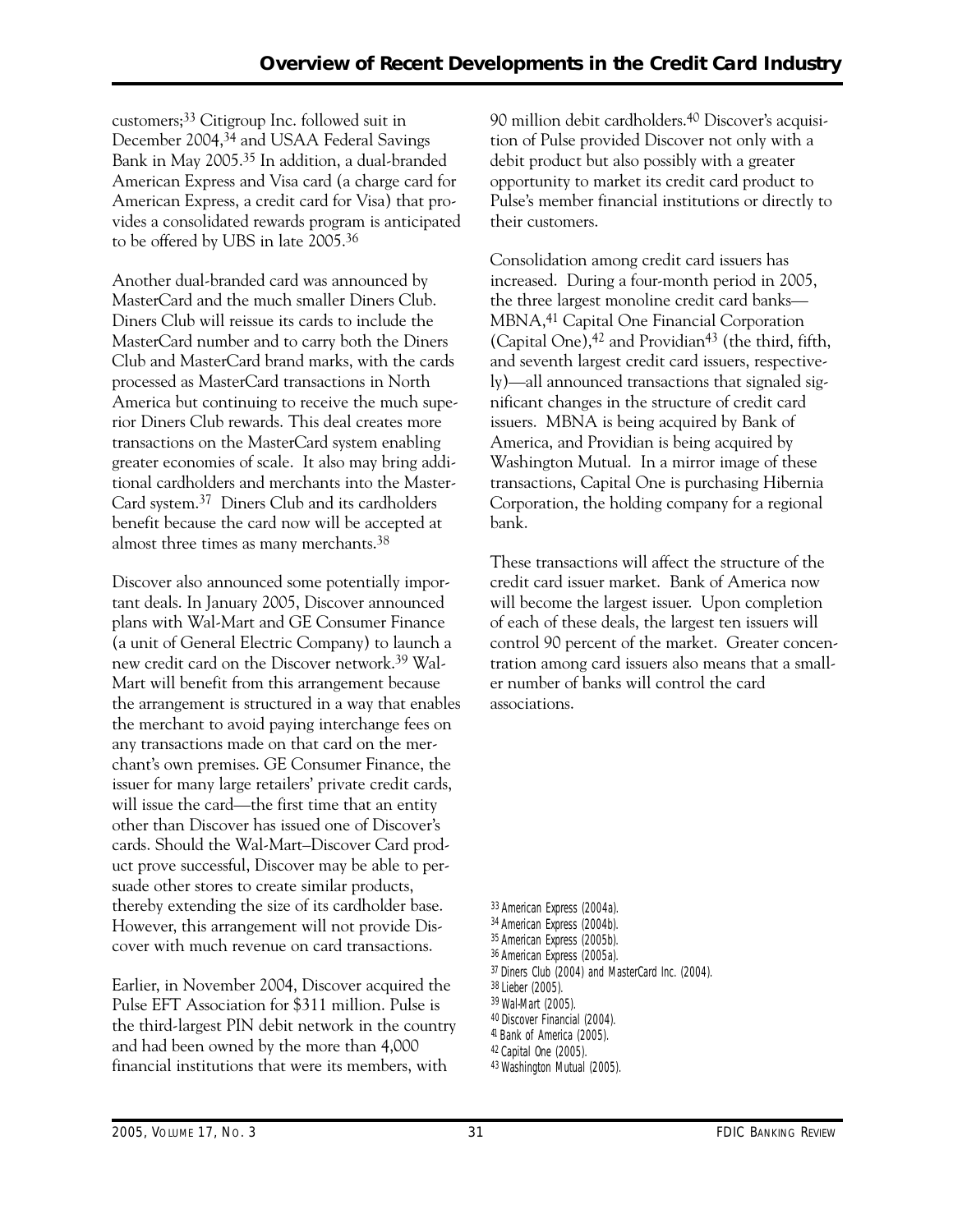# **Conclusion: Challenges Facing the U.S. Credit Card Industry Today**

The challenges facing the U.S. credit card industry are substantial. The largest U.S. merchants are now better able to negotiate lower interchange rates from all networks and may pressure other participants in the credit card transaction to lower costs. They could also develop innovative arrangements to retain a greater portion of the revenue stream. Additionally, other merchants are attempting to replicate these efforts. If successful, these developments could lead to a decline in pricing flexibility for the interchange rate structure on which the multiple card issuer networks are based.

At the same time, Visa and MasterCard's smaller competitors—Discover (the smallest of the major card networks) and American Express—are facing challenges of their own. As noted above, Discover has made moves that may give it access to the debit card market and opportunities to increase its cardholder base; alliances with other large retailers eager to reduce interchange fees may follow. Hindering Discover's efforts are lack of an international presence, limitations associated with its less affluent customer base, and its small number of cardholders and merchants. The future of Discover is largely dependent upon the objectives of its parent company. Management of Discover's parent company, Morgan Stanley, and decisions about Discover's continuing corporate relationship with Morgan Stanley have been uncertain since early 2005, impeding Discover's ability to develop and execute a clear business strategy for its own future.

American Express has made progress in increasing its cardholder base.44 However, it is facing new competition for its higher net worth customers from MasterCard's World and Visa's Signature programs, both of which offer higher rewards than their traditional programs. The World and Signature programs charge interchange rates that are lower than those of American Express but higher than the two card associations' other programs.45 American Express may therefore find it hard to maintain high fees, at least with some larger merchants. Finally, greater numbers of consumers are expecting rewards with their card use.

The industry is also facing serious challenges from credit card fraud, identity theft, and the need to secure confidential information. These challenges have always been an operational risk, but the problem has intensified now that large quantities of confidential information are maintained in Internet-accessible systems and criminals are becoming more sophisticated in obtaining and using sensitive data. Besides being a costly drain on banks, these problems have the potential to erode consumer confidence in the credit card industry. Consumers' concerns about the security of credit cards and confidential information need to be addressed. Otherwise, consumers may become reluctant to continue using credit cards as freely as they do now.46

Consumers' growing sophistication in the use of their credit cards goes beyond their greater awareness of fraud issues. An important element of the business model of credit card issuers is interest income. However, increasing numbers of cardholders—an estimated 55 percent of them—are "convenience users," paying their balances in full each month to avoid interest charges.47 On the other hand, others are having difficulty managing the use of their cards, incurring debt potentially beyond their means to repay and representing credit risk to card issuers.

<sup>44</sup> However, it is unclear whether Bank of America, after its acquisition of MBNA, will implement MBNA's previous decision to issue American Express cards.

<sup>45</sup> Mason (2005).

<sup>46</sup> Both Visa and MasterCard have recently instituted zero-liability policies in an effort to combat these concerns. Visa states: "Use your Visa card to shop online, in a store, or anywhere, and you're protected from unauthorized use of your card or account information. With Visa's Zero Liability policy, your liability for unauthorized transactions is \$0-you pay nothing." MasterCard states: "As a MasterCard cardholder you are not liable in the event of an unauthorized use of your U.S.-issued MasterCard card. This coverage extends to purchases made in a store, over the telephone, or online." 47 Aizcorbe, Kennickell, and Moore (2003).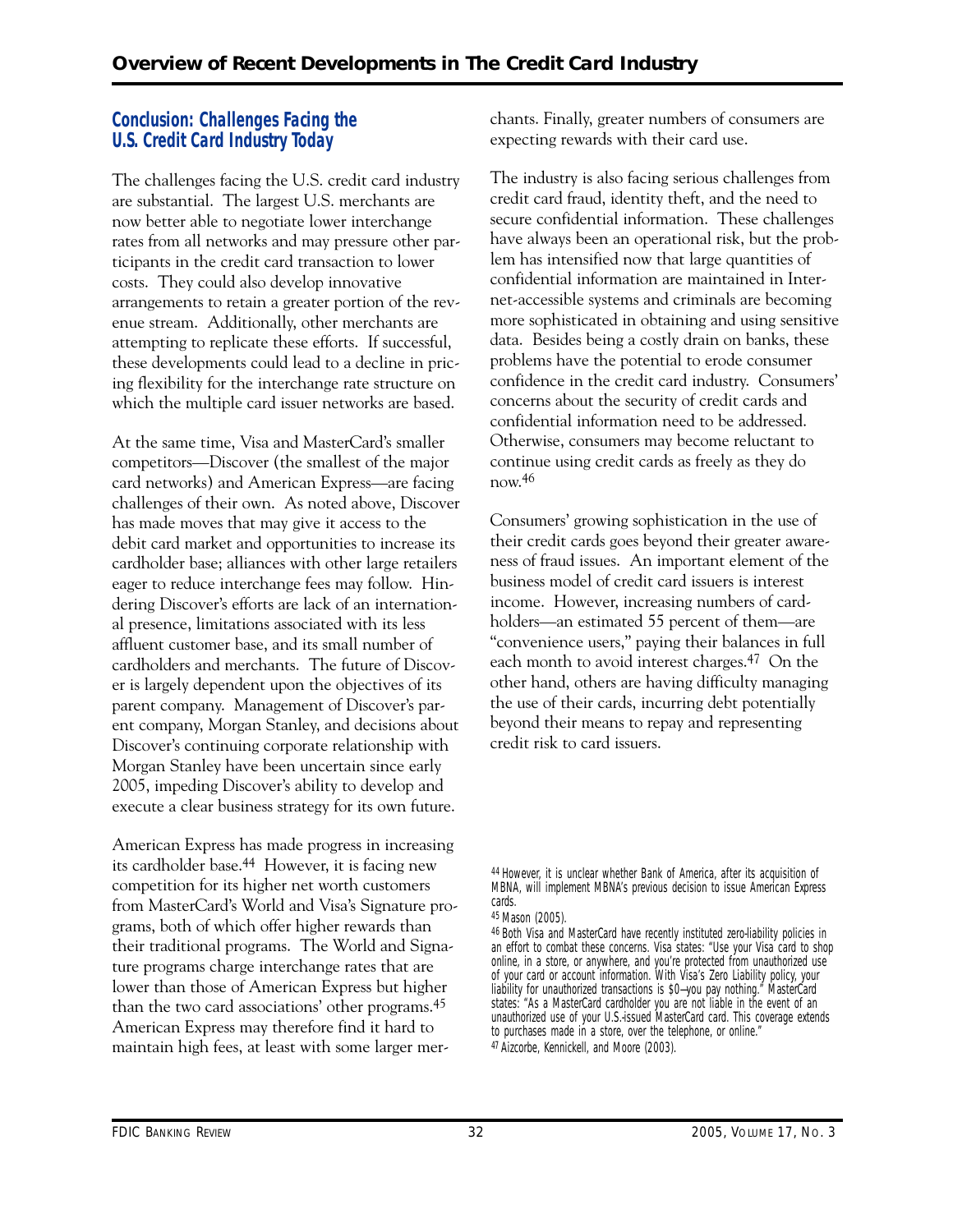In short, the highly competitive credit card industry is in flux. Credit card associations, controlled by a diminishing number of large card issuers, are caught between cardholders seeking greater rewards and merchants trying to lower the cost of accepting payments. At the same time, the card

associations are not only incurring increasing expenses because of fraud and fraud prevention but they are also bearing the costs of recent and pending litigation. For decades it was not hard to envision what the credit card industry would look like five years into the future. This is no longer true.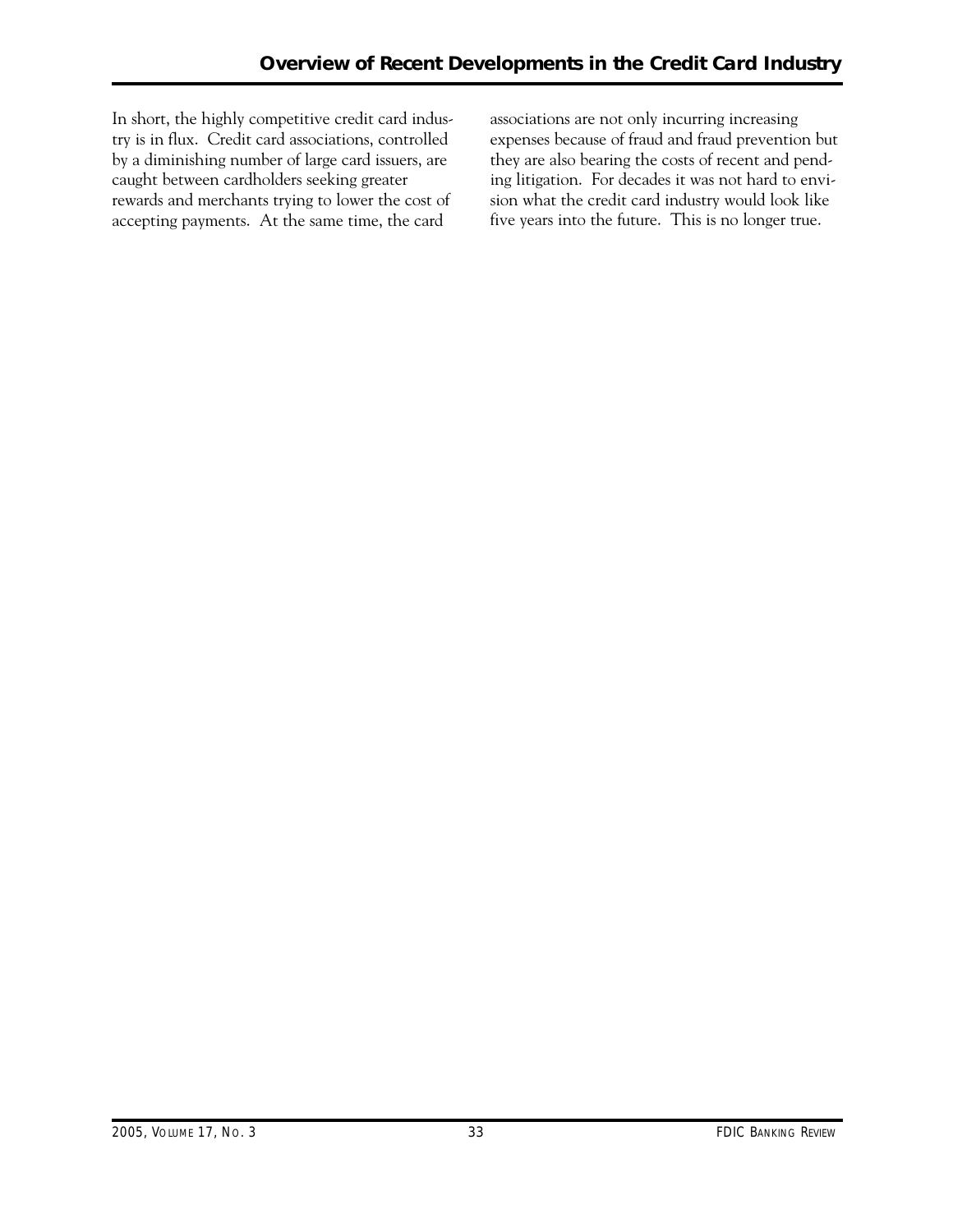# **REFERENCES**

- Aite Group. 2005. Summary: Five Misconceptions about Interchange in America. http://www.aitegroup.com/reports/200504042.php. [August 8, 2005].
- Aizcorbe, Ana M., Arthur B. Kennickell, and Kevin B. Moore. 2003. Recent Changes in U.S. Family Finances: Evidence from the 1998 and 2001 Survey of Consumer Finances. *Federal Reserve Bulletin* (January): 1–32.
- *American Banker Online*. 2005. In Brief: Restaurant Group Joins Protest. May 20. www.americanbanker.com. [August 8, 2005].
- American Express. 2004a. American Express and MBNA Announce Card-Issuing Alliance. Press Release January 29. www.americanexpress.com. [July 22, 2005].
- ———. 2004b. American Express Announces Card Issuing Alliance with Citibank. Press Release December 13. www.americanexpress.com. [August 8, 2005].
- ———. 2005a. UBS Selects American Express, Juniper Bank, and Visa to Provide Its Dual-Card Program with Consolidated Rewards for UBS Wealth Management USA Clients. Press Release April 18. www.americanexpress.com. [August 8, 2005].
- ———. 2005b. American Express and USAA Announce Card-Issuing Alliance. Press Release May 31. www.americanexpress.com. [August 8, 2005].
- Bank of America. 2005. Bank of America to Acquire MBNA. Press Release June 30. www.bankofamerica.com. [August 8, 2005].
- Capital One. 2005. Capital One to Acquire Hibernia Corporation for \$5.3 Billion in Stock and Cash. Press Release March 5. www.capitalone.com. [July 22, 2005].
- Chakravorti, Sujit. 2003. Theory of Credit Card Networks: A Survey of the Literature. *Review of Network Economics* 2, no. 2:50-68.
- Day, Kathleen, and Caroline E. Mayer. 2005. Credit Card Penalties, Fees Bury Debtors. *Washington Post*, March 6, sec. A, p. 1.
- Digital Transactions. 2005. New Merchant Group Forms to Win Regulatory Relief on Interchange. www.digitaltransactions.net. [August 3, 2005].
- Diners Club. 2004. Diners Club and MasterCard Finalize Groundbreaking Alliance. Press Release September 28. www.dinersclubnewsroom.com. [July 20, 2005].
- Discover Financial. 2004. Pulse EFT Association to Merge with Discover Financial Services. Press Release November 15. www.discovercard.com. [July 22, 2005].
- Evans, David. 2002. The Antitrust Economics of Two-sided Markets. AEI-Brookings Joint Center for Regulatory Studies. Related Publication 02-13. September.
- Evans, David S., and Richard Schmalensee. 2005. *Paying with Plastic*. Massachusetts Institute of Technology.
- FinanceTech. 2004. Are Merchant-Controlled Debit Networks the Next Big Thing? FinanceTech. www.financtech.com. [May 25, 2005].
- Gould, John. 2004. Credit Card Customer Acquisition Strategy. The Tower Group, Inc.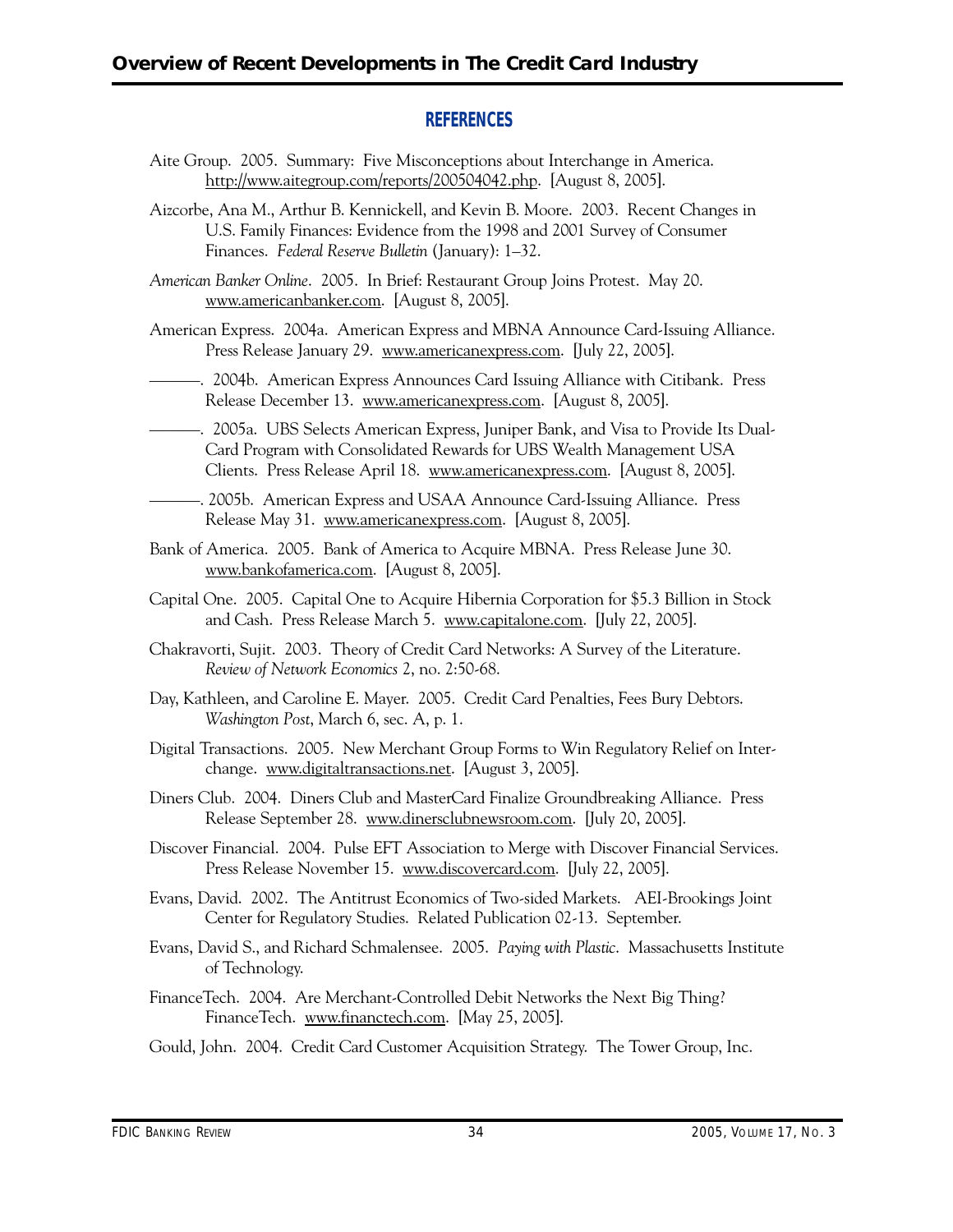- Kissane, Jim, and Kristen J. Duca. 2005. First Data Corp. Outperform: Western Union Improves; Merchant Weakens. Bear Sterns Equity Research. July 17. Bear, Stearns & Co. Inc.
- Kuykendall, Lavonee, and Isabelle Lindemayer. 2005. Small Merchants File Suit over Interchange. *American Banker*. June 24.
- Lieber, Ron. 2005. The Diners Club Card Tries a Comeback; After Falling into Disuse, It Vastly Expands Reach; Racking Up Airline Points. *The Wall Street Journal*, March 30, sec. D, p. 1.
- Mandell, Lewis. 1990. *The Credit Card Industry: A History*. Twayne Publishers.
- Mason, Howard K. 2005. AXP: The Threat to Interchange from Retailer-Sponsored Credit Cards on the Discover Network, such as the GE-WMT. Bernstein Research Call. January 26. Sanford C. Bernstein & Co.
- MasterCard, Inc. 2004. Diners Club and MasterCard Pursue Alliance to Expand Customer Acceptance. Press Release. April 29, 2004. www.mastercardinternational.com. [July 20, 2005].
- MasterCard International. 2005. MasterCard International Corporate Overview. Master-Card Incorporated.
- Schmalensee, Richard. 2001. Payment Systems and Interchange Fees. Working Paper 8256. National Bureau of Economic Research.
- Swartz, Daniel D. Garcia, Robert W. Hahn, and Anne Layne-Farrar. 2004. The Move toward a Cashless Society: A Closer Look at Payment Instrument Economics. Working Paper 04-20. AEI-Brookings Joint Center for Regulatory Studies.
- Visa U.S.A. Inc. 2005. Visa U.S.A Annual Report 2004. Visa U.S.A., Inc.
- Wal-Mart. 2005. Wal-Mart and GE Consumer Finance Plan to Issue a New Credit Card by Discover. Press Release January 21. www.walmartfacts.com. [August 8, 2005].
- Washington Mutual. 2005. Washington Mutual to Acquire Providian Financial; Strategically Compelling Fit for Both Companies. Press Release June 6. www.wamu.com. [July 22, 2005].
- Wilke, John R., and Robin Sidel. 2005. Merchants Expand Credit-Card Fight; Lawsuits Claim Visa, MasterCard Collude on Fees; Could Hit Issuer Profits. *The Wall Street Journal*. June 23.
- Wong, Regan. 2004a. The Business of Merchant Acquiring: Business Processes and Market Overview. The TowerGroup, Inc.
- ———. 2004b. Cobranding in the U.S.: Overviews and Trends. The TowerGroup, Inc.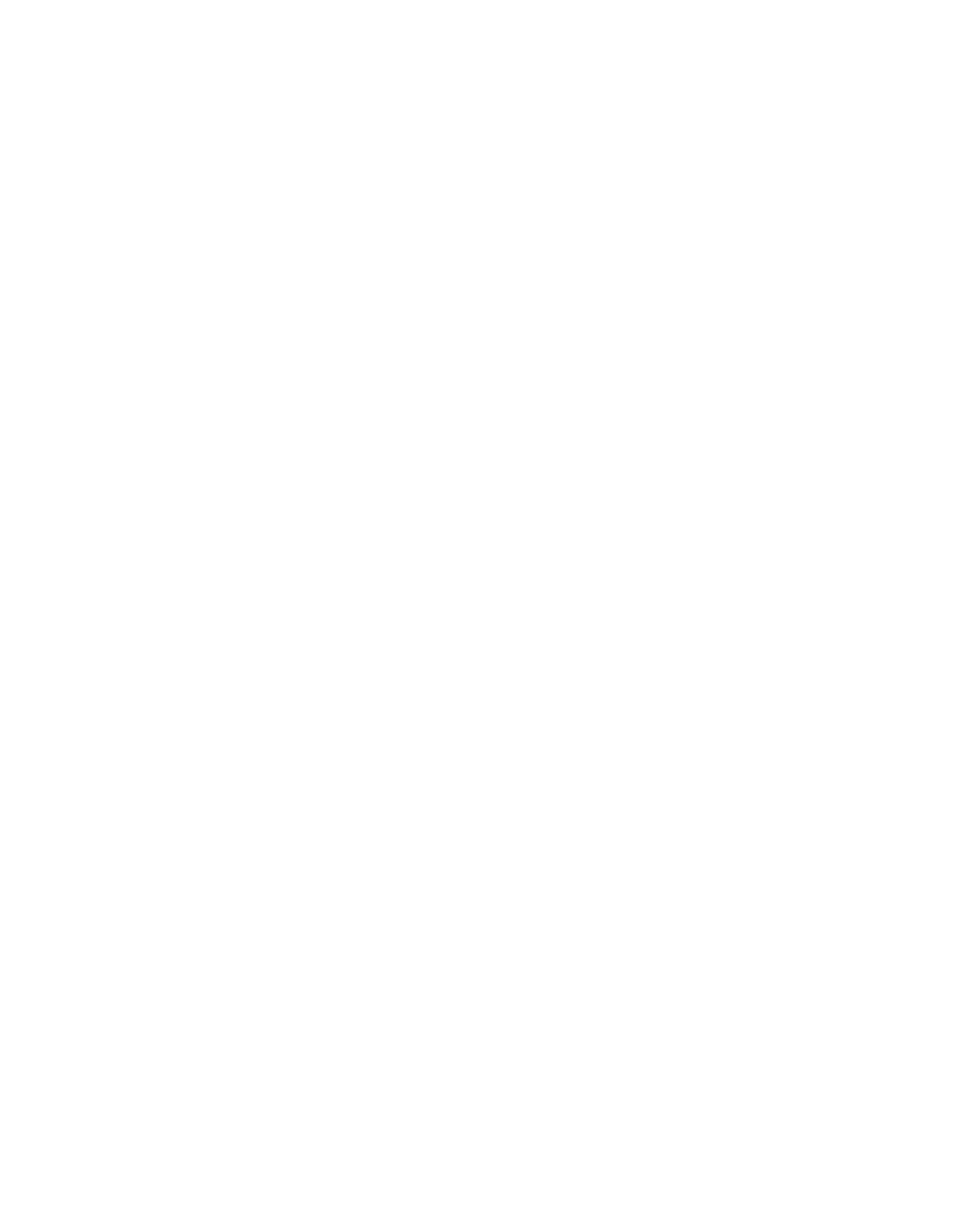# <span id="page-38-0"></span>**A Moving-Average Formula for Calculating Deposit Insurance Assessments**

*by Panos Konstas\** 

 SAIF. Two years after passage of FIRREA, Current deposit insurance assessment policy is largely a product of three laws passed by Congress between 1989 and 1996: the Financial Institutions Reform, Recovery, and Enforcement Act of 1989 (FIRREA), the Federal Deposit Insurance Corporation Improvement Act of 1991 (FDICIA), and the Deposit Insurance Funds Act of 1996 (DIFA).1 FIRREA chiefly addressed the financial crisis facing the thrift industry, but it also made fundamental changes in the deposit insurance assessment system. It renamed the FDIC's deposit insurance fund the Bank Insurance Fund (BIF), and it created the Savings Association Insurance Fund (SAIF). It also established a statutory minimum reserve ratio—called the designated reserve ratio (DRR)—of 1.25 percent for both the BIF and the FDICIA further changed the assessment system: it required the FDIC to (1) establish a system of riskbased deposit insurance premiums, (2) impose a minimum level of assessments on insured institutions when the reserve ratio is less than the DRR, and (3) set semiannual assessments to maintain the reserve ratio of each fund at 1.25 percent. Five years later still, DIFA enacted further changes, eliminating significant differences in the pricing of deposit insurance for BIF and SAIF members and

limiting the FDIC's ability to charge premiums when the reserve ratio is at or above the DRR.

Thus, since 1996 the BIF and the SAIF have been on a pay-as-you-go basis in relation to the ratio of each insurance fund's balance—or net worth—to its estimated insured deposits. Should insurance costs push the reserve ratio of either fund below 1.25 percent, the FDIC must either set premiums at a level that will bring the fund back to 1.25 percent within one year or set premiums at a minimum of 23 basis points and establish a plan to bring the fund back up to a 1.25 percent level within 15 years.<sup>2</sup> In either the 1-year case or the 15-year case, insurance losses greater than the interest income earned by the BIF or the SAIF will result in higher premiums for the banking indus

<sup>\*</sup> The author is a senior economist in the FDIC's Division of Insurance and Research. He thanks Christine Blair, Kymberly Copa, Lee Davison, Joe DiNuzzo, Steven Guggenmos, Barry Kolatch, Jack Reidhill, and Munsell St. Clair for their comments and James Lamont for help with the data. 1 Financial Institutions Reform, Recovery, and Enforcement Act of 1989, Public Law 101-103; Federal Deposit Insurance Corporation Improvement Act of 1991, Public Law 102-242, and Deposit Insurance Funds Act of 1996, Public Law 104-208. 2 See footnote 9.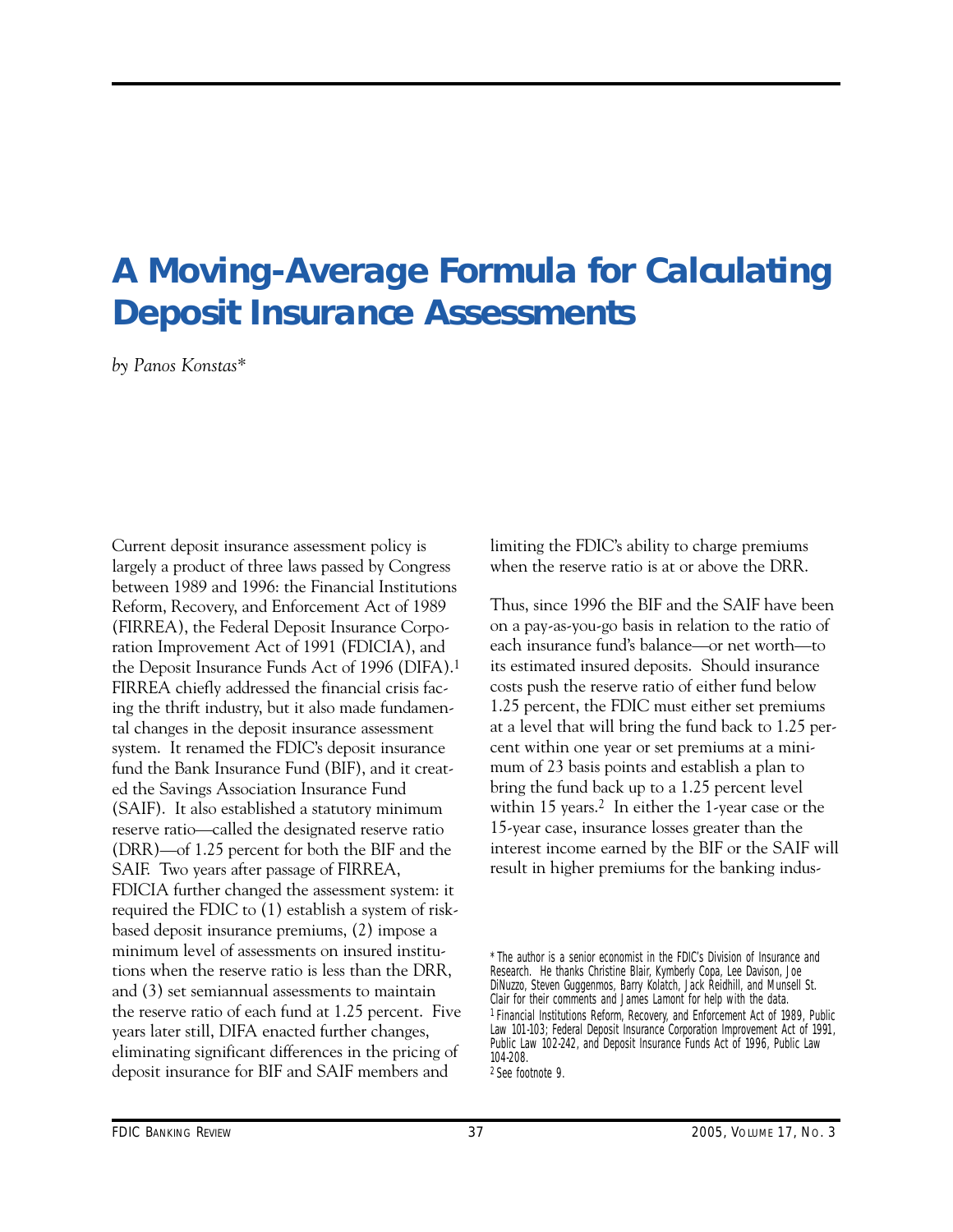try—an event that could be a formidable problem for banks during periods of financial stress.

This article examines the level and volatility of the assessment rates that would have been imposed if the current 1.25 DRR policy had been in effect when the FDIC first began operations in 1934. Specifically, to get an idea of how high the required premiums might have been and how dramatically they might have changed from year to year, we calculated BIF assessment rates for the 1940–1995 period using current law.<sup>3</sup> The results indicate that if the current law had been in effect from 1940 to 1995, assessment rates would have swung widely during volatile times, with high assessments in some years and low or zero premiums in others, and that in general the policy would have imposed high premiums when bank profits were weak and low premiums when profits were strong.

We also examined two premium-setting schemes that contrast with the current system. The first involves deriving the applicable assessment rates to maintain the reserve ratio at 1.25 percent on the basis of a moving average of previous years' actual BIF outlays for failures and operating costs. This approach would smooth the extremes in the high assessment rates required under the current policy, thus helping the banking industry through cyclical fluctuations. However, assessment rates would still change almost yearly, and in some years assessment rebates would be needed to maintain the reserve ratio at 1.25 percent. The second scheme uses the same moving-average method, but in addition it imposes a minimum positive assessment premium in the calculation formula. The advantages of this scheme are that assessment rebates would be eliminated by definition and the yearly assessment rate would remain relatively stable over long stretches of time. But the possibility of very high premiums in some years would remain.

# **The Development of the Current Assessment System**

To give a fuller understanding of the current assessment system, this section discusses the history of

the reserve ratio, the premium structure, and the role played by insurance losses.

# *The Reserve Ratio*

Throughout the FDIC's history the reserve ratio has been noticeably stable over long periods, although the long-term trend has generally been downward. The ratio was at its highest during the first ten years of the FDIC's existence, peaking at 1.96 percent in 1941. From the mid-1940s to the late 1960s the ratio fluctuated between 1.3 and 1.5 percent, and during the 1970s and early 1980s it hovered around 1.2 percent. Then came the banking crisis of the 1980s and early 1990s. In 1989, when the 1.25 percent DRR requirement was introduced by FIRREA, the ratio of the BIF to estimated insured deposits stood at 0.70 percent (see table 1 and figure 1).





The main events affecting the ratio have been statutory changes in the insurance limit and insurance losses from bank failures. In 1974, when Congress raised the insurance coverage from \$20,000 to \$40,000, the ratio declined, and it declined again in 1980 when the \$40,000 limit was raised to the current \$100,000. It declined further, and the fund reserves briefly fell below zero, during the aforementioned banking crisis, during which the fund had to absorb actual and projected losses.

3 Although the FDIC manages the BIF and the SAIF, the analysis here focuses only on the BIF.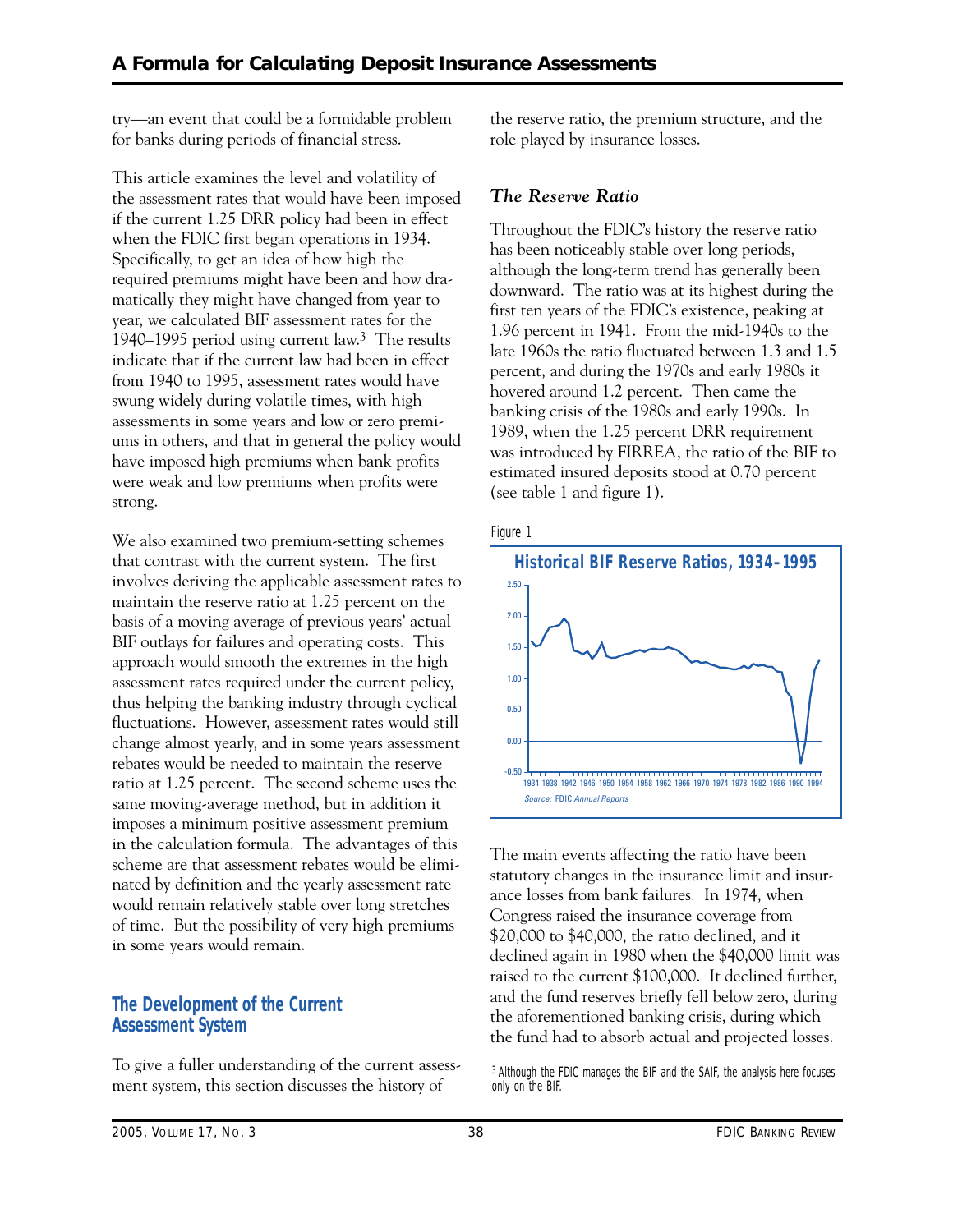| Data on the FDIC Bank Insurance Fund (Dollar Amounts in Millions) |                                                       |                            |                                |                                  |                                                      |                                                         |                     |
|-------------------------------------------------------------------|-------------------------------------------------------|----------------------------|--------------------------------|----------------------------------|------------------------------------------------------|---------------------------------------------------------|---------------------|
| Year                                                              | <b>Estimated</b><br><b>Insured</b><br><b>Deposits</b> | <b>BIF</b><br><b>Costs</b> | <b>BIF Net</b><br><b>Worth</b> | <b>Assessment</b><br><b>Base</b> | <b>Effective</b><br><b>Assessment</b><br>Rate (b.p.) | <b>Effective</b><br><b>Assessment</b><br><b>Revenue</b> | <b>BIF</b><br>Ratio |
| 1995                                                              | 1,952,543                                             | 484                        | 25,453                         | 2,429,200                        | 12.4                                                 | 2.908                                                   | 1.30                |
| 1994                                                              | 1,896,060                                             | $-2,259$<br>$-6,791$       | 21,848                         | 2,496,000                        | 23.6<br>24.4                                         | 5,891                                                   | 1.15                |
| 1993<br>1992                                                      | 1,906,885<br>1,945,623                                | $-626$                     | 13,122<br>$-101$               | 2,370,615<br>2,429,478           | 23.0                                                 | 5,784<br>5.588                                          | 0.69<br>$-0.01$     |
| 1991                                                              | 1,957,722                                             | 16,862                     | $-7,028$                       | 2,428,471                        | 21.3                                                 | 5,161                                                   | $-0.36$             |
| 1990                                                              | 1,929,612                                             | 13,003                     | 4,045                          | 2,379,417                        | 12.0                                                 | 2,855                                                   | 0.21                |
| 1989<br>1988                                                      | 1.873.837<br>1,750,259                                | 4,346<br>7,588             | 13.210<br>14,061               | 2.262.905<br>2,128,451           | 8.3<br>8.3                                           | 1.885<br>1.773                                          | 0.70<br>0.80        |
| 1987                                                              | 1,658,802                                             | 3,271                      | 18,302                         | 2.036.014                        | 8.3                                                  | 1.696                                                   | 1.10                |
| 1986                                                              | 1.634.302                                             | 2,964                      | 18.253                         | 1,821,008                        | 8.3                                                  | 1,517                                                   | 1.12                |
| 1985                                                              | 1.503.393                                             | 1.958                      | 17.957                         | 1.720.768                        | 8.3                                                  | 1.433                                                   | 1.19                |
| 1984<br>1983                                                      | 1,389,874<br>1,268,322                                | 1,999<br>970               | 16,529<br>15,429               | 1,586,435<br>1,458,463           | 8.0<br>7.1                                           | 1,269<br>1,041                                          | 1.19<br>1.22        |
| 1982                                                              | 1,134,221                                             | 1,000                      | 13.771                         | 1.331.212                        | 7.7                                                  | 1.024                                                   | 1.21                |
| 1981                                                              | 988,898                                               | 848                        | 12,246                         | 1,247,299                        | 7.1                                                  | 891                                                     | 1.24                |
| 1980<br>1979                                                      | 948.717<br>808,555                                    | 84<br>94                   | 11,020<br>9,793                | 1.142.737<br>1,057,623           | 3.7<br>3.3                                           | 423<br>352                                              | 1.16<br>1.21        |
| 1978                                                              | 760.706                                               | 149                        | 8,796                          | 972,509                          | 3.9                                                  | 374                                                     | 1.16                |
| 1977                                                              | 692,533                                               | $\mathsf{114}$             | 7,993                          | 877,911                          | 3.7                                                  | 325                                                     | 1.15                |
| 1976<br>1975                                                      | 628,263                                               | 212                        | 7,269                          | 811,645                          | 3.7                                                  | 300                                                     | 1.16                |
| 1974                                                              | 569,101<br>520,309                                    | 98<br>159                  | 6,716<br>6,124                 | 769,868<br>705,162               | 3.6<br>4.4                                           | 275<br>307                                              | 1.18<br>1.18        |
| 1973                                                              | 465,600                                               | 108                        | 5,615                          | 635,534                          | 3.9                                                  | 245                                                     | 1.21                |
| 1972<br>1971                                                      | 419,756<br>374,568                                    | 60<br>60                   | 5,159<br>4,740                 | 562,785<br>500,840               | 3.3<br>3.5                                           | 187<br>173                                              | 1.23<br>1.27        |
| 1970                                                              | 349.581                                               | 46                         | 4,380                          | 443.337                          | 3.6                                                  | 158                                                     | 1.25                |
| 1969                                                              | 313.085                                               | 35                         | 4,051                          | 437,215                          | 3.3                                                  | 146                                                     | 1.29                |
| 1968<br>1967                                                      | 296,701<br>261.149                                    | 29<br>27                   | 3,749<br>3,486                 | 401,561                          | 3.3<br>3.3                                           | 134<br>121                                              | 1.26<br>1.33        |
| 1966                                                              | 234,150                                               | 20                         | 3,252                          | 363,866<br>341,297               | 3.2                                                  | 110                                                     | 1.39                |
| 1965                                                              | 209.690                                               | 23                         | 3,036                          | 312.725                          | 3.2                                                  | 101                                                     | 1.45                |
| 1964                                                              | 191.787                                               | 18                         | 2.845                          | 285.954                          | 3.2                                                  | 92                                                      | 1.48                |
| 1963<br>1962                                                      | 177,381<br>170.210                                    | 15<br>14                   | 2,668<br>2,502                 | 264,826<br>244,178               | 3.1<br>3.1                                           | 83<br>76                                                | 1.50<br>1.47        |
| 1961                                                              | 160,309                                               | 15                         | 2,354                          | 226,771                          | 3.2                                                  | 73                                                      | 1.47                |
| 1960                                                              | 149.684                                               | 13                         | 2,222                          | 216,567                          | 3.7                                                  | 80                                                      | 1.48                |
| 1959<br>1958                                                      | 142,131<br>137,698                                    | 12<br>12                   | 2,090<br>1,965                 | 213,926<br>200,240               | 3.7<br>3.7                                           | 79<br>74                                                | 1.47<br>1.43        |
| 1957                                                              | 127.055                                               | 10                         | 1,851                          | 191,236                          | 3.6                                                  | 68                                                      | 1.46                |
| 1956                                                              | 121,008                                               | 9                          | 1,742                          | 186.675                          | 3.7                                                  | 69                                                      | 1.44                |
| 1955<br>1954                                                      | 116,380<br>110,973                                    | 9<br>8                     | 1,640<br>1,543                 | 181.873<br>173,109               | 3.7<br>3.6                                           | 67<br>62                                                | 1.41<br>1.39        |
| 1953                                                              | 105.610                                               | 7                          | 1,451                          | 166,507                          | 3.6                                                  | 59                                                      | 1.37                |
| 1952                                                              | 101,841                                               | 8                          | 1,364                          | 157,263                          | 3.7                                                  | 58                                                      | 1.34                |
| 1951<br>1950                                                      | 96,713<br>91,359                                      | 7<br>8                     | 1,282<br>1,244                 | 149,220<br>147,539               | 3.7<br>3.7                                           | 55<br>55                                                | 1.33<br>1.36        |
| 1949                                                              | 76,589                                                | 6                          | 1,204                          | 147,299                          | 8.3                                                  | 123                                                     | 1.57                |
| 1948                                                              | 75,320                                                | $\overline{7}$             | 1,066                          | 143,217                          | 8.3                                                  | 119                                                     | 1.42                |
| 1947<br>1946                                                      | 76,254<br>73,759                                      | 10<br>10                   | 1,006<br>1,059                 | 137,335<br>128,451               | 8.3<br>8.3                                           | $\mathsf{114}$<br>107                                   | 1.32<br>1.44        |
| 1945                                                              | 67,021                                                | 9                          | 929                            | 112.485                          | 8.3                                                  | 94                                                      | 1.39                |
| 1944                                                              | 56,398                                                | 9                          | 804                            | 97,119                           | 8.3                                                  | 81                                                      | 1.43                |
| 1943<br>1942                                                      | 48,440<br>32,837                                      | 10<br>10                   | 703<br>617                     | 84.034<br>67,827                 | 8.3<br>8.3                                           | 70<br>57                                                | 1.45<br>1.88        |
| 1941                                                              | 28,249                                                | 10                         | 554                            | 61,705                           | 8.3                                                  | 51                                                      | 1.96                |
| 1940                                                              | 26.638                                                | 13                         | 496                            | 55,462                           | 8.3                                                  | 46                                                      | 1.86                |
| 1939<br>1938                                                      | 24,650<br>23,121                                      | 16<br>11                   | 453<br>421                     | 48,860<br>45,978                 | 8.3<br>8.3                                           | 41<br>38                                                | 1.84<br>1.82        |
| 1937                                                              | 22,557                                                | 12                         | 383                            | 46,579                           | 8.3                                                  | 39                                                      | 1.70                |
| 1936                                                              | 22,330                                                | $\mathbb{1}$               | 343                            | 42,737                           | 8.3                                                  | 36                                                      | 1.54                |
| 1935<br>1934                                                      | 20,158<br>18,075                                      | $\mathbb{1}$<br>10         | 306<br>292                     | 13,806                           | 8.3                                                  | 12                                                      | 1.52<br>1.61        |
| Mean                                                              | 569,726                                               | 762                        | 5,350                          | 732,805                          | 6.9                                                  | 763                                                     | 1.29                |
| Std. Dev                                                          | 662,395                                               | 3,048                      | 6,383                          | 799,699                          | 5.0                                                  | 1,442                                                   | 0.39                |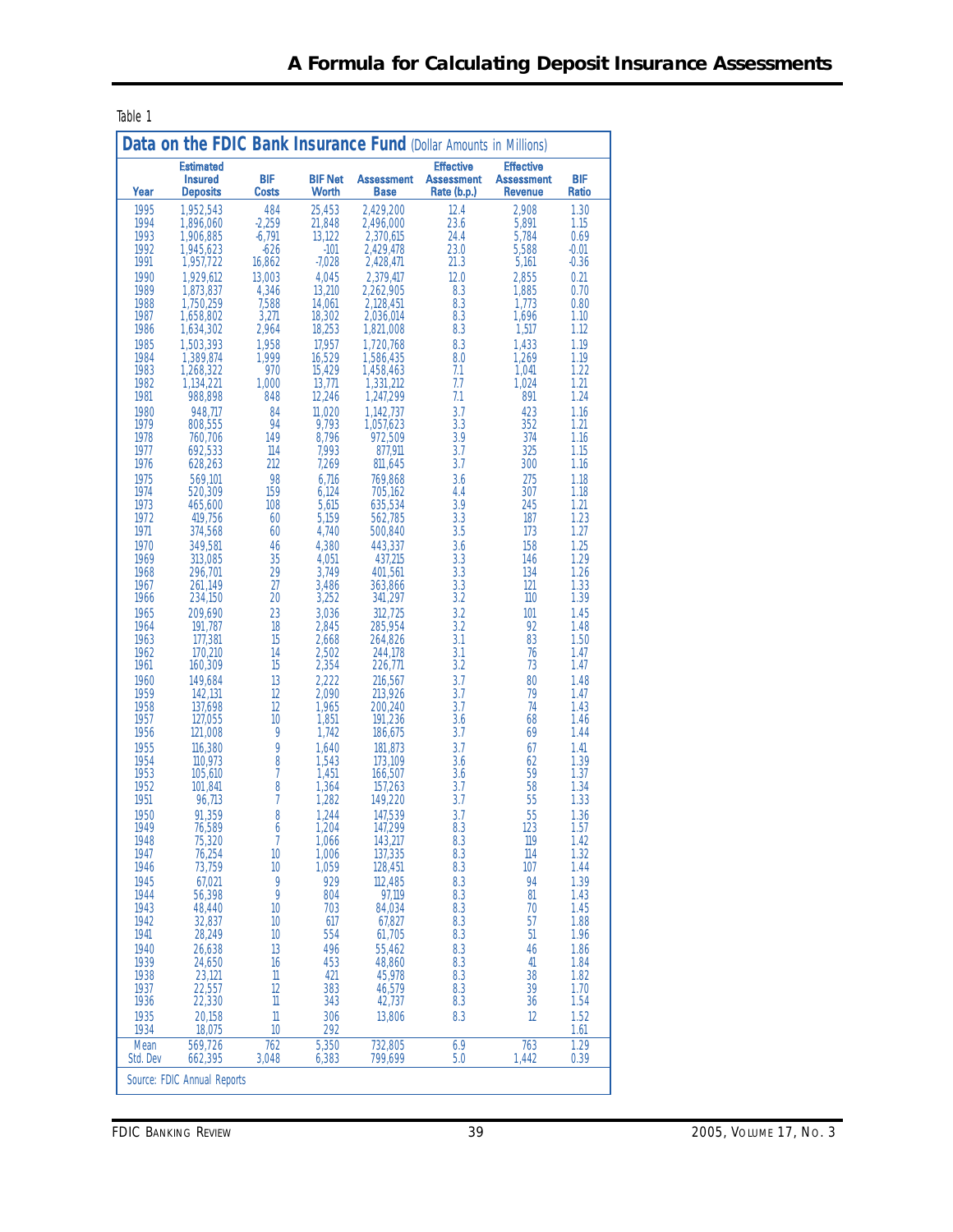# *The Premium Structure*

At the same time that the reserve ratio has been trending downward, the structure of premium assessments has been evolving. Until 1989, all insured banks paid assessments at a statutory annual flat rate of 1/12 of 1 percent (0.0833 percent, or 8.33 basis points) of assessable deposits.4 During periods when bank failures were rare, the fund kept growing. In 1950, the Federal Deposit Insurance Act provided for a rebate to banks of a portion of their assessments in the form of an assessment credit applied toward the amount owed in the following year. Specifically, the rebates—or assessment credits—totaled 60 percent of net assessment income (the amount of the FDIC's annual assessment income in excess of its annual administrative expenses and costs of insurance losses).5 For the period 1950–1980, in every year but one these rebates reduced the effective assessment rate to less than half of the statutory rate (see table 1).

As noted above, FIRREA made several important changes in the system of assessments. It increased the statutory assessment rate to 0.12 percent in 1990 and to a minimum of 0.15 percent in 1991, and it gave the FDIC additional flexibility to adjust assessment rates and pursue reserve targets. Specifically, the FDIC would be able to increase the assessment rate up to a maximum of 0.325 percent to prevent a decrease in the ratio of the BIF to estimated insured deposits. And the FDIC would be able to set the DRR as high as 1.50 percent if that high a ratio was deemed necessary to meet a risk of substantial future losses to the BIF.6 Subsequently, high actual and projected losses to the BIF caused the assessment rate for banks to increase sharply, reaching 0.23 percent (23 basis points) in 1993.

In January 1993, as required by FDICIA, the FDIC implemented a system of risk-based deposit insurance premiums. Under the system, deposit insurance assessments are based on the financial soundness of the institution and the level of risk that it poses to the deposit insurance funds.7 Specifically, risk-based premiums are determined on the basis of capital and supervisory ratings: the capital rating provides an objective, numerical

standard, and the supervisory rating incorporates examination results and other risk-related information.8 FDICIA required the risk-based system to charge an average annual assessment rate of 23 basis points until the BIF was recapitalized.9 The original assessment schedule implemented in 1993 (shown in table 2) had a rate spread of 8 basis points: the best-rated institutions were charged 23 basis points and the riskiest institutions were charged 31 basis points. The effective or average annual assessment rate in 1993 was 0.244 percent, or 24.4 basis points.

After the BIF reserve ratio reached the DRR in mid-1995, the FDIC began to lower BIF assessment rates in order to maintain the reserve ratio at 1.25 percent. Accordingly, the average assessment rate for the second half of 1995 declined from 23.2 points (a matrix spread of 23 to 31 basis points) to 4.4 basis points (a matrix spread of 4 to 31 basis points). In 1996, the assessment rate schedule was again lowered, so that the best-rated institutions were charged nothing, and the riskiest institutions were charged 27 basis points. Because the BIF reserve ratio remains above 1.25 percent, the FDIC continues to use this rate schedule today (see table 2).

6 See Konstas (1992) for details.

7 FDICIA requires the FDIC to set risk-based deposit insurance rates independently for the BIF and the SAIF.

8 The capital measures are consistent with the prompt corrective action requirements of FIRREA.

9 Under FDICIA, when the reserve ratio of the BIF falls below 1.25 percent, as it did before May 1995, the FDIC is given two alternatives: it can impose semiannual assessment rates to generate sufficient revenue to raise the BIF ratio to the designated target within a year after such rates have been set, or it can promulgate through regulation a schedule of assessment rates (for a period of up to 15 years) that would return the fund to the designated 1.25 percent reserve goal. When the second option is selected, the FDIC is required to set assessment rates for members in accordance with a time schedule that specifies, at semiannual intervals, target reserve ratios for the BIF, culminating in attainment of the designated ratio within 15 years. Under this second option, the statute explicitly directs the FDIC to set rates that will at a minimum generate revenue equivalent to the amount generated by the assessment rate in effect on July 15, 1991 (when an assessment rate of 23 basis points applied), as long as the BIF ratio remains below 1.25 percent. Under the second option, therefore, if the reserve ratio falls below 1.25 percent, the minimum premium that can be charged to the industry for restoring the reserve ratio to the DRR is 23 basis points.

<sup>4</sup> Deposit insurance premiums are assessed against total domestic deposits (demand deposits and time and savings deposits), adjusted for items such as float.

<sup>5</sup> See Christopher (1978).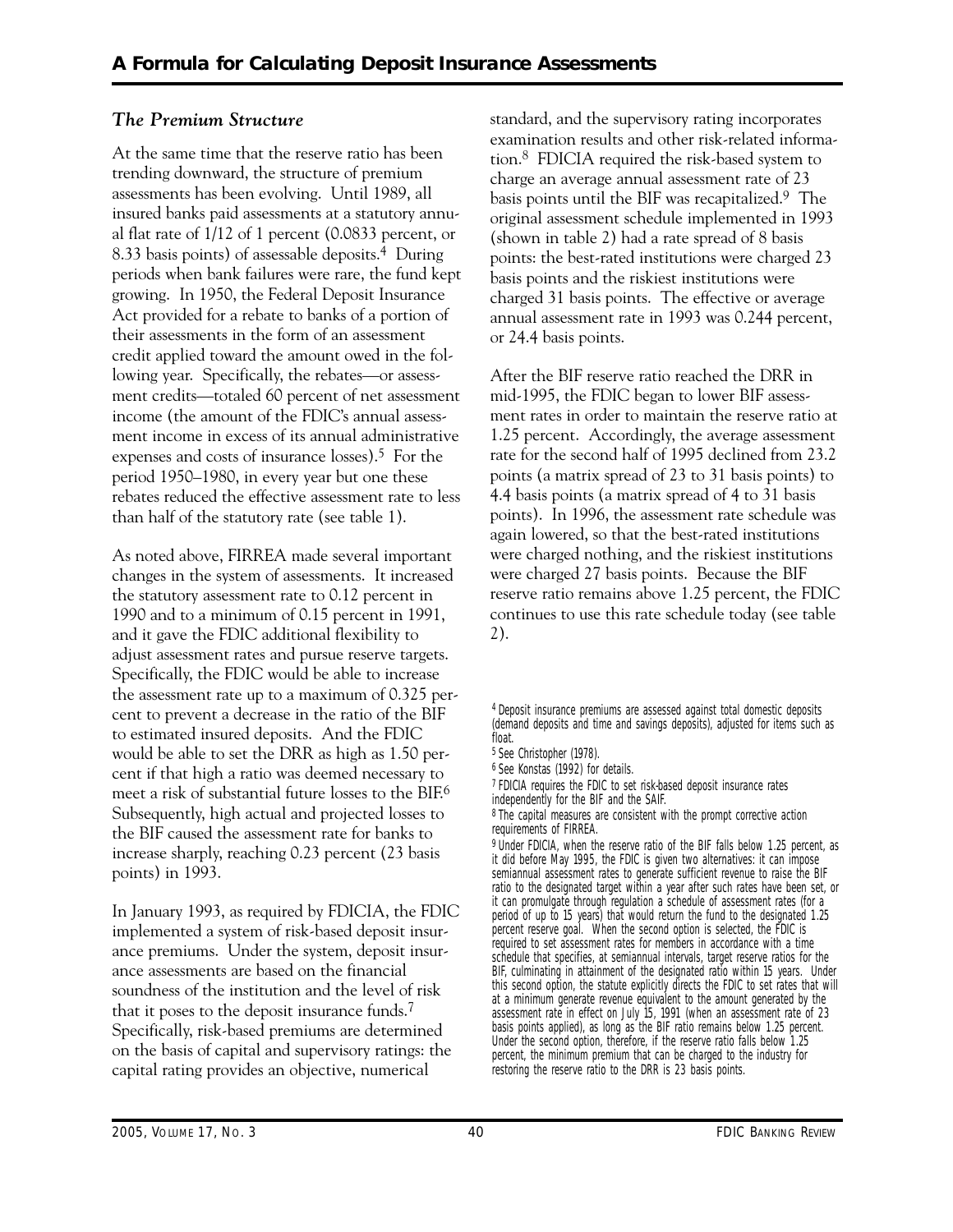| <b>Risk-Based Deposit Insurance Rate Schedule,</b><br>1993 and 2005<br>1993 (Original) Rate Matrix (basis points) |    |                           |    |  |  |  |
|-------------------------------------------------------------------------------------------------------------------|----|---------------------------|----|--|--|--|
| Supervisory Risk Subgroup                                                                                         |    |                           |    |  |  |  |
| Capital Group                                                                                                     | А  | R                         | C  |  |  |  |
| 1. Well capitalized                                                                                               | 23 | 26                        | 29 |  |  |  |
| 2. Adequately capitalized                                                                                         | 26 | 29                        | 30 |  |  |  |
| 3. Undercapitalized                                                                                               | 29 | 29                        | 31 |  |  |  |
| 2005 (Current) Rate Matrix (basis points)                                                                         |    |                           |    |  |  |  |
|                                                                                                                   |    | Supervisory Risk Subgroup |    |  |  |  |
| Capital Group                                                                                                     | А  | В                         | c  |  |  |  |
| 1. Well capitalized                                                                                               |    | 3                         | 17 |  |  |  |
| 2. Adequately capitalized                                                                                         | 3  | 10                        | 24 |  |  |  |
| 3. Undercapitalized                                                                                               | 10 | 24                        | 27 |  |  |  |
| Source: FDIC Quarterly Banking Profile.                                                                           |    |                           |    |  |  |  |

# *Insurance Losses*

Obviously, the size of the assessments that must be imposed on banks is determined largely by insurance losses, for when losses occur they are often a major expense item on the BIF's income statement. During the banking crisis of the 1980s and early 1990s, insurance losses increased dramatically. Losses through 1983 had amounted to less than \$1 billion per year, but in 1984 they more than doubled, exceeding assessment income. As a result, assessment credits were no longer feasible.10 Losses rose to \$7.4 billion in 1988, and for the first time in its history the FDIC experienced a net operating loss. In 1991, estimated losses from banks that regulators had identified as either equity insolvent or likely to become equity insolvent in the foreseeable future rose to \$16.3 billion—a record high.11

The losses during this period occurred against a backdrop of premium increases for insured institutions and far-reaching deposit insurance reform legislation. These developments, coupled with a recorded BIF deficit of \$7.0 billion in 1991, raised new concerns not only about the viability of the deposit insurance system but also about the operating policies of both the FDIC and insured institutions.

# **The Implications of Assessing under the Designated Reserve Ratio of 1.25 Percent**

The current policy reflects two distinct types of problems. The first is reflected in the requirement that the ratio of the BIF to estimated insured deposits must be at least 1.25 percent. In fact there is no widely accepted method of determining the optimum size of the BIF, either in terms of an absolute amount or in relation to some measure of exposure. The BIF has to be sufficient to cover losses and meet cash needs. Beyond that, its proper size depends on the contingencies the BIF is expected to handle and on the public's perception of the FDIC's ability to meet its obligations under alternative economic scenarios. If the public is satisfied with the prospects for the economy and the banking industry, a 1.25 percent BIF ratio may seem entirely adequate. The same ratio, however, may look less than adequate when the economy and banks' prospects worsen.

The second type of problem is reflected in the requirement that premium assessments on banks be set at whatever amounts are necessary to keep the BIF ratio at some given level. In fact (and not surprisingly), for the banking industry high failure rates and low profits tend to occur concurrently. Thus, when higher assessment premiums are required under the current policy, they are likely to be charged when many banks are least able to afford them. The problem is, of course, compounded if the assessment revenue that must be raised in a given year must also be allocated among banks according to each bank's risk status. Highrisk banks then will be subjected to higher costs when they can least afford it in terms of both their low profitability and their disadvantage compared with competitors designated as better risks. Under these conditions, a premium structure with the

<sup>10 1983</sup> was the last year that the FDIC provided assessment credits. In 1991, FDICIA removed the FDIC's authority to provide rebates of any kind. 11 However, the large number of failures forecast in 1991 did not occur, so for 1992, 1993, and 1994, loss reserves of \$1.2 billion, \$7.3 billion, and \$2.7 billion were added back into the BIF (see Federal Deposit Insurance Corporation, *Annual Report* for cited years).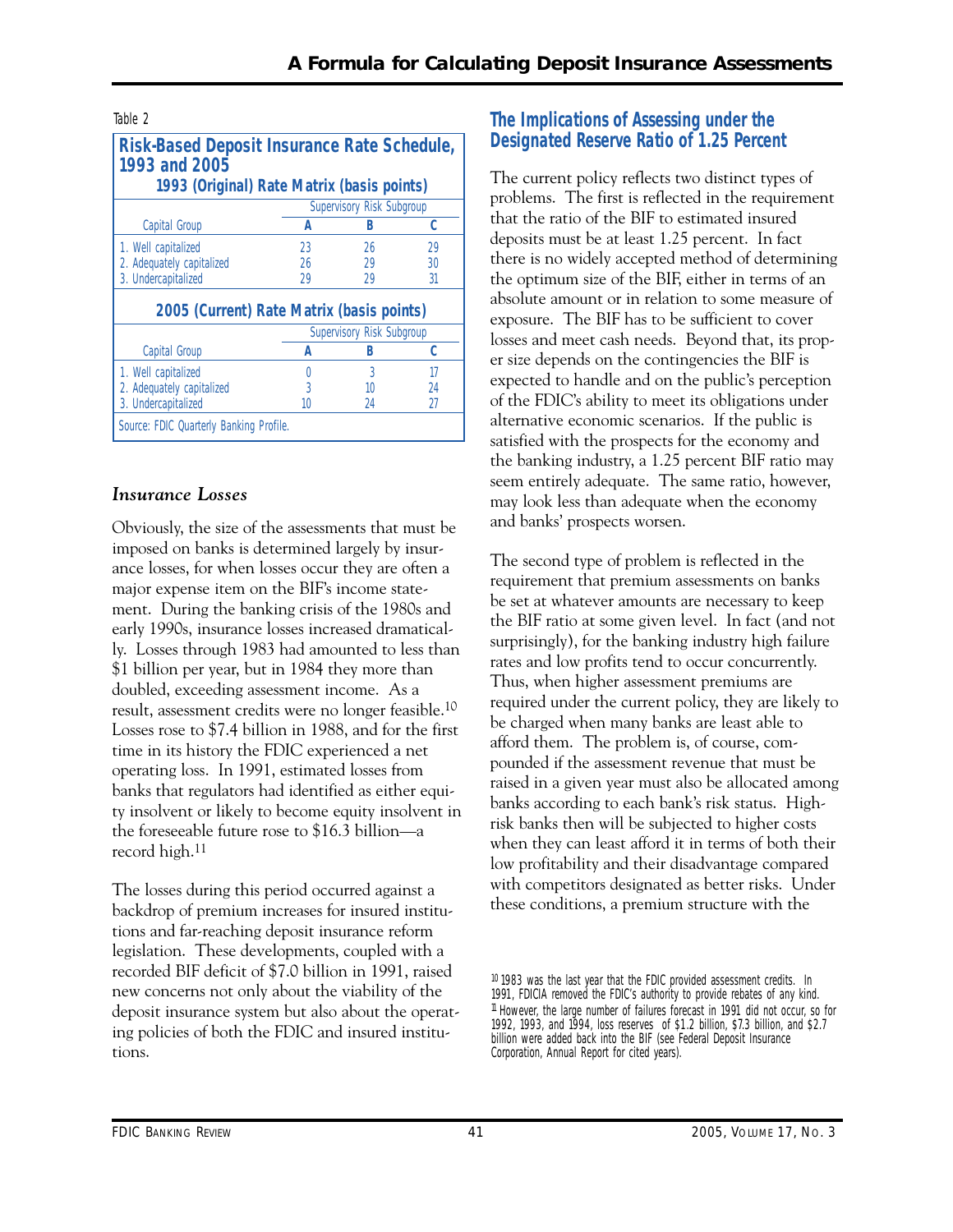flexibility to deal with the varying loss situations over time becomes a necessity.

To see the effects of the current rules, we have applied the current statutory requirement to maintain the BIF reserve ratio at the 1.25 percent DRR to annual data for the period 1940–1995. In any given year, the assessment revenue necessary to maintain the BIF at the DRR is a function of three independent variables: BIF costs (actual and anticipated failure losses plus operating expenses), growth in insured deposits, and interest earnings on the BIF portfolio. The reserve ratio is defined as the BIF's net worth as of a given date divided by the amount of estimated insured deposits at that date. The equation for the revenue for year *t* is

```
Assessment Revenuet = BIF Costst + 
0.0125(Insured Deposits<sub>t</sub> –
Insured Depositst–1) – 
BIF Net Wortht–1(Interest Ratet
)
```
This equation shows that, for a given year, the FDIC must raise enough assessment revenue so that the combined amount of assessment revenue and investment income will prove sufficient to cover BIF costs plus the designated portion (1.25 percent) of the change in insured deposits during the year. This ensures that the BIF reserve ratio at the end of the year will remain at the 1.25 percent DRR. For the simulation, it has been assumed that all of the BIF's net worth is invested in U.S. securities, where it earns interest at the Treasury 10-year bond rate.12

The results of simulation over the 1940–1995 period are shown in table 3. As indicated on the left side of the table, the 1.25 percent ratio can be maintained only if the FDIC is able to rebate premiums in no fewer than eight years during the period. But under current law no rebates are allowed; thus the least amount of assessment that the FDIC may put into effect in any one year is zero. 13

The right side of table 3 shows the results of a simulation for 1940–1995 that included no rebates and a zero minimum assessment regime. These conditions comply with the no rebate requirement, but they also necessitate some major deviations from the 1.25 DRR target. At the end of 1994 and 1995, for example, BIF ratios would have reached over 2 percent. Note that in 1988, 1990, and 1991, this simulation results in required assessment rates that are well above those actually imposed at the time (see tables 1 and 3).

 industry could have been severe. A 49 basis point As shown in the right side of table 3, if the current 1.25 DRR policy had been implemented in 1940, the assessment rate necessary to cover losses, operating expenses, and the fraction of the change in insured deposits for that year would have amounted to 5.6 basis points. From then until the late 1980s the necessary assessment rates would have remained generally at manageable levels. After that, however, assessment rates would have skyrocketed: 32.3 basis points for 1988, 17.7 points for 1989, and 49.0 and 62.8 points for 1990 and 1991 (again, well over two-and-a-half times the actual assessment rate applied in either year). The practical effects of levying such assessments on the assessment in 1990 and a 62.8 point levy in 1991, for example, would have meant accrued costs for banks equal to about 75 percent of 1990 profits and 85 percent of 1991 profits.

The current policy of maintaining the 1.25 DRR poses another problem for the banking industry besides occasional very high assessments. The policy requires the rate of assessment to change frequently and swing widely. For example, under the zero minimum assessment (or no rebate) regime, the assessment rate declines from 62.8 basis points to zero basis points between 1991 and 1992. Such volatility is a problem because changes in the assessment rate affect bank income and net inter-

www.fdic.gov/news/news/speeches/chairman/spmar1705.html.

<sup>12</sup> In practice, the BIF is invested in both long- and short-term Treasuries, according to FDIC investment policies. This investment structure allows the fund to maintain liquidity for resolving failed banks but still generates some income to keep the fund balance at or above the DRR. <sup>13</sup> The FDIC's current proposals for deposit insurance reform include giving the FDIC Board authority to implement surcharges, rebates and credits as needed to maintain the reserve ratio around the 1.25 percent level. For more information, see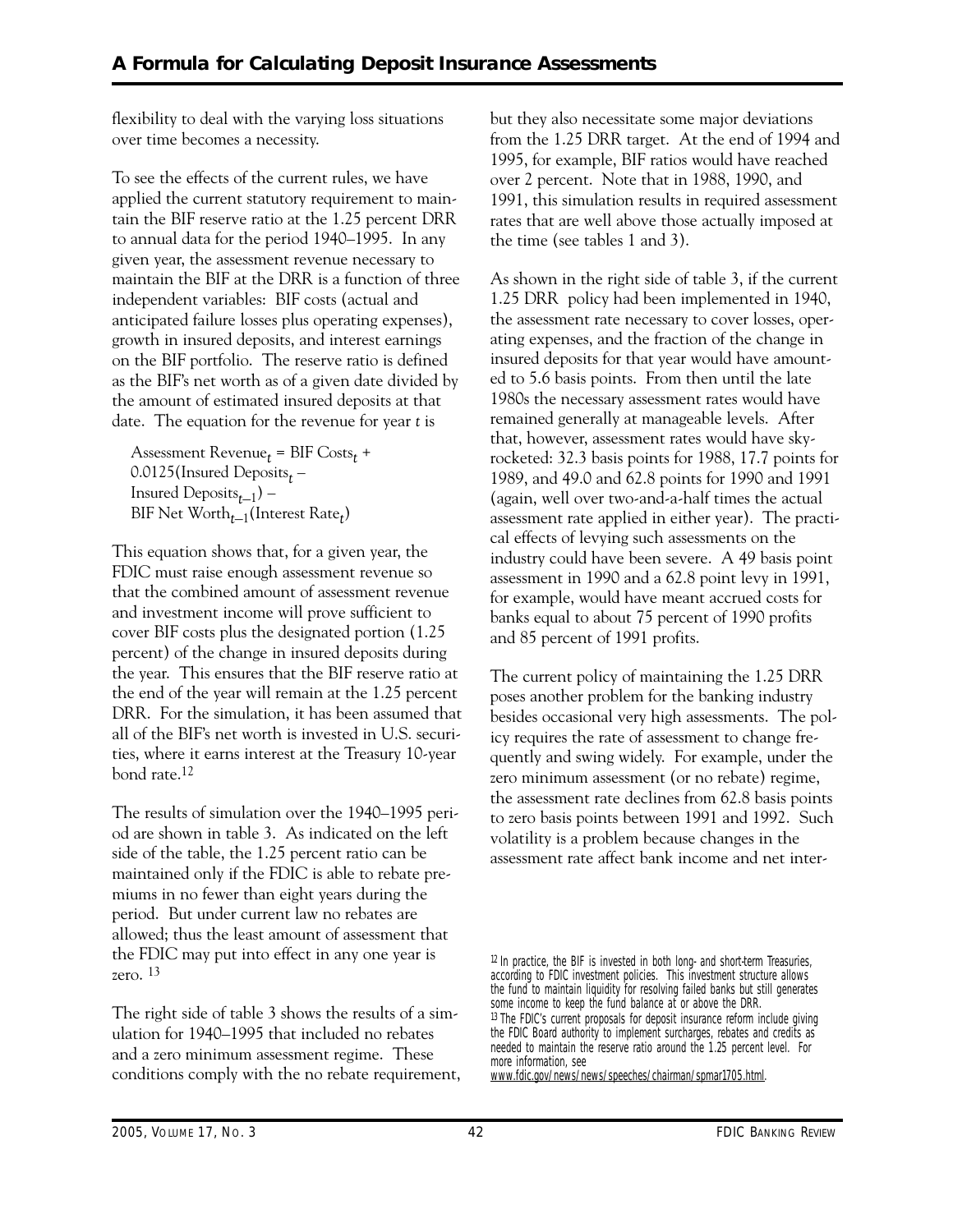| AN. |  |
|-----|--|
|-----|--|

|              | <b>No Assessment Minimum (Rebates)</b> |                     |                                                     | Zero Assessment Minimum (No Rebates) |              |                                                     |
|--------------|----------------------------------------|---------------------|-----------------------------------------------------|--------------------------------------|--------------|-----------------------------------------------------|
| Year         | <b>Assessment</b><br>Rate (b.p.)       | <b>BIF</b><br>Ratio | <b>Required</b><br><b>Assessment</b><br>Income (\$) | <b>Assessment</b><br>Rate (b.p.)     | BIF<br>Ratio | <b>Required</b><br><b>Assessment</b><br>Income (\$) |
| 1995         | $-2.1$                                 | 1.25                | $-505$                                              | 0.0                                  | 2.19         | 0                                                   |
| 1994         | $-16.7$                                | 1.25                | $-4,161$                                            | 0.0                                  | 2.13         | 0                                                   |
| 1993         | $-37.3$                                | 1.25                | $-8,842$                                            | 0.0                                  | 1.86         | $\overline{0}$                                      |
| 1992         | $-10.8$                                | 1.25                | $-2,617$                                            | 0.0                                  | 1.39         | 0                                                   |
| 1991         | 62.8                                   | 1.25                | 15,245                                              | 62.8                                 | 1.25         | 15,245                                              |
| 1990         | 49.0                                   | 1.25                | 11,653                                              | 49.0                                 | 1.25         | 11,652                                              |
| 1989<br>1988 | 17.7<br>32.3                           | 1.25<br>1.25        | 4,014<br>6,870                                      | 17.7<br>32.3                         | 1.25<br>1.25 | 4,013<br>6.869                                      |
| 1987         | 8.9                                    | 1.25                | 1.812                                               | 8.9                                  | 1.25         | 1.811                                               |
| 1986         | 16.9                                   | 1.25                | 3,070                                               | 16.9                                 | 1.25         | 3,070                                               |
| 1985         | 8.8                                    | 1.25                | 1.509                                               | 8.8                                  | 1.25         | 1.508                                               |
| 1984         | 10.2                                   | 1.25                | 1,618                                               | 10.2                                 | 1.25         | 1,617                                               |
| 1983         | 7.6                                    | 1.25                | 1,109                                               | 7.6                                  | 1.25         | 1,108                                               |
| 1982         | 9.8                                    | 1.25                | 1,305                                               | 9.7                                  | 1.25         | 1,290                                               |
| 1981         | $-1.4$                                 | 1.25                | $-176$                                              | 0.0                                  | 1.26         | 0                                                   |
| 1980         | 6.5                                    | 1.25                | 743                                                 | 6.4                                  | 1.25         | 728                                                 |
| 1979         | $-1.3$                                 | 1.25                | $-139$                                              | 0.0                                  | 1.27         | 0                                                   |
| 1978         | 3.3                                    | 1.25                | 318                                                 | 3.3                                  | 1.25         | 318                                                 |
| 1977         | 4.1                                    | 1.25                | 363                                                 | 4.1                                  | 1.25         | 362                                                 |
| 1976         | 5.8                                    | 1.25                | 470                                                 | 5.8                                  | 1.25         | 469                                                 |
| 1975         | 3.3                                    | 1.25                | 253                                                 | 3.3                                  | 1.25         | 253                                                 |
| 1974         | 6.2                                    | 1.25                | 436                                                 | 6.2                                  | 1.25         | 436                                                 |
| 1973         | 5.5                                    | 1.25                | 351                                                 | 5.5                                  | 1.25         | 350                                                 |
| 1972         | 6.4                                    | 1.25                | 361                                                 | 6.4                                  | 1.25         | 361                                                 |
| 1971         | 2.4                                    | 1.25                | 122                                                 | 2.4                                  | 1.25         | 122                                                 |
| 1970         | 5.5                                    | 1.25                | 244                                                 | 5.5                                  | 1.25         | 244                                                 |
| 1969<br>1968 | 0.3<br>7.5                             | 1.25<br>1.25        | 13<br>302                                           | 0.3<br>7.5                           | 1.25<br>1.25 | 13<br>302                                           |
| 1967         | 6.1                                    | 1.25                | 223                                                 | 6.1                                  | 1.25         | 223                                                 |
| 1966         | 6.0                                    | 1.25                | 204                                                 | 6.0                                  | 1.25         | 203                                                 |
| 1965         | 4.7                                    | 1.25                | 146                                                 | 4.7                                  | 1.25         | 146                                                 |
| 1964         | 3.7                                    | 1.25                | 106                                                 | 3.7                                  | 1.25         | 106                                                 |
| 1963         | 0.7                                    | 1.25                | 20                                                  | 0.7                                  | 1.25         | 20                                                  |
| 1962         | 2.4                                    | 1.25                | 58                                                  | 2.4                                  | 1.25         | 58                                                  |
| 1961         | 3.3                                    | 1.25                | 75                                                  | 3.3                                  | 1.25         | 75                                                  |
| 1960         | 1.6                                    | 1.25                | 36                                                  | 1.6                                  | 1.25         | 36                                                  |
| 1959         | $-0.1$                                 | 1.25                | $-3$                                                | 0.0                                  | 1.25         | 0                                                   |
| 1958         | 4.5                                    | 1.25                | 90                                                  | 4.5                                  | 1.25         | 90                                                  |
| 1957         | 1.7                                    | 1.25                | 33                                                  | 1.7                                  | 1.25         | 33                                                  |
| 1956         | 1.2                                    | 1.25                | 22                                                  | 1.2                                  | 1.25         | 22                                                  |
| 1955         | 2.0                                    | 1.25                | 36                                                  | 2.0                                  | 1.25         | 36                                                  |
| 1954         | 2.3                                    | 1.25                | 39                                                  | 2.3                                  | 1.25         | 39                                                  |
| 1953<br>1952 | 0.9                                    | 1.25<br>1.25        | 14<br>40                                            | 0.9<br>2.5                           | 1.25<br>1.25 | 14<br>39                                            |
| 1951         | 2.5<br>3.0                             | 1.25                | 44                                                  | 3.0                                  | 1.25         | 44                                                  |
|              |                                        | 1.25                |                                                     |                                      |              | 170                                                 |
| 1950<br>1949 | 11.5<br>0.4                            | 1.25                | 170<br>$\ddot{\theta}$                              | 11.5<br>0.4                          | 1.25<br>1.25 | 6                                                   |
| 1948         | $-1.7$                                 | 1.25                | $-24$                                               | 0.0                                  | 1.28         | 0                                                   |
| 1947         | 1.9                                    | 1.25                | 26                                                  | 1.9                                  | 1.25         | 26                                                  |
| 1946         | 6.4                                    | 1.25                | 82                                                  | 6.4                                  | 1.25         | 82                                                  |
| 1945         | 11.6                                   | 1.25                | 131                                                 | 11.6                                 | 1.25         | 131                                                 |
| 1944         | 10.0                                   | 1.25                | 97                                                  | 10.0                                 | 1.25         | 97                                                  |
| 1943         | 23.4                                   | 1.25                | 197                                                 | 23.4                                 | 1.25         | 197                                                 |
| 1942         | 8.9                                    | 1.25                | 61                                                  | 8.9                                  | 1.25         | 61                                                  |
| 1941         | 3.8                                    | 1.25                | 24                                                  | 3.8                                  | 1.25         | 24                                                  |
|              |                                        |                     |                                                     |                                      |              |                                                     |
| 1940         | 5.6                                    | 1.25                | 31                                                  | 5.6                                  | 1.25         | 31                                                  |
| Mean         | 6.1                                    | 1.25                | 674                                                 | 7.3                                  | 1.30         | 967                                                 |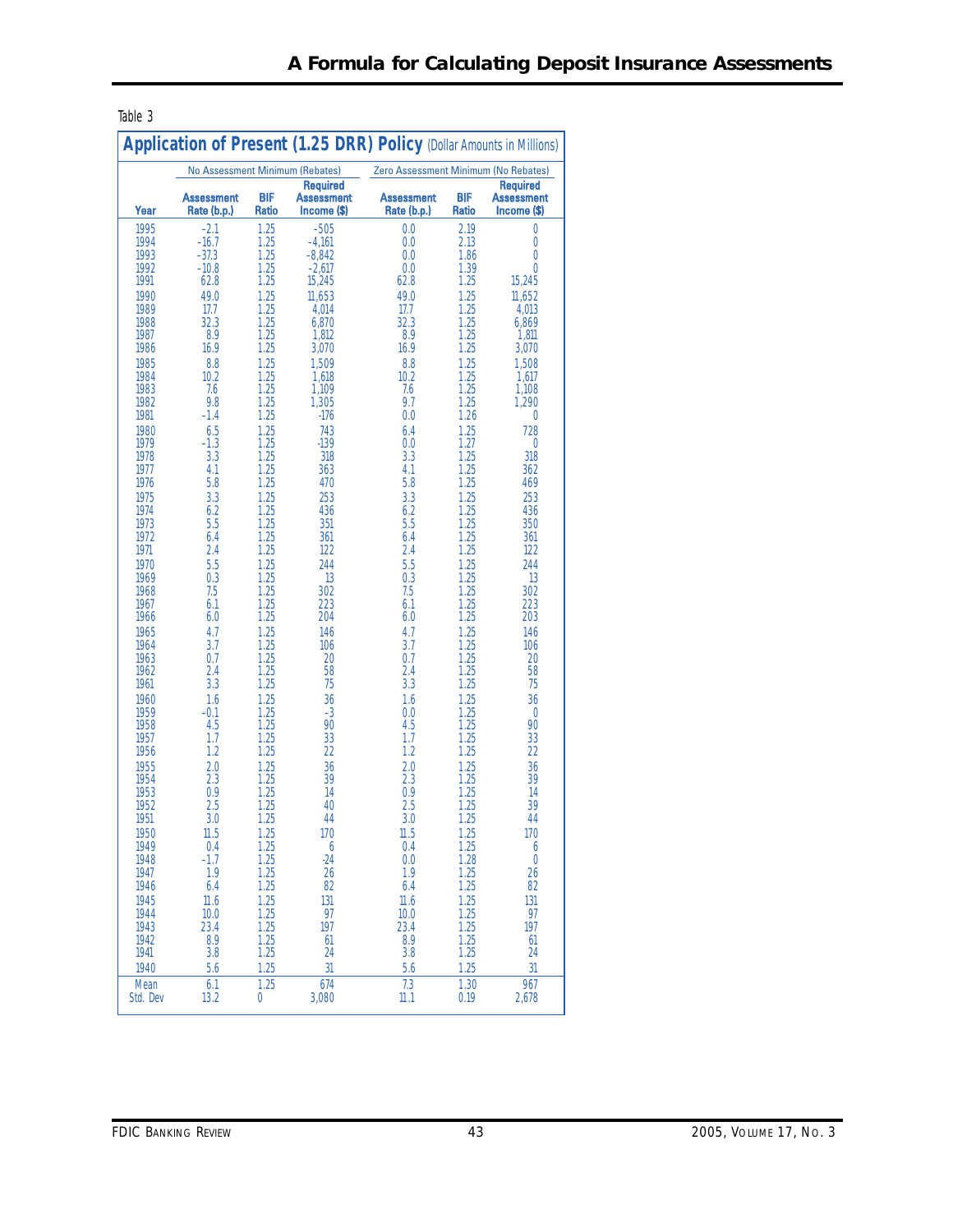est margins, much as changes in the cost for borrowed funds do.14

The two main reasons for the wide swings in the assessment rate required under the DRR are that BIF costs are highly correlated with the state of the economy (as mentioned above) and that estimating future bank failures and future BIF losses from those failures cannot be done with great precision. Under generally accepted accounting principles (GAAP), which the FDIC is required to follow, losses on bank failures projected to occur within the next year, must be recognized when these losses are "estimable and probable." Such losses can not always be calculated accurately. In the early 1990s, when estimated failures dramatically increased, large loss reserves were charged to the fund, but when the economy rapidly improved and the projected failures did not arrive, the loss reserves had to be reversed. As a result, BIF reserves and the reserve ratio swung dramatically in the 1991–1994 period.

# **The Moving-Average Alternative**

An alternative to the current assessment system is one in which the annual assessment is based on a moving average of past years' BIF costs, including the necessary adjustment for the change in insured deposits. Unlike the current system, which raises assessment income as necessary to maintain the BIF ratio at 1.25 percent, the moving-average (MA) alternative would raise income according to a fixed formula that would allow the BIF ratio to achieve the 1.25 percent level over a span of time. Because of averaging, such a system would tend to reduce the extreme variability in annual premiums. When BIF costs were rising, banks in a given year would be assessed at a lower rate than the rate necessary to cover actual or anticipated BIF costs, and the observed BIF ratio for the year would tend to decline. This would occur when actual costs were rising, as happened during the 1980s. The reverse would be true when costs were falling: in years when actual costs were falling, as happened in 1979 and 1980, the assessment raised under the MA method would tend to exceed the BIF costs incurred.

We can simulate the MA method by using the BIF statistics contained in table 1. We derived fourand six-year moving-average calculations for assessment revenues and other data starting with 1940. For the four-year average, we determined the assessment for a given year by summing up the BIF costs (insurance losses plus operating expenses) and the insured-deposits growth factor of the previous four years, dividing the total by four, and subtracting from the quotient the amount of investment income earned by the BIF during the year. For example, to calculate the premium for 1940 we summed up the actual BIF costs and insured-deposit reserve factors (annual dollar change in insured deposits times 0.0125) for 1939, 1938, 1937, and 1936; divided the resultant total by four; and subtracted from this number the income earned on the investment of the BIF balance in 1940 (year-end 1939 BIF net worth times the interest rate for 1940).

This approach avoids most of the problems mentioned above associated with the present 1.25 DRR method. As shown in table 4 and figure 2, both the four- and the six-year MA methods produce assessment-rate and assessment-income

14 From the standpoint of a bank, a 25 basis point increase in the assessment rate is the same as a one-quarter of 1 percent increase in the interest rate for deposit funds. This type of change, whether in the assessment rate or in the interest rate, makes it more costly for a bank to carry and continue refinancing long-term assets, such as home mortgages.



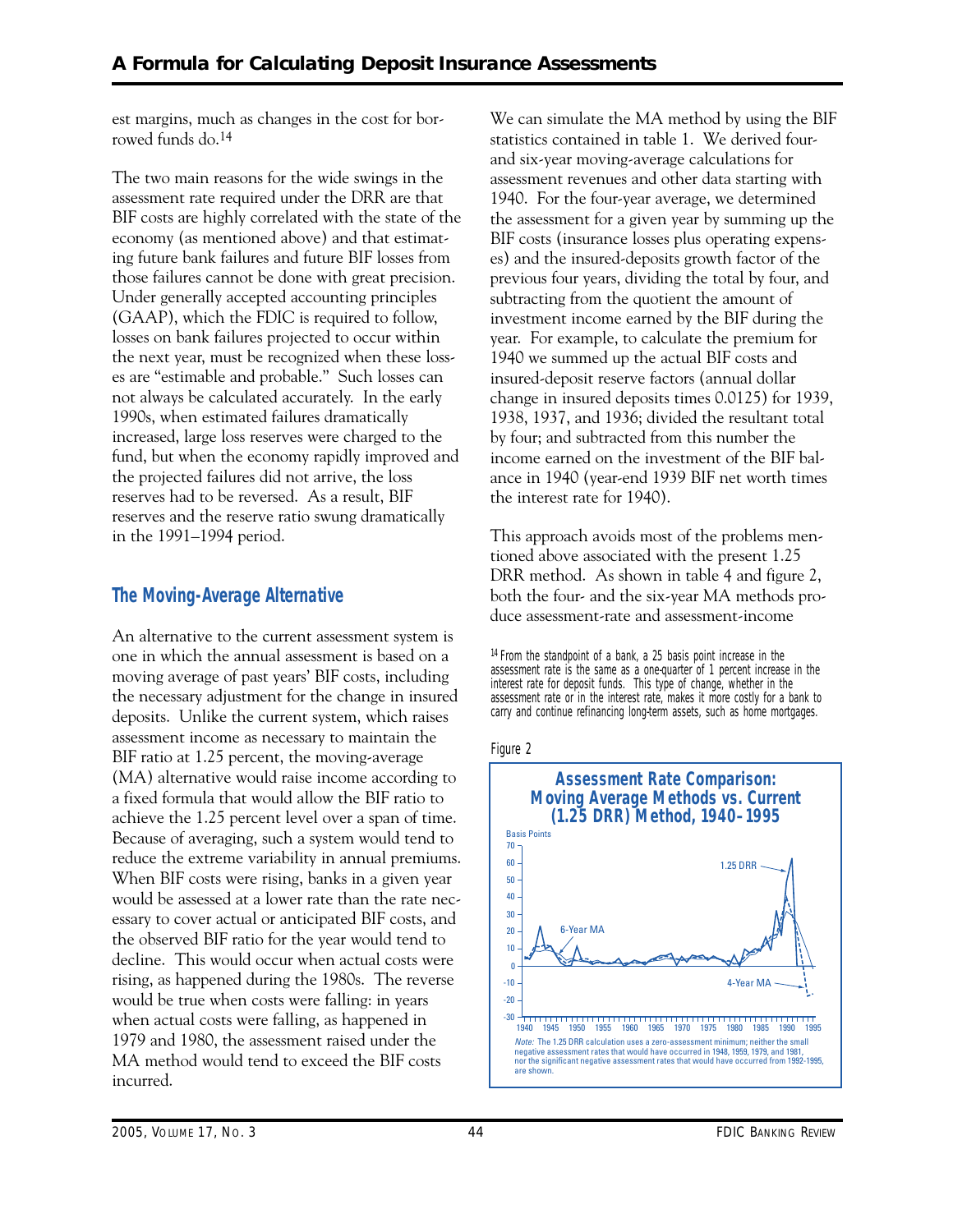| тап |  |
|-----|--|
|-----|--|

|                  | 4-year Moving Average<br><b>6-year Moving Average</b> |                            |                                              |                                  |              |                                              |
|------------------|-------------------------------------------------------|----------------------------|----------------------------------------------|----------------------------------|--------------|----------------------------------------------|
| Year             | <b>Assessment</b><br>Rate (b.p.)                      | <b>BIF</b><br><b>Ratio</b> | Required<br><b>Assessment</b><br>Income (\$) | <b>Assessment</b><br>Rate (b.p.) | BIF<br>Ratio | <b>Required</b><br>Assessment<br>Income (\$) |
| 1995             | $-16.1$                                               | 1.26                       | $-3,913$                                     | $-1.7$                           | 1.41         | $-425$                                       |
| 1994             | $-17.5$                                               | 1.42                       | $-4,360$                                     | 8.2                              | 1.40         | 2,050                                        |
| 1993             | 2.1                                                   | 1.42                       | 492                                          | 15.9                             | 1.09         | 3.779                                        |
| 1992             | 19.7                                                  | 0.96                       | 4,793                                        | 24.9                             | 0.49         | 6,049                                        |
| 1991             | 30.3                                                  | 0.63                       | 7,365                                        | 29.3                             | 0.14         | 7,122                                        |
| 1990<br>1989     | 39.9<br>28.4                                          | 1.04<br>1.16               | 9.484<br>6.421                               | 31.9<br>24.4                     | 0.59<br>0.83 | 7.598<br>5,514                               |
| 1988             | 18.3                                                  | 1.03                       | 3.904                                        | 16.6                             | 0.75         | 3.527                                        |
| 1987             | 17.2                                                  | 1.21                       | 3,499                                        | 15.4                             | 0.95         | 3.138                                        |
| 1986             | 12.9                                                  | 1.11                       | 2,352                                        | 12.4                             | 0.90         | 2,263                                        |
| 1985             | 10.7                                                  | 1.16                       | 1,835                                        | 9.5                              | 0.95         | 1,638                                        |
| 1984             | 8.3                                                   | 1.14                       | 1,324                                        | 6.8                              | 0.95         | 1,085                                        |
| 1983             | 8.0                                                   | 1.16                       | 1,161                                        | 6.2                              | 0.99         | 909                                          |
| 1982             | 5.3                                                   | 1.16                       | 700                                          | 3.2                              | 1.00         | 420                                          |
| 1981             | 1.9                                                   | 1.21                       | 242                                          | $1.1\,$                          | 1.08         | 139                                          |
| 1980             | 1.2                                                   | 1.17                       | 140                                          | 1.3                              | 1.06         | 148                                          |
| 1979<br>1978     | 3.1<br>2.5                                            | 1.24<br>1.18               | 327<br>241                                   | 2.9<br>2.8                       | 1.12<br>1.07 | 309<br>268                                   |
| 1977             | 4.2                                                   | 1.19                       | 368                                          | 4.3                              | 1.07         | 379                                          |
| 1976             | 4.8                                                   | 1.19                       | 393                                          | 4.6                              | 1.06         | 374                                          |
| 1975             | 4.8                                                   | 1.20                       | 369                                          | 4.1                              | 1.07         | 313                                          |
| 1974             | 4.6                                                   | 1.17                       | 326                                          | 3.8                              | 1.06         | 270                                          |
| 1973             | 4.9                                                   | 1.19                       | 313                                          | 4.0                              | 1.08         | 254                                          |
| 1972             | 5.1                                                   | 1.20                       | 289                                          | 4.4                              | 1.10         | 247                                          |
| 1971             | 3.9                                                   | 1.21                       | 195                                          | 4.2                              | 1.11         | 211                                          |
| 1970             | 3.3                                                   | 1.19                       | 145                                          | 3.4                              | 1.09         | 151                                          |
| 1969<br>1968     | 4.2<br>4.6                                            | 1.22<br>1.17               | 184<br>186                                   | 3.8<br>3.9                       | 1.11<br>1.06 | 167<br>157                                   |
| 1967             | 5.9                                                   | 1.20                       | 216                                          | 4.4                              | 1.10         | 159                                          |
| 1966             | 4.8                                                   | 1.20                       | 165                                          | 3.5                              | 1.11         | 118                                          |
| 1965             | 3.8                                                   | 1.22                       | 120                                          | 3.2                              | 1.14         | 100                                          |
| 1964             | 2.8                                                   | 1.23                       | 81                                           | 2.5                              | 1.16         | 70                                           |
| 1963             | 2.4                                                   | 1.24                       | 64                                           | 1.8                              | 1.18         | 48                                           |
| 1962             | 1.9                                                   | 1.22                       | 47                                           | 1.8                              | 1.16         | 44                                           |
| 1961             | 1.9                                                   | 1.22                       | 42                                           | 2.0                              | 1.17         | 46                                           |
| 1960<br>1959     | 2.1<br>1.6                                            | 1.24<br>1.23               | 46<br>33                                     | 1.6<br>1.2                       | 1.19<br>1.18 | 36<br>26                                     |
| 1958             | 1.8                                                   | 1.21                       | 37                                           | 1.7                              | 1.17         | 34                                           |
| 1957             | 2.2                                                   | 1.25                       | 41                                           | 1.7                              | 1.20         | 33                                           |
| 1956             | 1.7                                                   | 1.24                       | 32                                           | 1.5                              | 1.20         | 29                                           |
| 1955             | 1.5                                                   | 1.23                       | 28                                           | 1.7                              | 1.20         | 31                                           |
| 1954             | 2.0                                                   | 1.24                       | 34                                           | 3.3                              | 1.20         | 57                                           |
| 1953             | 1.7                                                   | 1.24                       | 29                                           | 2.7                              | 1.18         | 44                                           |
| 1952             | 4.3                                                   | 1.23                       | 67                                           | 2.4                              | 1.15         | 38                                           |
| 1951             | 4.2                                                   | 1.20                       | 62                                           | 2.6                              | 1.15         | 39                                           |
| 1950<br>1949     | 3.2<br>3.1                                            | 1.18<br>1.33               | 47<br>46                                     | 3.2<br>4.4                       | 1.16<br>1.30 | 47<br>66                                     |
| 1948             | 1.4                                                   | 1.27                       | 20                                           | 3.5                              | 1.22         | 50                                           |
| 1947             | 4.0                                                   | 1.22                       | 54                                           | 6.2                              | 1.13         | 85                                           |
| 1946             | 6.6                                                   | 1.18                       | 85                                           | 7.8                              | 1.05         | 100                                          |
| 1945             | 11.3                                                  | 1.17                       | 127                                          | 8.8                              | 1.00         | 99                                           |
| 1944             | 12.4                                                  | 1.16                       | 120                                          | 9.2                              | 1.02         | 89                                           |
| 1943             | 11.2                                                  | 1.10                       | 94                                           | 8.6                              | 1.00         | 73                                           |
| 1942             | 11.5                                                  | 1.34                       | 78                                           | 8.7                              | 1.26         | 59                                           |
| 1941             | 5.9                                                   | 1.29                       | 36                                           | 4.5                              | 1.26         | 28                                           |
| 1940             | 4.3                                                   | 1.25                       | 24                                           | 4.0                              | 1.25         | 22                                           |
| Mean<br>Std. Dev | 6.1<br>8.8                                            | 1.19<br>0.11               | 7,261<br>213                                 | 6.4<br>7.0                       | 1.07<br>0.20 | 888<br>1,809                                 |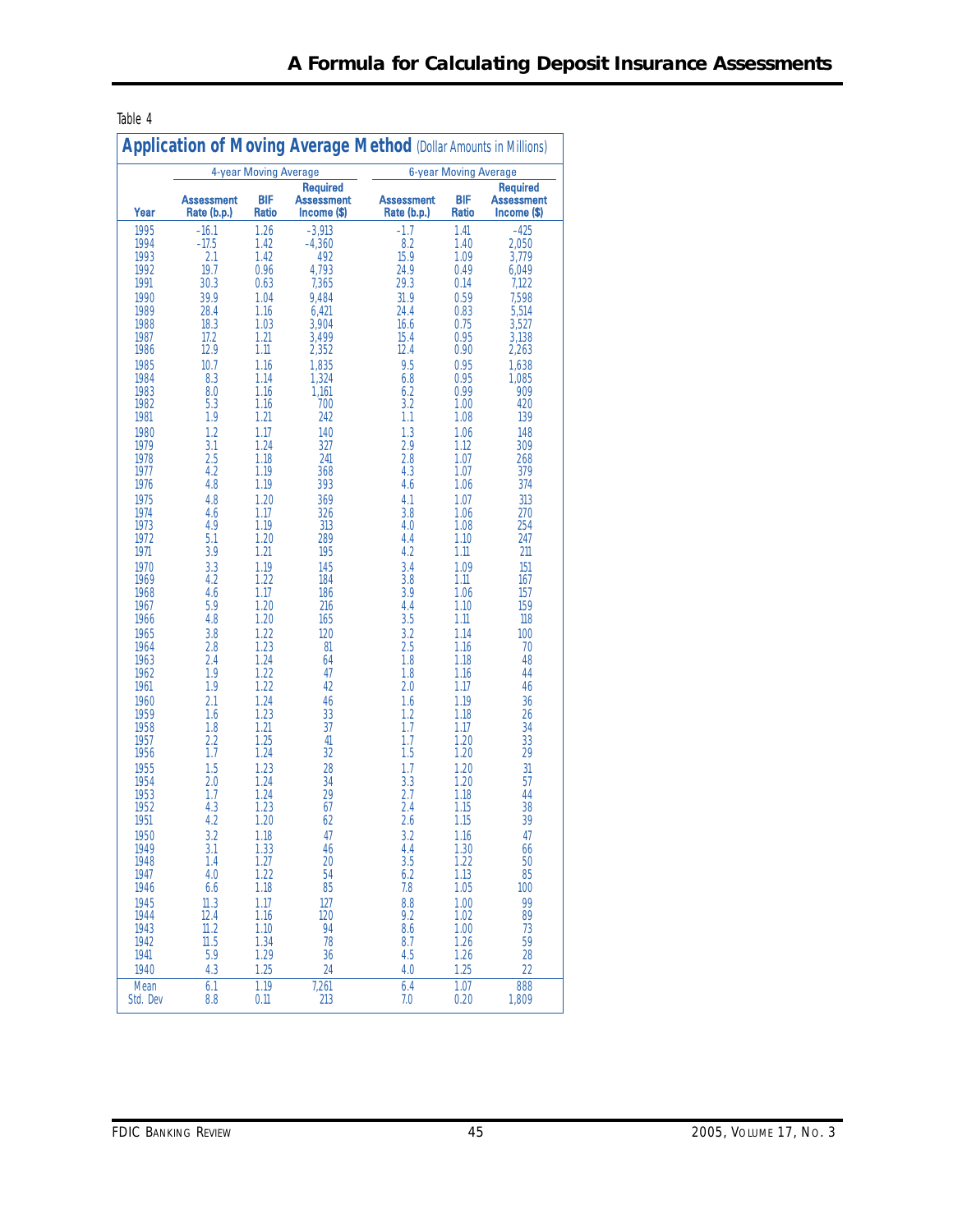requirements that are less extreme and vary less from year to year than the requirements produced by the 1.25 DRR method. For 1991, for example, the two MA methods produce assessment rates of 30.3 and 29.3 basis points respectively, compared with 62.8 points for the DRR method. In terms of volatility, the standard deviation of the assessment rate for the period 1940 – 1995 is reduced from 11.1 basis points for the 1.25 DRR method to 8.8 and 7.0 basis points, respectively, for the four- and six-year MA methods (see tables 3 and 4). In addition, the need for assessment rebates is nearly eliminated without a need to impose a zero-assessment constraint. Rebates are only required in 1994 and 1995 under the four-year MA method, and in 1995 under the six-year MA method.

In general, under the MA approach the BIF reserve ratio would tend to converge on a year-byyear basis around the BIF reserve ratio for the year initially chosen. For example, the BIF ratio in 1940 when our experiment was started was 1.25 percent. Over the years, both the four- and the six-year MA methods resulted in ratios that were close to 1.25 percent. The four-year MA, however, exhibited much closer convergence to the initial 1.25-percent value than the six-year MA. The mean BIF ratios for 1940-1995 were 1.19 percent for the four-year MA and 1.07 for the six-year MA. The variation around the mean for the fouryear MA method was also smaller.

As emphasized above, an approach to assessments based on a MA would tend to have a countercyclical effect on bank income. From this perspective, if deposit insurance assessment rates were set using a MA method, the current risk-based assessment system would be improved, and the system would be easier for the FDIC to administer. Simply put, as compared with the current 1.25 DRR method, an assessment policy based on a moving average would make the assessment costs to BIF members more predictable from year to year and less of a burden during hard economic times. In

the long run, of course, costs should end up the same under both approaches.

# **The Constrained Moving Average**

Although the MA approach improves upon the current 1.25 DRR method in several respects, one major problem remains. Like the current 1.25 DRR method, the MA method results in highly variable assessment rates over time, which can create funding uncertainty for banks. This problem can be lessened if the MA approach is modified with an above-zero (positive) minimum constraint on assessment rates. Under this variation, the FDIC would impose the MA assessment rate only when that rate was greater than the predetermined minimum rate. If it was not, then the FDIC would charge the predetermined minimum rate.

We have incorporated a minimum constraint of 3 basis points into the four- and six-year MA formulations. This 3-basis point constraint corresponds closely to the actual minimum effective rate observed in any year during the 1934–1995 period (see table 1). The results, shown in table 5, suggest that the new approach deals effectively with the problem of changing rates—the assessment rate remains constant over long stretches of time.

In about half the years the assessment rate is the 3 basis-point minimum. In addition, the technique of the constrained MA would further reduce the variability in the assessment rate. The assessment rate standard deviations in both the four-year and six-year constrained MA formulations are lower than those of the current 1.25 DRR (no rebate) policy (see tables 3 and 5). However, the constrained MA approaches would neither alleviate problematic high assessment rates, nor mitigate the resultant cyclical problem for the industry. In these regards, the advantages seem to lie decidedly with the two unconstrained MA approaches.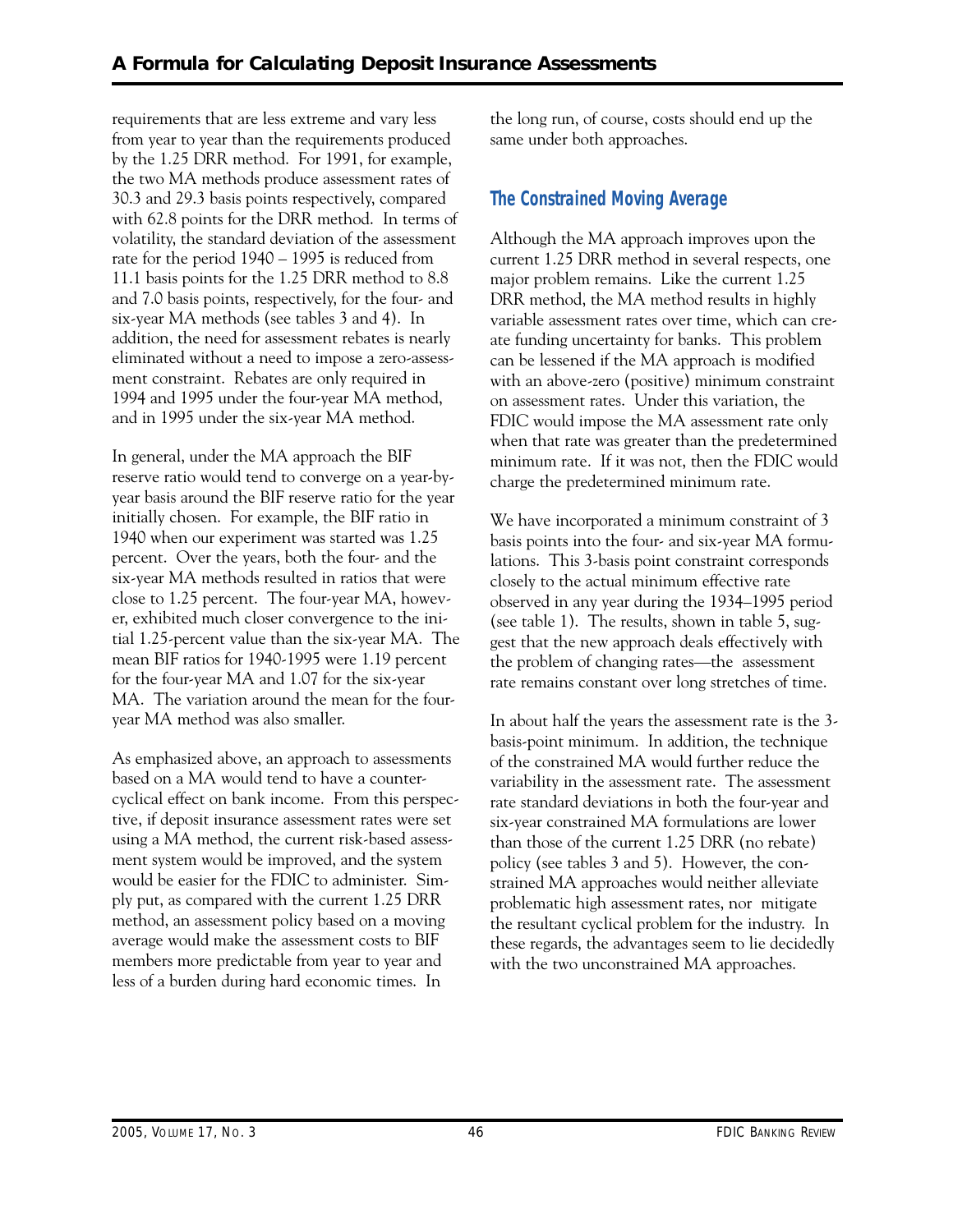| <b>Constrained Moving-Average Methods-</b><br><b>3 Basis Point Assessment Minimum</b> |                                  |                  |                                  |                  |
|---------------------------------------------------------------------------------------|----------------------------------|------------------|----------------------------------|------------------|
|                                                                                       | 4-year Moving Average            |                  | 6-year Moving Average            |                  |
| Year                                                                                  | <b>Assessment</b><br>Rate (b.p.) | <b>BIF Ratio</b> | <b>Assessment</b><br>Rate (b.p.) | <b>BIF Ratio</b> |
| 1995                                                                                  | 3.0                              | 1.85             | 3.0                              | 1.53             |
| 1994                                                                                  | 3.0                              | 1.76             | 7.9                              | 1.46             |
| 1993                                                                                  | 3.0                              | 1.49             | 15.6                             | 1.15             |
| 1992                                                                                  | 19.4                             | 1.01             | 24.5                             | 0.55             |
| 1991                                                                                  | 30.0                             | 0.67             | 28.9                             | 0.19             |
| 1990                                                                                  | 39.5                             | 1.09             | 31.5                             | 0.65             |
| 1989                                                                                  | 28.0                             | 1.21             | 23.9                             | 0.89             |
| 1988                                                                                  | 17.9<br>16.8                     | 1.09<br>1.26     | 16.1                             | 0.82             |
| 1987<br>1986                                                                          | 12.5                             | 1.17             | 14.9<br>11.9                     | 1.02<br>0.97     |
| 1985                                                                                  | 10.1                             | 1.22             | 8.8                              | 1.02             |
| 1984                                                                                  | 7.6                              | 1.21             | 6.0                              | 1.03             |
| 1983                                                                                  | 7.3                              | 1.24             | 5.4                              | 1.08             |
| 1982                                                                                  | 4.4                              | 1.24             | 3.0                              | 1.10             |
| 1981                                                                                  | 3.0                              | 1.30             | 3.0                              | 1.18             |
| 1980                                                                                  | 3.0                              | 1.25             | 3.0                              | 1.14             |
| 1979                                                                                  | 3.0                              | 1.29             | 3.0                              | 1.17             |
| 1978                                                                                  | 3.0                              | 1.24             | 3.0                              | 1.12             |
| 1977                                                                                  | 3.9                              | 1.24             | 4.0                              | 1.12             |
| 1976                                                                                  | 4.5                              | 1.24             | 4.3                              | 1.12             |
| 1975<br>1974                                                                          | 4.5<br>4.3                       | 1.26<br>1.24     | 3.7<br>3.5                       | 1.14<br>1.13     |
| 1973                                                                                  | 4.6                              | 1.27             | 3.6                              | 1.16             |
| 1972                                                                                  | 4.8                              | 1.28             | 4.0                              | 1.18             |
| 1971                                                                                  | 3.5                              | 1.31             | 3.8                              | 1.21             |
| 1970                                                                                  | 3.0                              | 1.30             | 3.0                              | 1.19             |
| 1969                                                                                  | 3.7                              | 1.33             | 3.3                              | 1.22             |
| 1968                                                                                  | 4.2                              | 1.28             | 3.4                              | 1.18             |
| 1967                                                                                  | 5.5                              | 1.34             | 3.9                              | 1.24             |
| 1966                                                                                  | 4.4                              | 1.35             | 3.0                              | 1.27             |
| 1965                                                                                  | 3.4                              | 1.38             | 3.0                              | 1.32             |
| 1964<br>1963                                                                          | 3.0<br>3.0                       | 1.41<br>1.43     | 3.0<br>3.0                       | 1.35<br>1.36     |
| 1962                                                                                  | 3.0                              | 1.39             | 3.0                              | 1.33             |
| 1961                                                                                  | 3.0                              | 1.39             | 3.0                              | 1.32             |
| 1960                                                                                  | 3.0                              | 1.40             | 3.0                              | 1.33             |
| 1959                                                                                  | 3.0                              | 1.38             | 3.0                              | 1.31             |
| 1958                                                                                  | 3.0                              | 1.33             | 3.0                              | 1.26             |
| 1957                                                                                  | 3.0                              | 1.36             | 3.0                              | 1.28             |
| 1956                                                                                  | 3.0                              | 1.34             | 3.0                              | 1.26             |
| 1955<br>1954                                                                          | 3.0<br>3.0                       | 1.31<br>1.30     | 3.0<br>3.3                       | 1.24<br>1.22     |
| 1953                                                                                  | 3.0                              | 1.29             | 3.0                              | 1.20             |
| 1952                                                                                  | 4.2                              | 1.25             | 3.0                              | 1.17             |
| 1951                                                                                  | 4.1                              | 1.23             | 3.0                              | 1.16             |
| 1950                                                                                  | 3.2                              | 1.21             | 3.2                              | 1.16             |
| 1949                                                                                  | 3.1                              | 1.36             | 4.4                              | 1.30             |
| 1948                                                                                  | 3.0                              | 1.30             | 3.5                              | 1.22             |
| 1947<br>1946                                                                          | 4.0<br>6.6                       | 1.22<br>1.18     | 6.2<br>7.8                       | 1.13<br>1.05     |
| 1945                                                                                  | 11.3                             | 1.17             | 8.8                              | 1.00             |
| 1944                                                                                  | 12.4                             | 1.16             | 9.2                              | 1.02             |
| 1943                                                                                  | 11.2                             | 1.10             | 8.6                              | 1.00             |
| 1942                                                                                  | 11.5                             | 1.34             | 8.7                              | 1.26             |
| 1941                                                                                  | 5.9                              | 1.29             | 4.5                              | 1.26             |
| 1940                                                                                  | 4.3                              | 1.25             | 4.0                              | 1.25             |
| Mean<br>Std. Dev                                                                      | 7.0<br>7.3                       | 1.28<br>0.16     | 6.6<br>6.6                       | 1.14<br>0.21     |

# Table 5 **Conclusions**

failures. The current system for setting deposit insurance rates may generate high premiums just when bank earnings are low, and thus raises questions about what level of assessments banks can absorb during a banking downturn. This level has not been established, nor has the question been put to the test since the current system was implemented. In the last banking crisis—that of the 1980s and early 1990s—the law did not require the FDIC to adhere to a pay-as-you-go policy in response to the large insurance losses. Instead Congress approved modest increases in premium rates in 1989 and 1991, the years of greatest stress to the insurance fund. Further changes introduced by FDICIA and DIFA established the current assessment policy, which requires that the BIF and the SAIF reserve ratios be maintained at the DRR and limits the ability of the FDIC to charge assessments if the reserve ratios are at or above the DRR. As a result, current assessment policy requires that deposit insurance assessments be set sufficiently high to cover costs during periods of high bank

 first began operations in 1934. The analysis, using We cannot see the future, but we can look at the past. This paper has examined the level and volatility of assessment rates that would have occurred if the current 1.25 DRR policy had been put into effect when the deposit insurance system data on FDIC insurance losses, deposit growth, and interest rates from 1940 through 1995, indicates that a steady 1.25 percent reserve ratio for the BIF would have meant very heavy assessment levies in some years (years when the implied annual levy would have erased almost all bank profits), followed by zero levies as the industry's condition improved. If significant banking industry losses should reappear, such high volatility in assessment requirements is not likely to be acceptable.

This article has advanced an alternative movingaverage approach to the current assessment policy. This approach would not maintain the BIF at a predetermined ratio in every year, but would ensure that the BIF ratio would converge around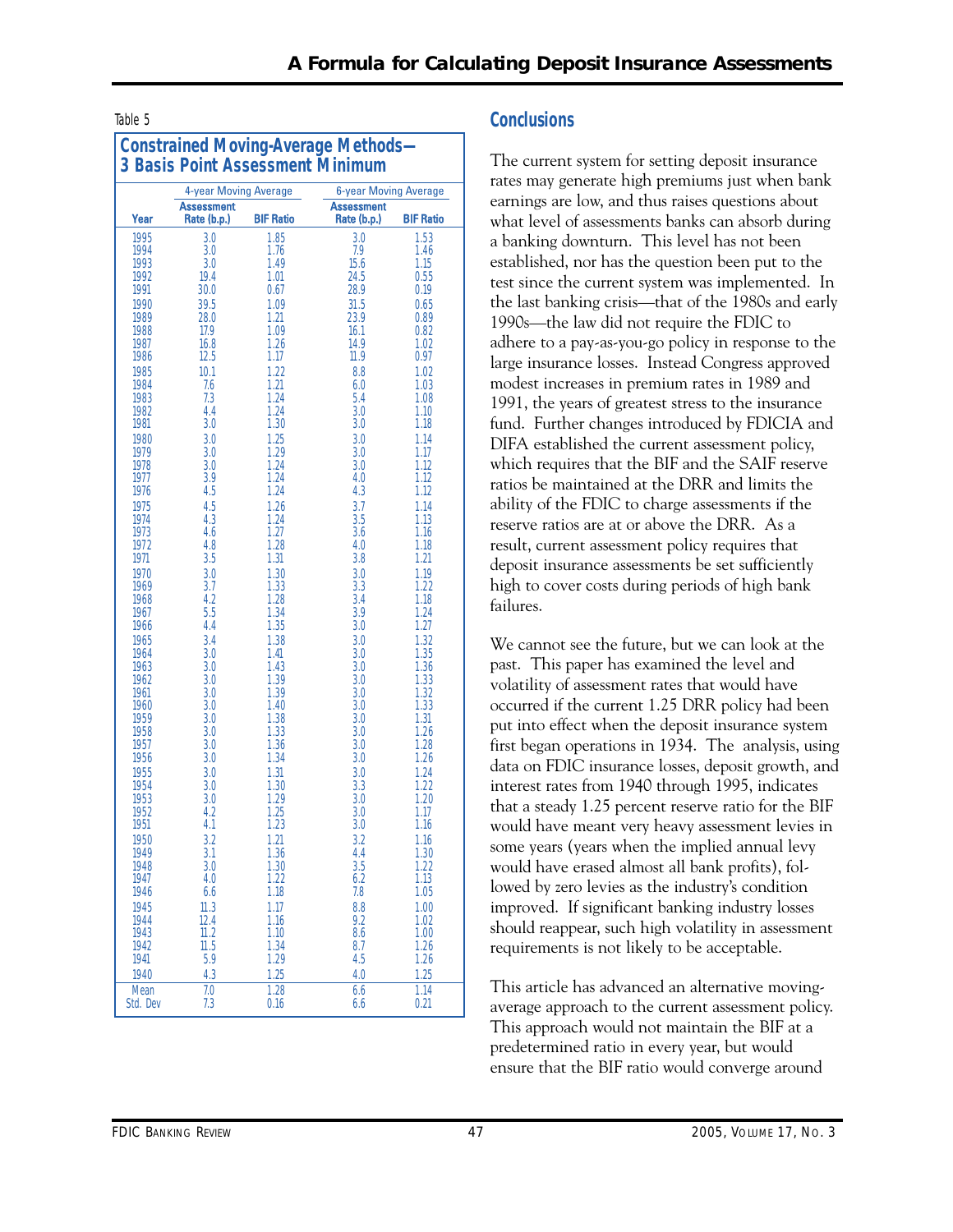the predetermined ratio over the long run. It also avoids the two major weaknesses—high volatility and potentially prohibitive assessment burdens inherent in the current 1.25 DRR assessment policy. Because this method relies on predetermined formulas instead of behavioral economic assumptions and estimates of future failures, premium setting would lie outside the realm of political influence or industry pressures. And because this method does not burden banks with oppressive premiums when they can least afford them (as the current policy does), the moving-average approach would have a beneficial counter-cyclical effect on the banking industry.